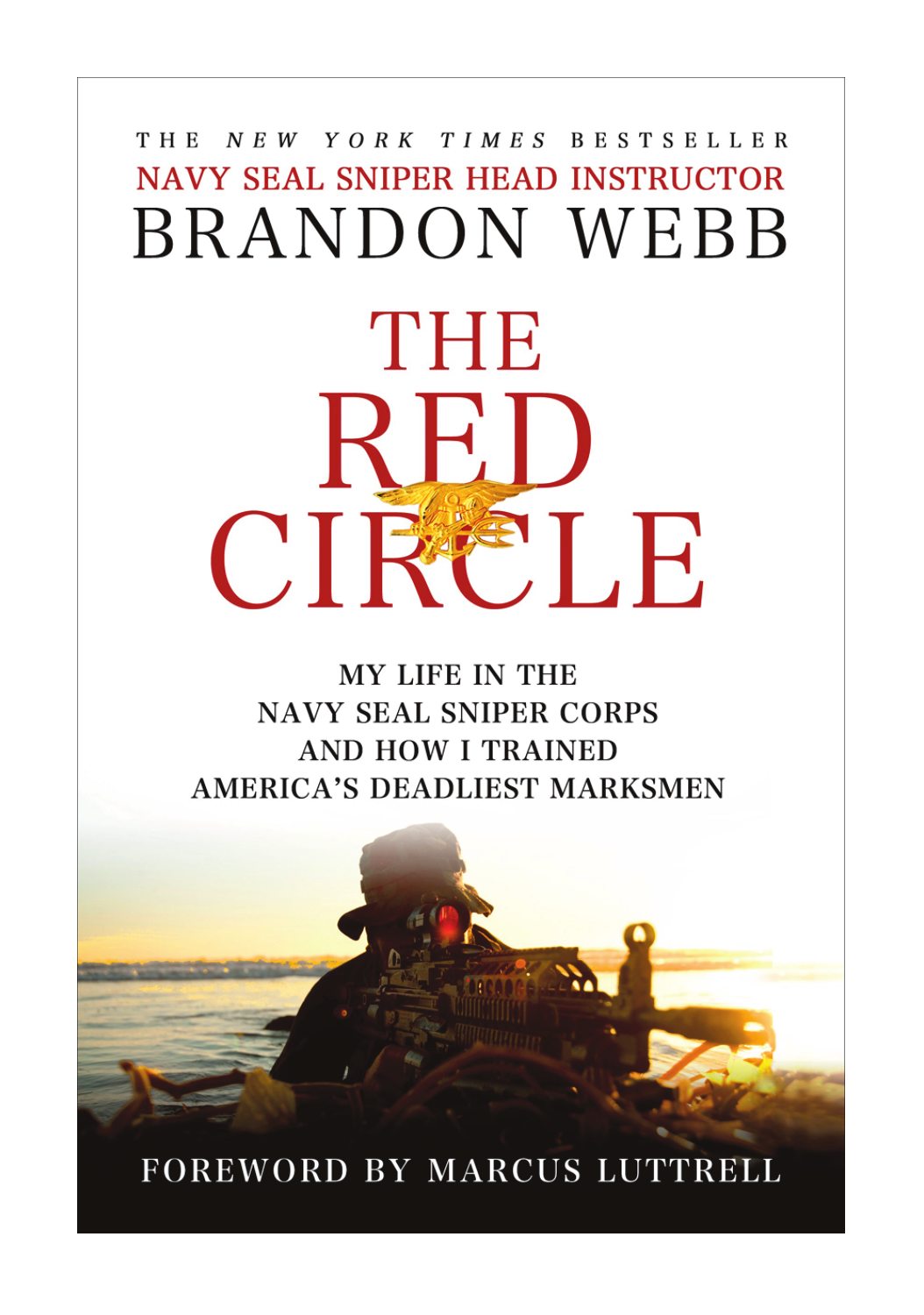

#### MY LIFE IN THE NAVY SEAL SNIPER CORPS AND HOW I TRAINED AMERICA'S DEADLIEST MARKSMEN

#### BRANDON WEBB WITH JOHN DAVID MANN

ST. MARTIN'S PRESS  $\approx$  NEW YORK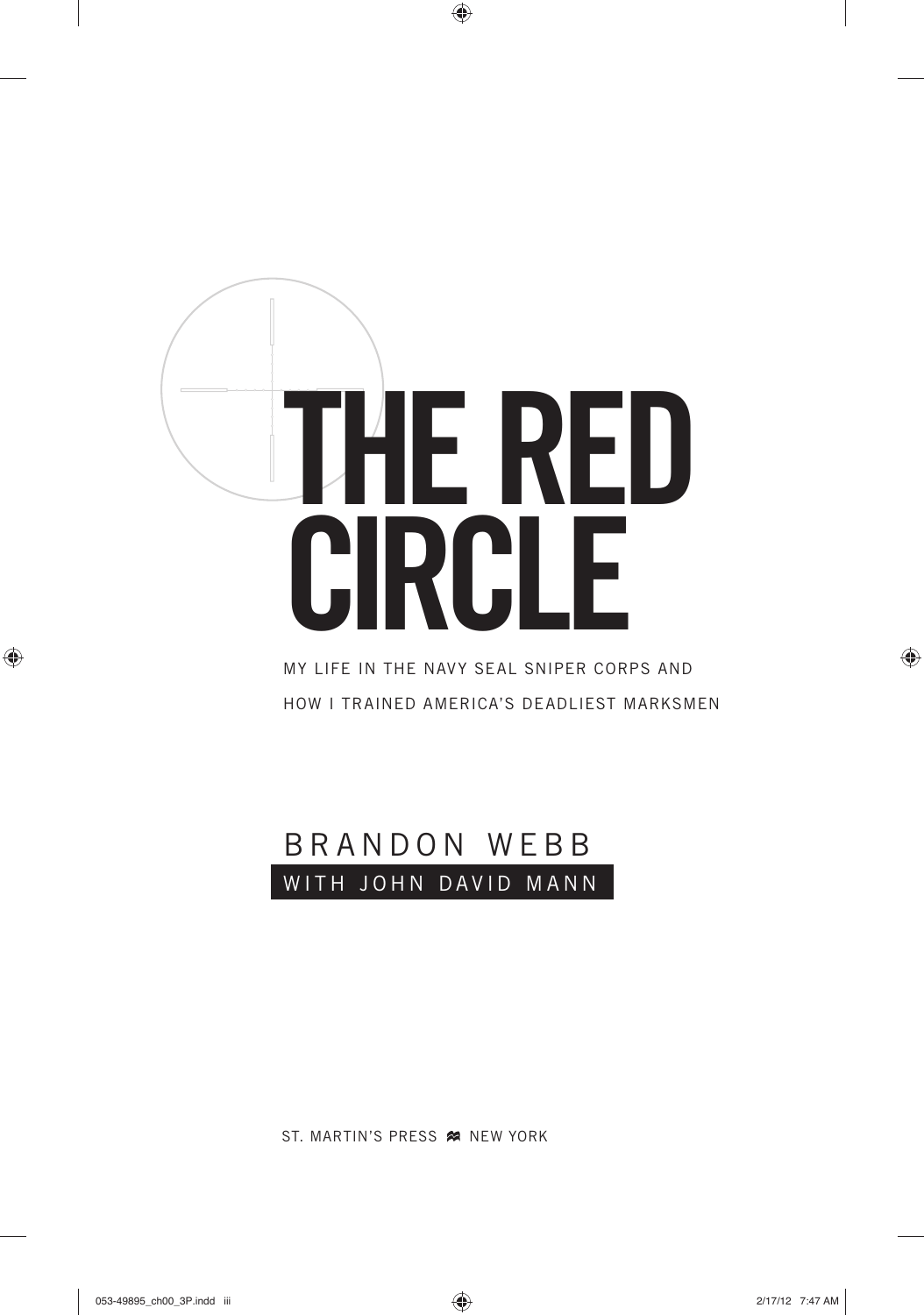the red circle. Copyright © 2012 by Brandon Webb. Foreword copyright © 2012 by Marcus Luttrell. All rights reserved. Printed in the United States of America. For information, address St. Martin's Press, 175 Fifth Avenue, New York, N.Y. 10010.

www .stmartins .com

*Design by Omar Chapa*

Library of Congress Cataloging-in-Publication Data

Webb, Brandon.

 The red circle : my life in the Navy Seal Sniper Corps and how I trained America's deadliest marksmen / Brandon Webb with John David Mann.

 p. cm. ISBN 978-0-312-60422-6 (hardback) ISBN 978-1-250-01840-3 (e-book)

 1. United States. Navy. SEALs—Biography. 2. Snipers—United States—Biography. 3. Snipers—Afghanistan—Biography. 4. United States. Navy. SEALs—Physical training. 5. United States. Navy— Commando troops—Training of. 6. Afghan War, 2001—Personal narratives, American. 7. War on Terrorism, 2001–2009—Personal narratives, American. 8. California, Southern—Biography. I. Mann, John David. II. Title. III. Title: My life in the Navy Seal Sniper Corps and how I trained America's deadliest marksmen.

 VG87.W43 2012 359.0092—dc23

 $[B]$ 

2012001375

First Edition: April 2012

10 9 8 7 6 5 4 3 2 1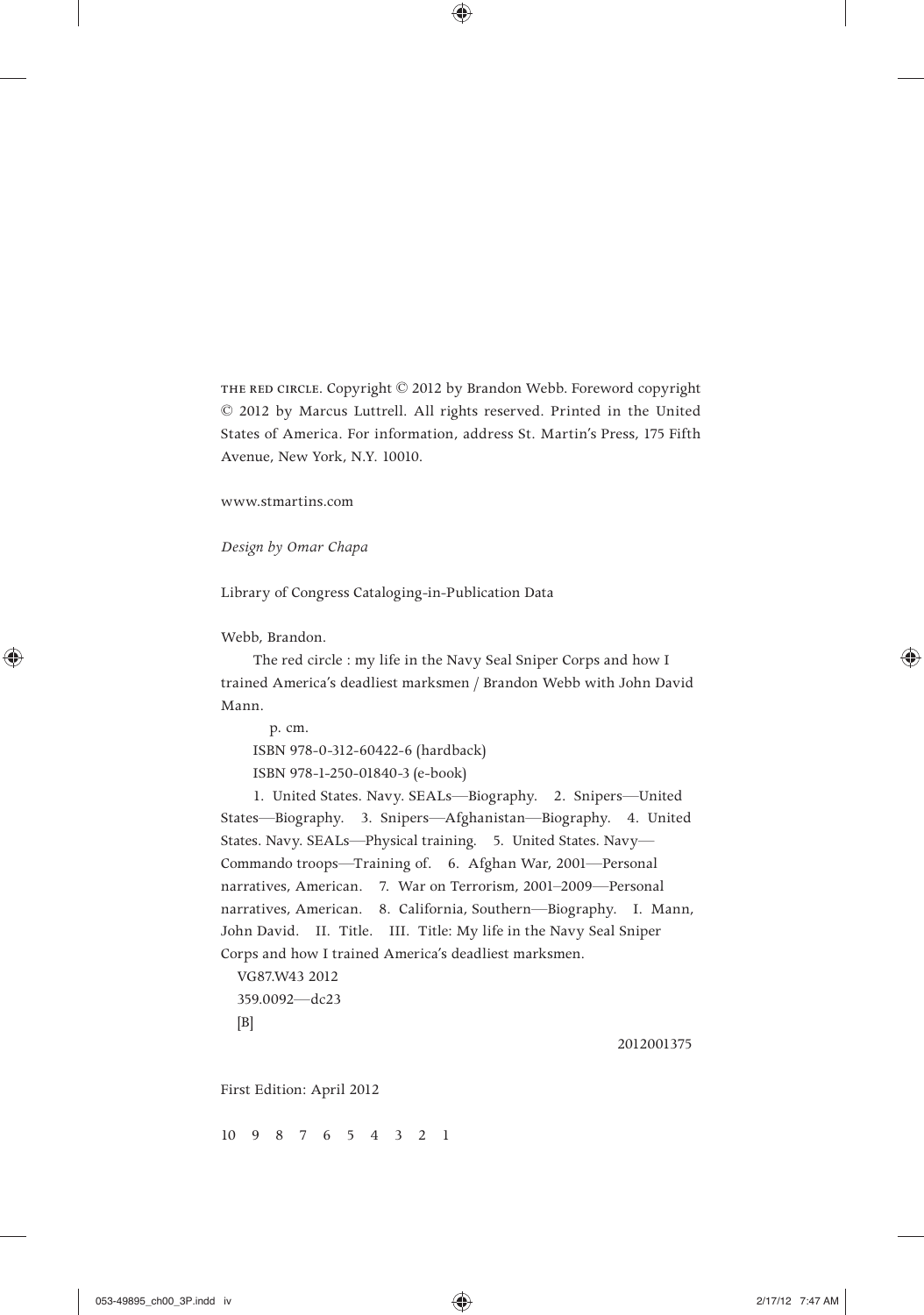*For my three children*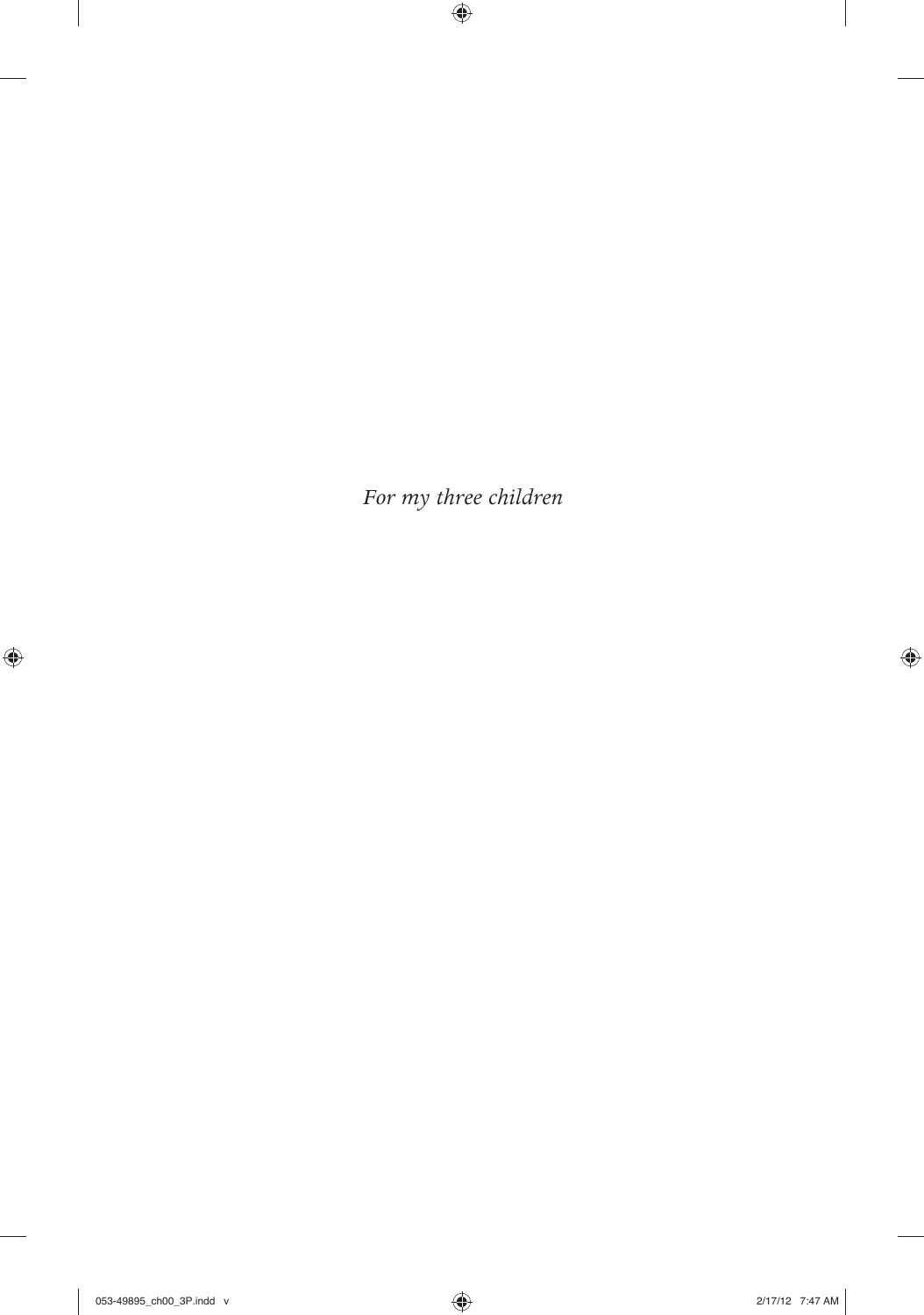## AUTHOR'S NOTE

All the events in this book are true and are described herein to the best of my recollection; however, some details have been altered. With the exception of historical figures (e.g., Admiral Bob Harward, President George W. Bush, Harmid Karzai), close friends, and fallen comrades, I have changed most of the names; in some instances I have provided only the first names of friends who are still on active duty. Some dates, locations, and particulars of certain operations have been modified; and I have at all times sought to avoid disclosing methods and other sensitive mission- related information.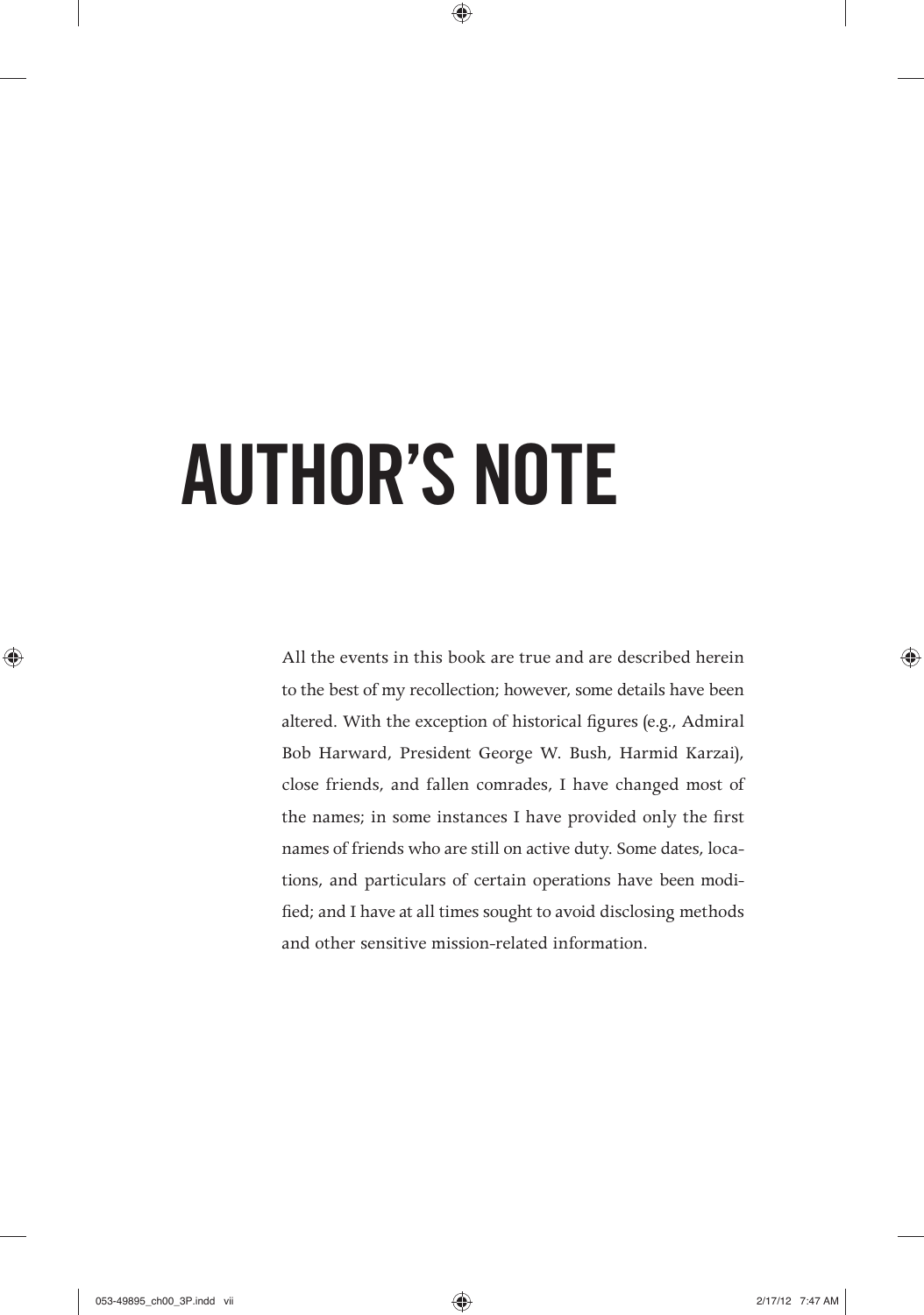## **CONTENTS**

| $\label{eq:1} \mbox{Introduction}\,\,\,\,\,\\$ |  |  |
|------------------------------------------------|--|--|
|                                                |  |  |
|                                                |  |  |
|                                                |  |  |
|                                                |  |  |
|                                                |  |  |
|                                                |  |  |
|                                                |  |  |
|                                                |  |  |
|                                                |  |  |
|                                                |  |  |
|                                                |  |  |
|                                                |  |  |
|                                                |  |  |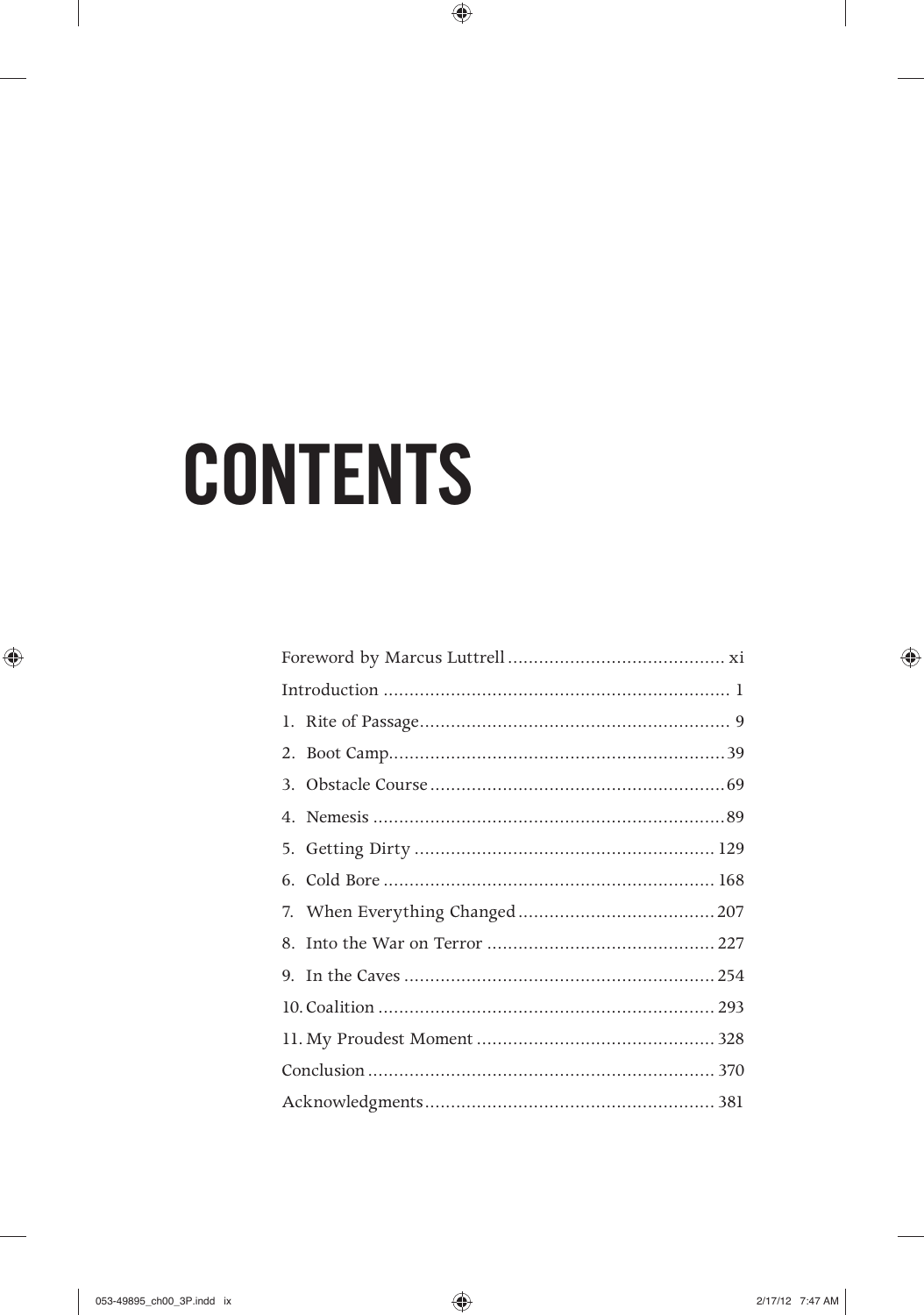### FOREWORD

I first met Brandon Webb when I was a student in the Naval Special Warfare Sniper Course.

Sniper school was one of the toughest things I've ever done, in some ways even more difficult than the infamous ordeal known as BUD/S, or Basic Underwater Demolition/ SEAL training, that every SEAL undergoes. The sniper course starts with a stalking phase, which is all about stealth and concealment, training us to crawl painstaking inches and yards undetected across enemy-held territory. I have to be honest: This was not easy for me. The shooting part came naturally. The stalking part did not. I'm a pretty big guy, and trying to make myself look like an ice plant or manzanita bush instead of a six- foot Texan . . . it just wasn't happening. I don't know how I would have gotten through it, if it weren't for Brandon being my instructor.

Brandon and his cadre were incredibly tough on us.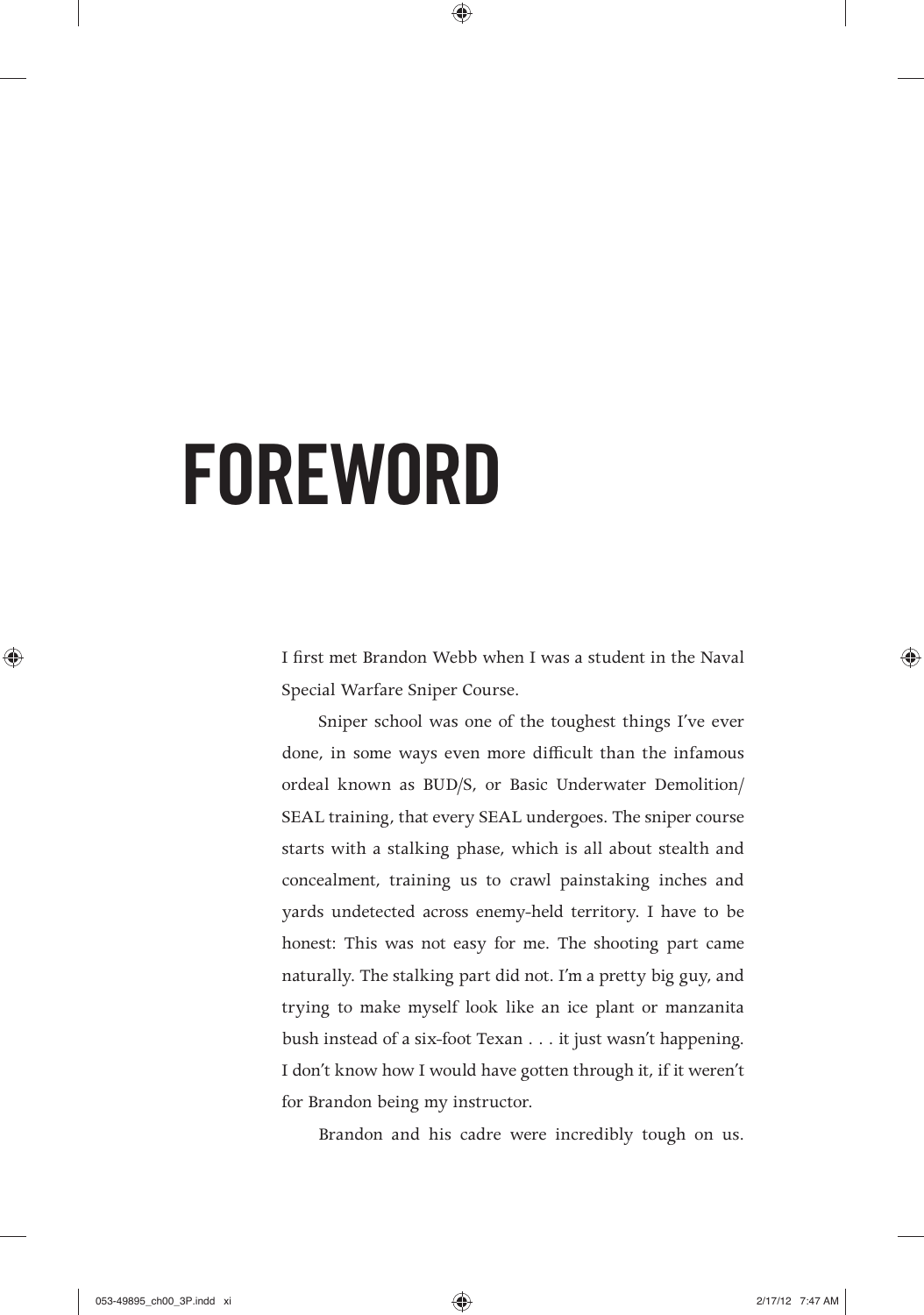They were intent on making us some of the best Special Operations forces in the field, and I have to admit: In that they succeeded. As I say in my book, Brandon's standards were so high they would have made an Apache scout gasp. It wasn't just a matter of making our lives hard. Brandon went beyond the call. He set aside time after course hours to answer questions and work with all the students; he mentored me, did whatever it took to make sure I knew my stuff.

Graduating sniper school was one of the proudest achievements of my life.

I went from sniper school almost directly to Afghanistan. Not too many months after being under Brandon's care I found myself in the soaring Hindu Kush mountains, a subrange of the Himalayas, not far from the Afghanistan- Pakistan border on June 29, 2005. Everyone else in my recon team was gone, including my brother Morgan's best friend, Matt "Axe" Axelson—all killed by the same couple hundred Taliban forces who were now doing their level best to kill me, too. If it had not been for Brandon's patience, care, and skill with me in the sniper course not long before, I can promise you this: I would have left these Texan bones bleaching on the Afghan hillside.

My story, the story of Operation Redwing and the brave men who gave their lives in the battle for Murphy's Ridge, is chronicled in the pages of the book *Lone Survivor.* Brandon's story is chronicled here in the pages you hold in your hands. And it's about time. His training saved my life then, just as it would again several years later in a very different environment, fighting house to house on the hot, muggy streets of Iraq.

And I know I'm not the only one. There are a lot of people out there, people whose names you'll never hear, who are alive today because of the efforts, skill, and dedication of Brandon and others like him. What you're about to read is not just the story of the making of a Navy SEAL sniper but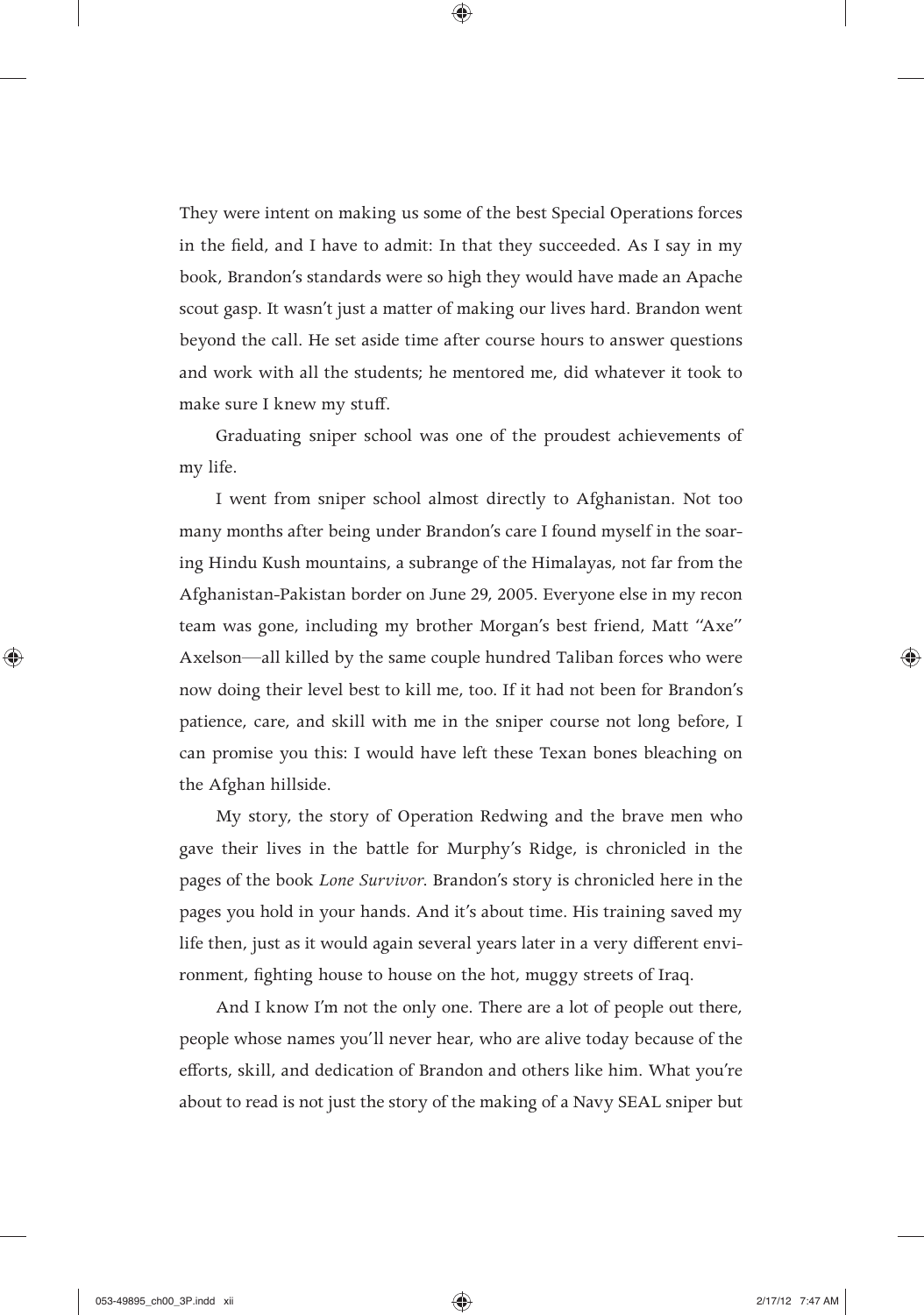the story of one guy who went on to help shape the lives of *hundreds* of elite Special Operations warriors.

It was a great honor to serve on and off the battlefield with the men of the U.S. Navy SEAL teams and U.S. SOCOM (Special Operations Command). Brandon and I have both lost many great friends over the years, and it's comforting to know that the memories of these great warriors will live on in the stories we share with you. My hope is that you will come to know them as intimately as we did, and that you continue to pass on their stories of heroism so that we may never forget the ultimate sacrifice they made for the freedom we enjoy today.

Brandon has a great story to tell, and it is living proof that you can achieve anything you put your mind to. It's an honor to introduce his memoir.

*Never quit.*

*Marcus Luttrell (USN Ret.), Navy SEAL and No. 1 national bestselling author of* Lone Survivor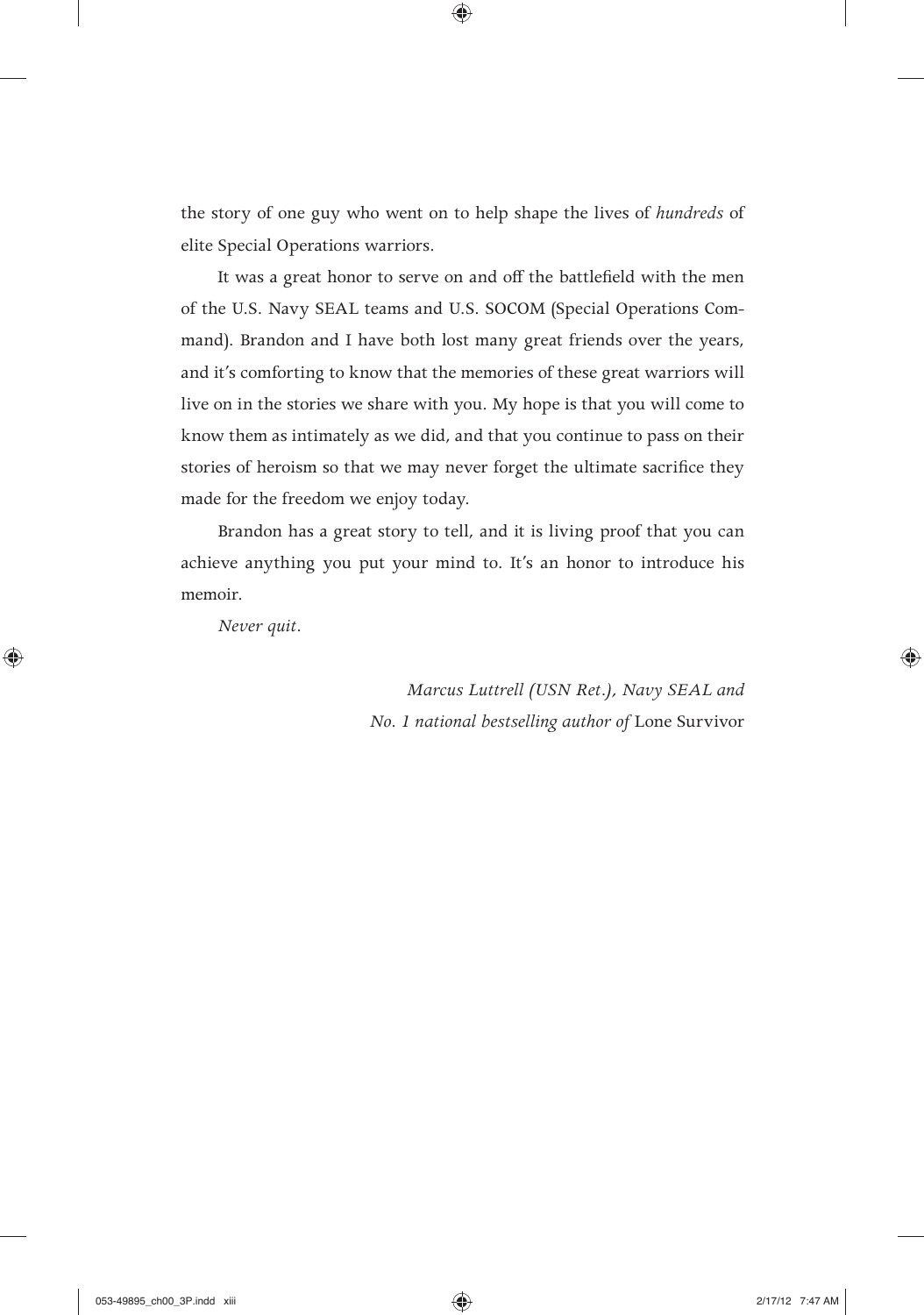### INTRODUCTION

Four of us-Cassidy, Osman, Brad, and I-went out before dawn to patrol a site where a C-130 gunship had engaged some forces the night before, to see if we could find any bodies. We reached the coordinates we'd been given just moments before the indistinct grays of predawn resolved into the pastels of daybreak. Before we could do any serious searching, we heard voices coming from some nearby caves above us. The four of us instantly hit the ground and waited. As we watched, a spill of enemy fighters started pouring out of one of the caves— twenty, at least, and all armed.

If this were happening in the movies, we would all just leap to our feet and blow these guys away, but in real life it doesn't work that way. We were outnumbered at least five to one, and we were not exactly armed with machine guns. This was not the OK Corral, and if we leapt to our feet we would all be mowed down in short order. There was no hiding until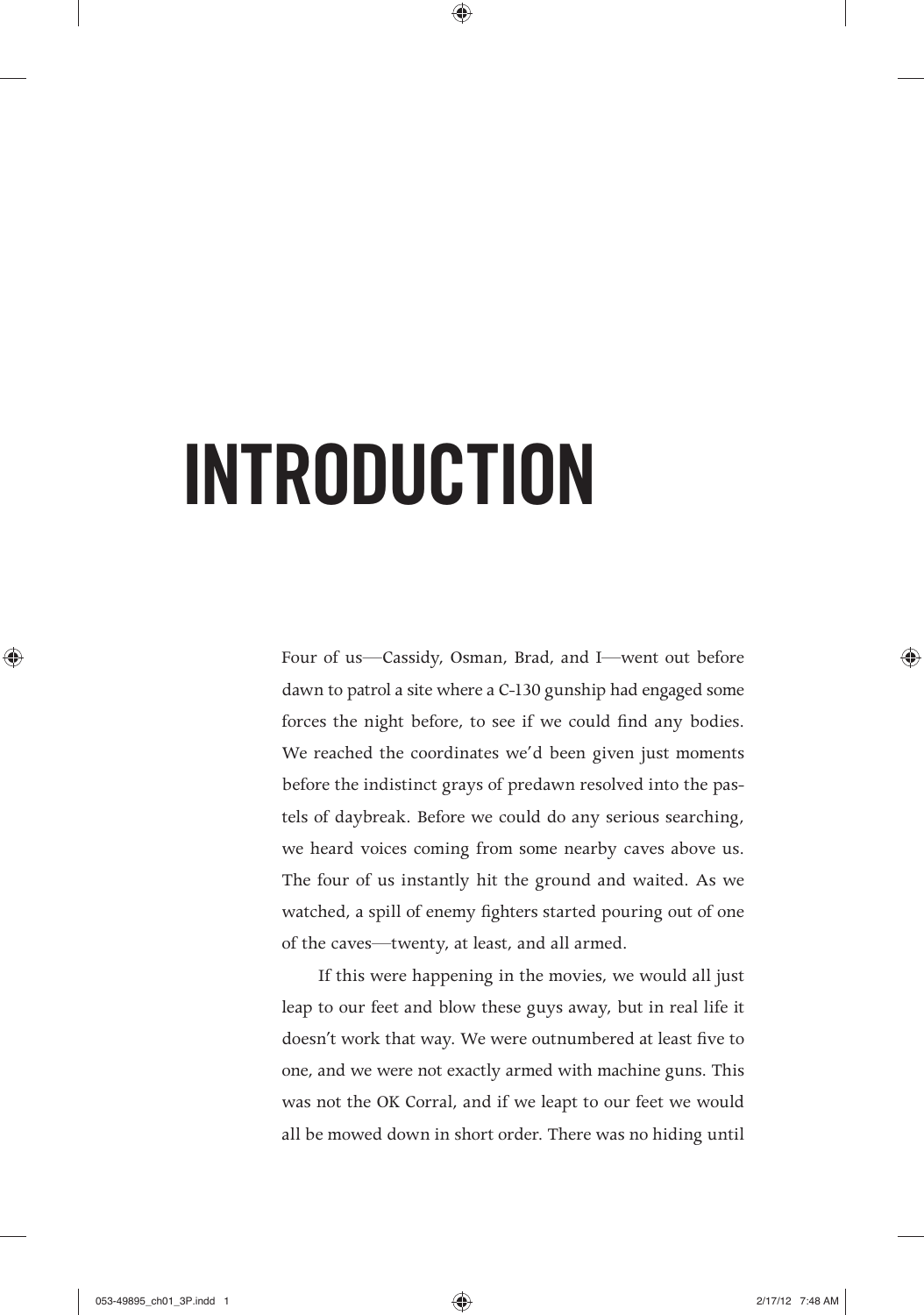they were gone, either: These guys were headed our way. We would have to call in an air strike, and do it fast.

There was a B-52 nearby; Brad got it on the radio. It was my job to give him the coordinates— but there was a snag. The only way to ensure that the team in the B-52 dropped their fireworks on the other guys and not on us was to give them exact coordinates. Typically we would do this using a high-powered laser range finder hooked into a GPS so that when it ranged the target it would give us not only distance but also the target's GPS coordinates, which we could then pass on up to whoever we were calling for air support. These bombers are extremely accurate with their ordnance, like vertical snipers in the sky.

We'd only planned for a simple twelve-hour mission and didn't have all our usual equipment. Typically, for a full-on recon mission, I'd have at least a good sniper rifle. We didn't have even a decent range finder.

Training, training. As a SEAL sniper I'd been taught to estimate distances on the fly even without all the usual tools, using only my five senses and my gut, but typically I'd be shooting a 10-gram bullet from the muzzle of a rifle. In this case, we were shooting a 1,000-pound "bullet" out of a 125-ton aircraft, flying 20,000 feet above us at near the speed of sound, at a target less than 500 yards away from where we sat— and I had to get it right.

Range estimation. This was something else we covered in sniper school: You visualize a familiar distance, say, a football field. *That's one football field, two football fields, three football fields* . . . but this can be risky when you're not on level ground. Here I had to sight up a rugged, rocky incline. And daybreak lighting can play tricks with distances.

Those twenty-plus al Qaeda, or Taliban, or who the hell knew who, were trickling down the slope heading straight for our position. They hadn't seen us yet, but it would be only seconds before they did. If we were going to do this thing, it had to be *now*.

"Brandon!" Cassidy hissed. "You need to Kentucky-windage this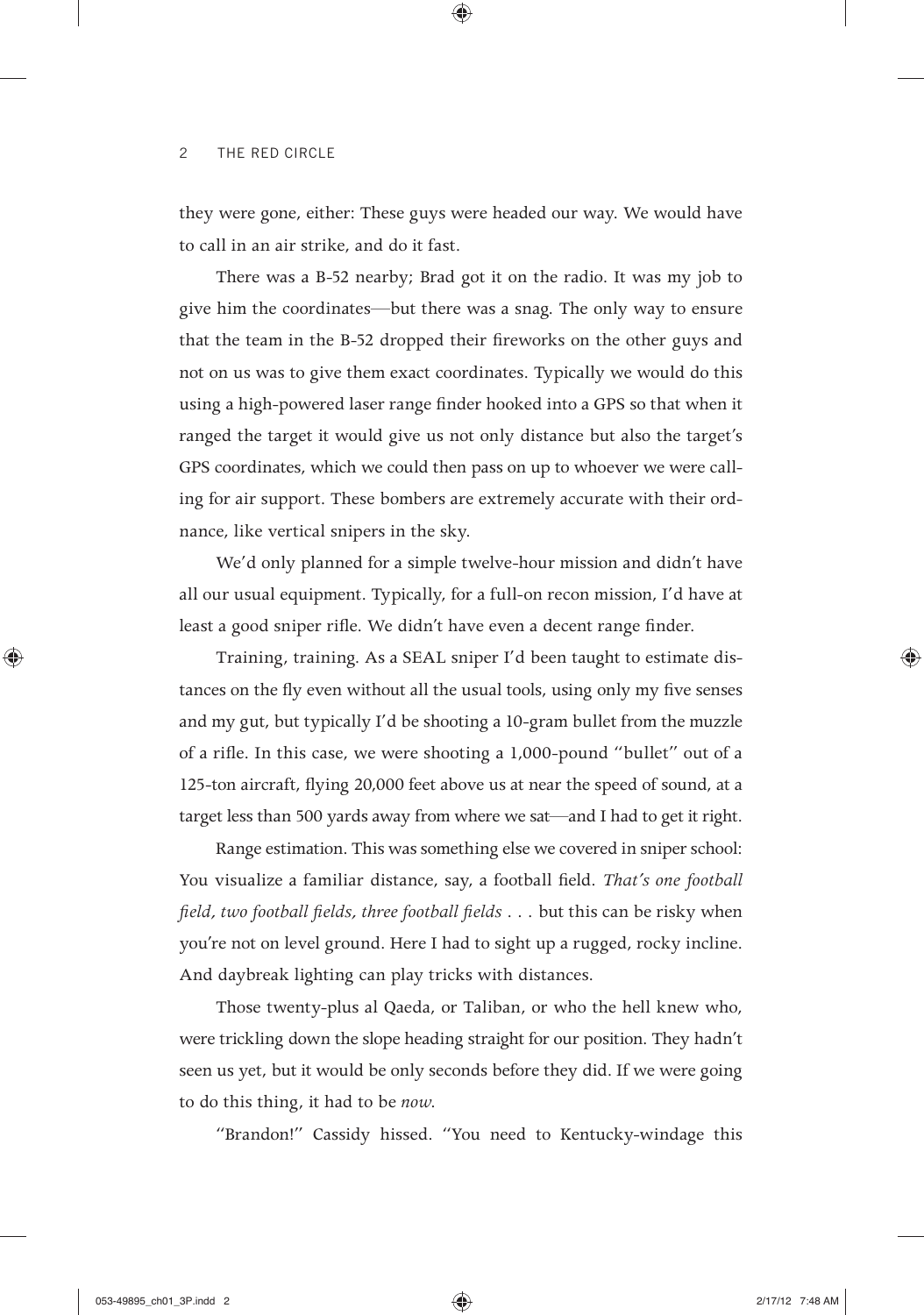drop!" "Kentucky windage" is a term that means basically this: *Wing it. Give it your best shot.* I gave Cassidy a bearing I estimated as 100 meters *past* the group. If I was going to be off at all, better to guess long than short, and if I was balls-on accurate, a drop 100 meters behind them should at least buy us a few seconds to adjust and drop a second time.

Now the enemy cluster was so close we couldn't wait any longer. We were concealed but not covered; that is, they couldn't easily see us, but once they knew where we were, our concealment would give no protection against incoming fire. We quickly moved to cover—and that's when they spotted us. There were a few alarmed shouts and then the sounds of smallarms fire.

There is nothing quite so galvanizing as the distinct *crack! snap!* of semiautomatic weaponry being fired over your head, the *crack!* being the sound of the initial shot itself and the *snap!* being the bullet breaking the sound barrier as it zings past you.

We returned fire. I sighted one guy wearing a black headdress, dropped him. Quickly resighted and dropped a second, this one wearing the traditional Afghan wool roll-up hat. Sighted a third-then glanced up and saw vapor trails in the sky. The B-52 was flying so high it was invisible to us, but I knew exactly what was happening up there: They were dropping the first bomb.

When you are this close to a big explosion it rocks your chest cavity. You want to make sure your mouth is open so the contained impact doesn't burst your lungs. Brad got the call: We were seconds from impact. We opened our mouths, dropped and rolled.

The Joint Direct Attack Munition is a big bomb and extremely accurate. When the first set of JDAMs hit, it shook the mountain under our feet, throwing rubble everywhere.

I whipped around and glanced back up the incline to assess the strike. Perfect— about 100 yards behind the target. I rolled again, adjusting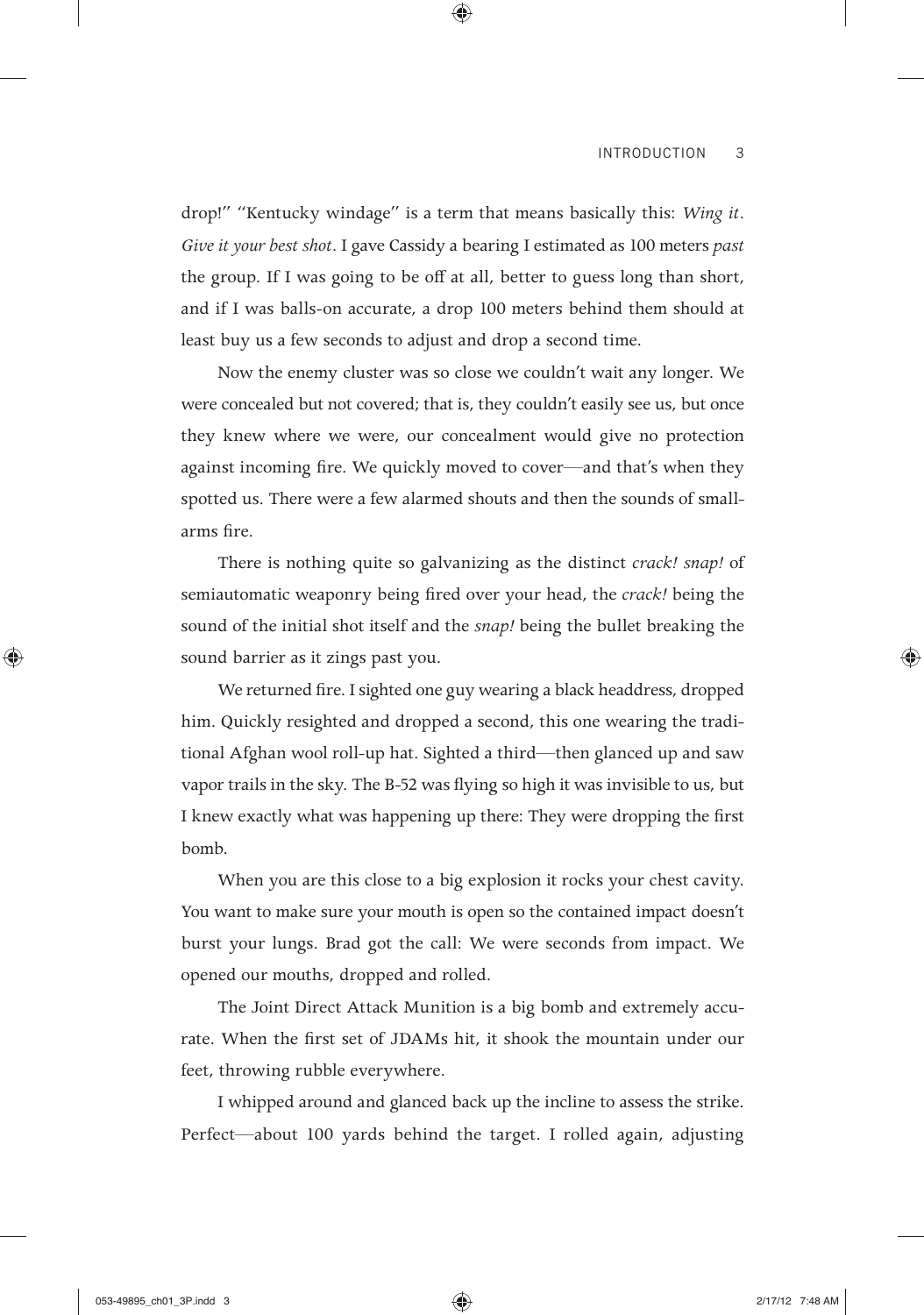numbers in my head, and quickly shouted the new coordinates to Cassidy, who gave them to Brad to relay up to the bird. In moments like this your senses go into hyperacute mode and seconds seem to stretch into minutes, hours, a timeless series of discrete snapshots. I focused on my breathing, making it slow and deliberate, feeling the cool morning air mixed with the distinct smell of explosives teasing my lungs. I knew my numbers were accurate and that the men shooting to kill us would themselves be dead in seconds. For a brief moment, I was at peace. And then an unexpected sound sliced through the strange silence: the wail of a baby crying.

My stomach twisted. I had a five-week-old baby boy at home whom I'd not yet held in my arms; hopefully I would survive this war to meet him face-to-face. Someone up on that hillside had a baby they would never see or hold again.

I knew these people had made the decision to bring their families out here to this godforsaken fortress, knowingly putting them in harm's way. Sometimes, I'd heard, they even did this intentionally, using their own children, their flesh and blood, as living shields to prevent us from attacking. *It was their choice,* I told myself, *not ours*. But I'll never forget the sound of that baby's cry.

We opened our mouths, ducked and rolled. The second drop took them all.

The pages that follow provide a rare look into the most difficult, elite sniper training in the world and the traits it takes to produce a successful graduate: a sniper capable of stopping another man's beating heart without hesitation at distances of over a mile.

These accounts and descriptions may read like reports from an alien land. It is a unique existence of brutal conditions, extreme pressure, and hair-trigger judgment. I have never second-guessed decisions made in the field; combat is no place for Monday-morning quarterbacking, and a SEAL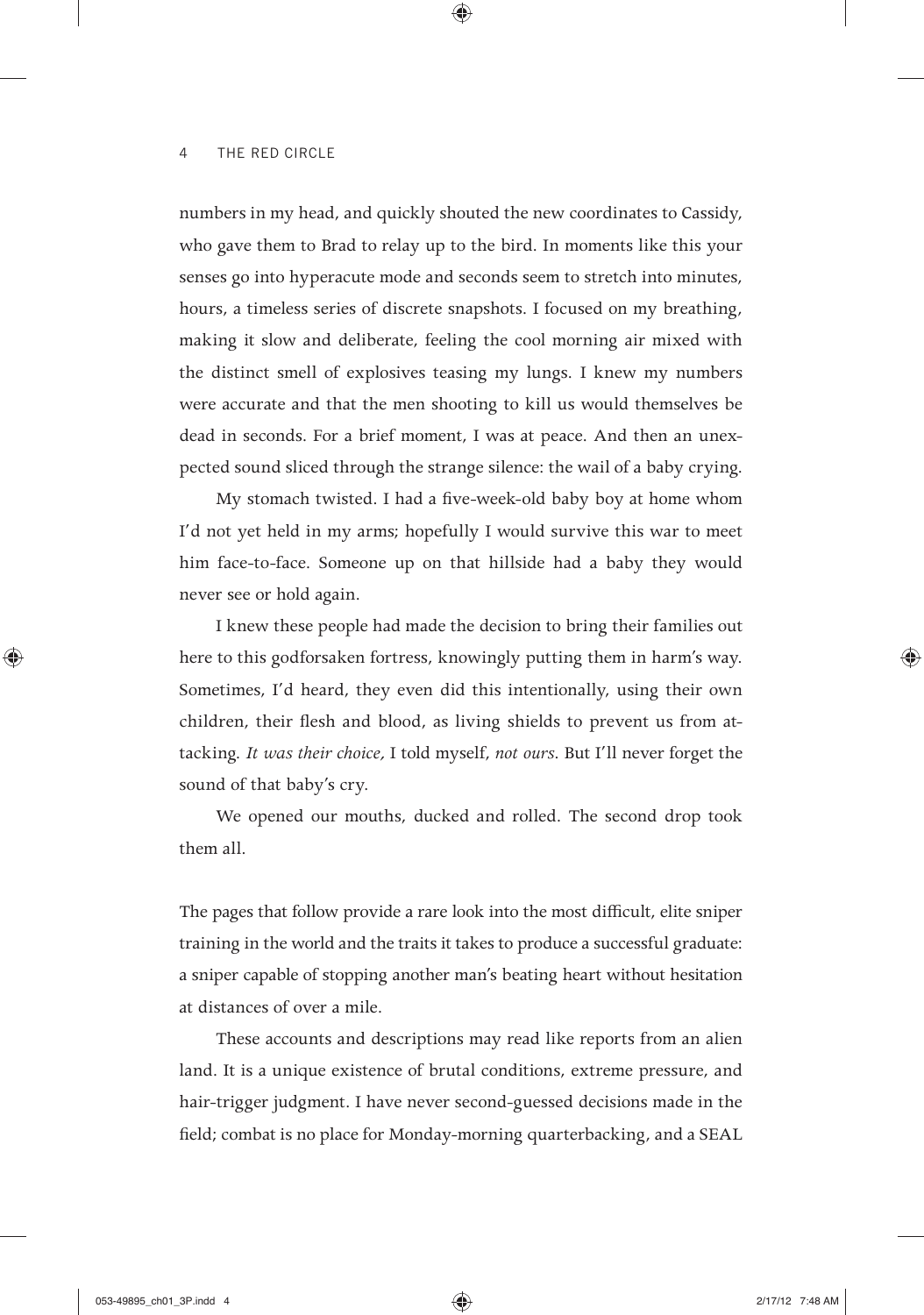sniper can't afford to indulge in the luxuries of uncertainty or ambivalence.

This doesn't mean that those of us occupying this unusual world shed or lose connection with our humanity. If anything, the opposite is the case. In a way, living in the crosshairs of split-second decisions with life-or-death consequences makes you *more* acutely attuned to the truest, grittiest realities of human fragility and the preciousness of life. It also puts you faceto-face with our deepest potential for idiocy and senselessness, and the consequences of those failings.

I am clear that the people we killed that day in the hills of Afghanistan would have employed any and all means to kill me, my family, and my friends without an instant's hesitation. In all honesty, though, I have seen similarly fanatic attitudes within our own American culture and even at the highest levels of our military. There is nothing simple about war, and there are plenty of extremists on all sides.

These pages also chronicle an extraordinary shift that has taken place in the fundamental nature of military strategy over the past decade. The October 2000 attack on the USS *Cole* in the Gulf of Aden was the signal event in this radical shift: a guided missile destroyer, crewed by nearly 300 sailors and costing more than \$1 billion to put in the water, was crippled and nearly sunk by two men in a small powerboat. Seventeen American servicemen were killed and another thirty-nine injured.

We had entered the age of asymmetrical warfare.

I was part of the detail assigned to guard the USS *Cole* immediately after the attack and soon became involved in a complete restructuring of Naval Special Operations and its role in war.

Up through the end of the twentieth century, our approach to combat was still shaped by the Cold War and great land wars of our past. Even as late as Desert Storm, we waged war by unleashing massive ground forces to roll across the desert. In that world, Special Ops was the bastard child,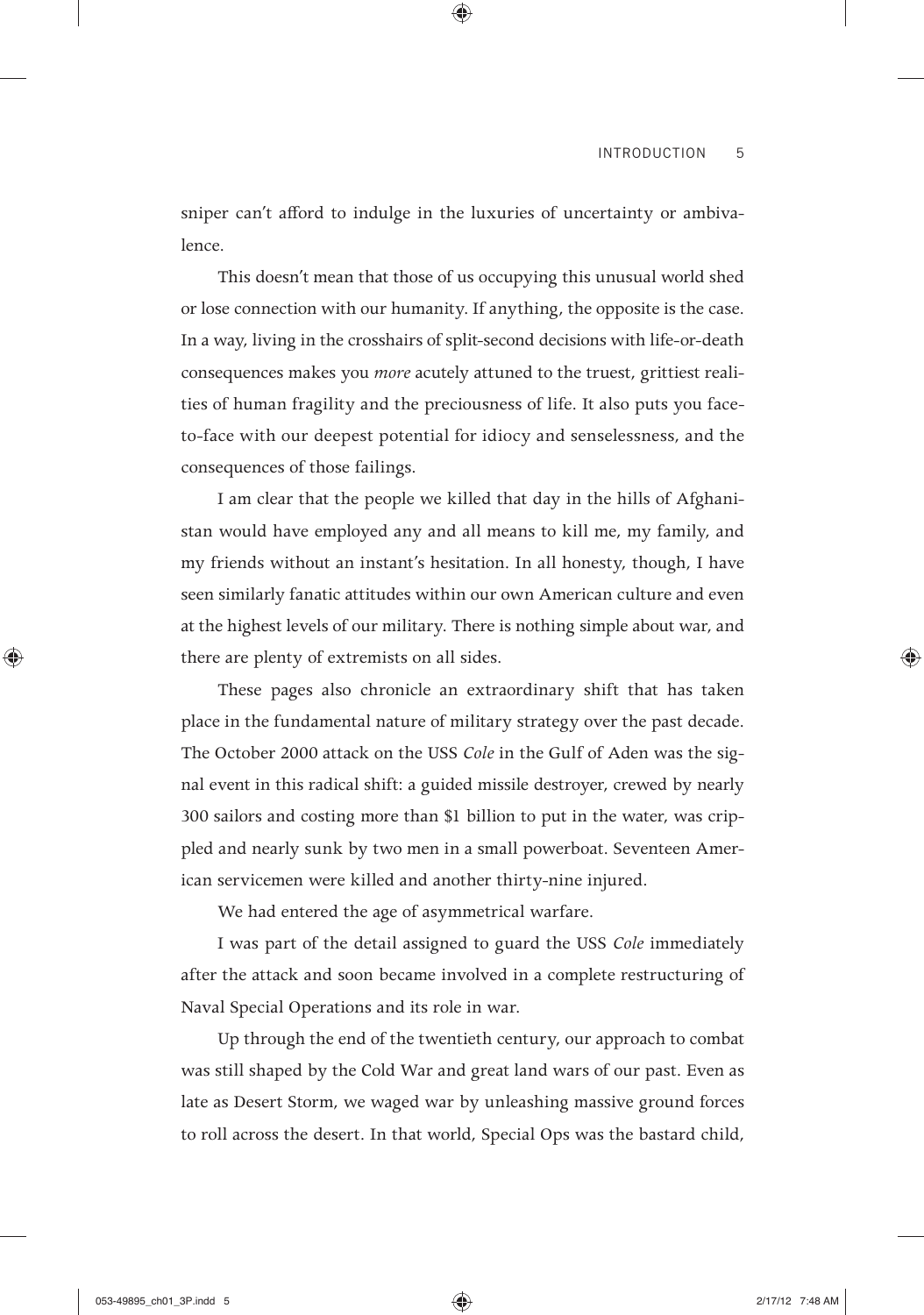called upon occasionally for unusual missions but mainly there to support our conventional forces.

Now that picture has completely flipped on its head. Since the events of 9/11 we have reconfigured our conventional forces—nuclear subs, aircraft carriers, destroyers, all our major assets— to support small units much like the one we took into the caves in Afghanistan that day. From being a special- case accessory, we have suddenly become the vanguard of military strategy.

In April 2009 we all watched entranced on CNN as a Navy SEAL sniper team fired three simultaneous shots, instantly executing the three pirates who had kidnapped a U.S. shipping captain off the Somali coast. From the moment they were mobilized, it took that sniper team less than ten hours to deploy, get halfway around the world, parachute with full kit at 12,000 feet into darkness and plunge into the deep waters of the Indian Ocean, rendezvous with waiting U.S. Naval forces, and complete their mission, start to finish.

As a former Navy SEAL sniper, sniper instructor, and eventually course manager (called head master) of the U.S. Navy SEAL sniper course, I know exactly what those ten hours were like— and also the last few seconds before the perfectly coordinated shot. The twenty-first-century sniper is trained to take into exacting account such variables as wind, ambient temperature, barometric pressure, degree of latitude, bullet velocity, even the deviation caused by the earth's rotation known as the Coriolis effect. Firing at such long range, with so much riding on the accuracy of the first shot, it is critical to account for all environmental and ballistic factors. At the instant before making the 1-centimeter movement of their fingers that would end three lives and save a fourth, their minds were going through dozens of calculations.

Two years later the world was stunned when we learned that a team of Navy SEALs had entered an innocent- looking suburban compound in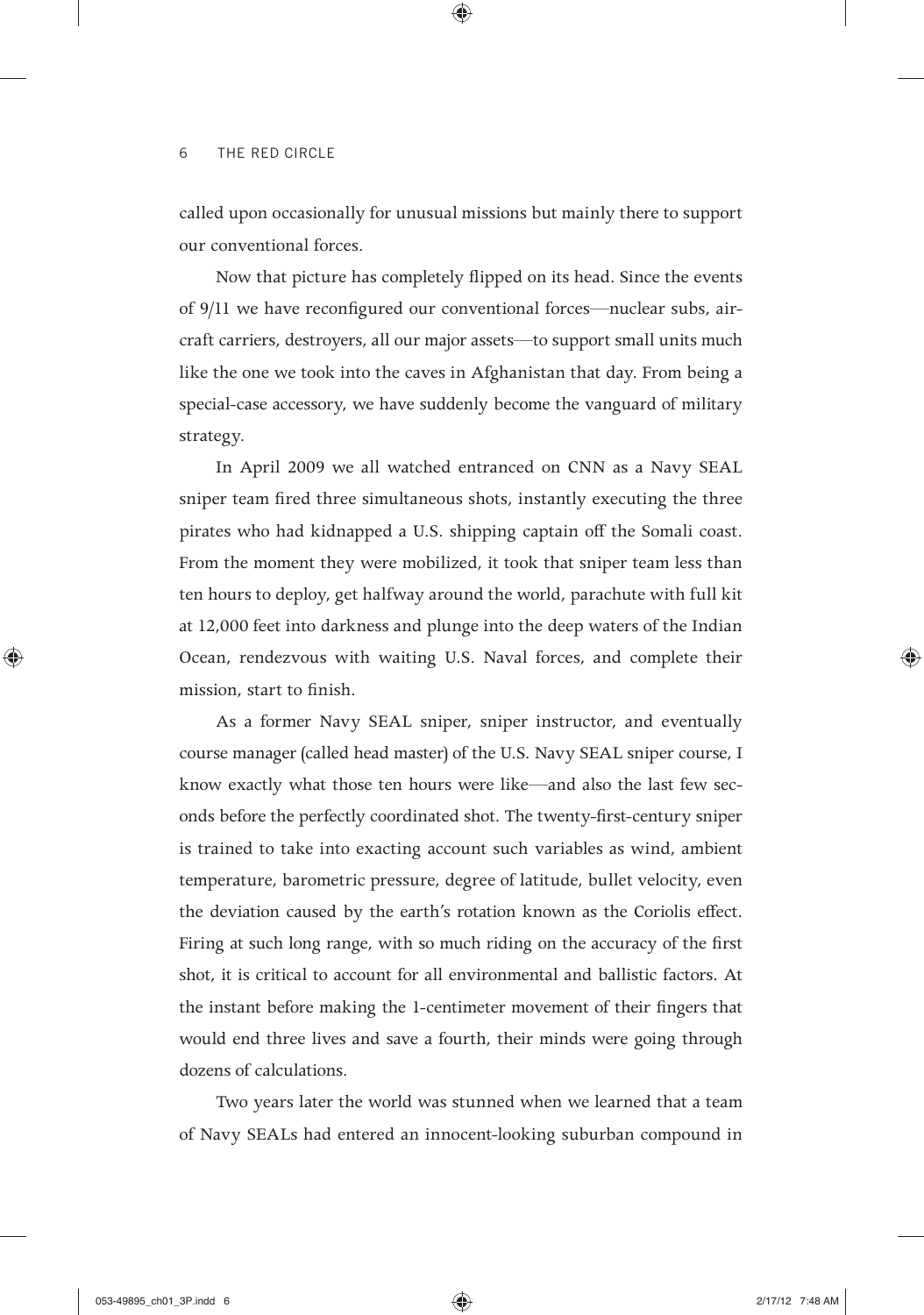Pakistan and in moments eliminated the man who had been America's Public Enemy No. 1 for nearly a decade. The killing of Osama bin Laden, like the rescue of Captain Phillips off the coast of Somalia, signaled to the world that something fundamental had changed in the way we wage war and keep the peace.

In the wars of our fathers and their fathers, the decisive victories were won by tank battalions and overwhelming air support. In today's world of suicide bombers, decentralized terrorism, and rampantly adaptive piracy, the fortunes and well-being of nations rest increasingly in the hands, reflexes, and capabilities of individual warriors like the Navy SEAL sniper.

Not surprisingly, the public suddenly wants to know more about the traditionally secretive world of Special Operations, and rightly so. I hope my own story will provide an instructive window into that unseen world.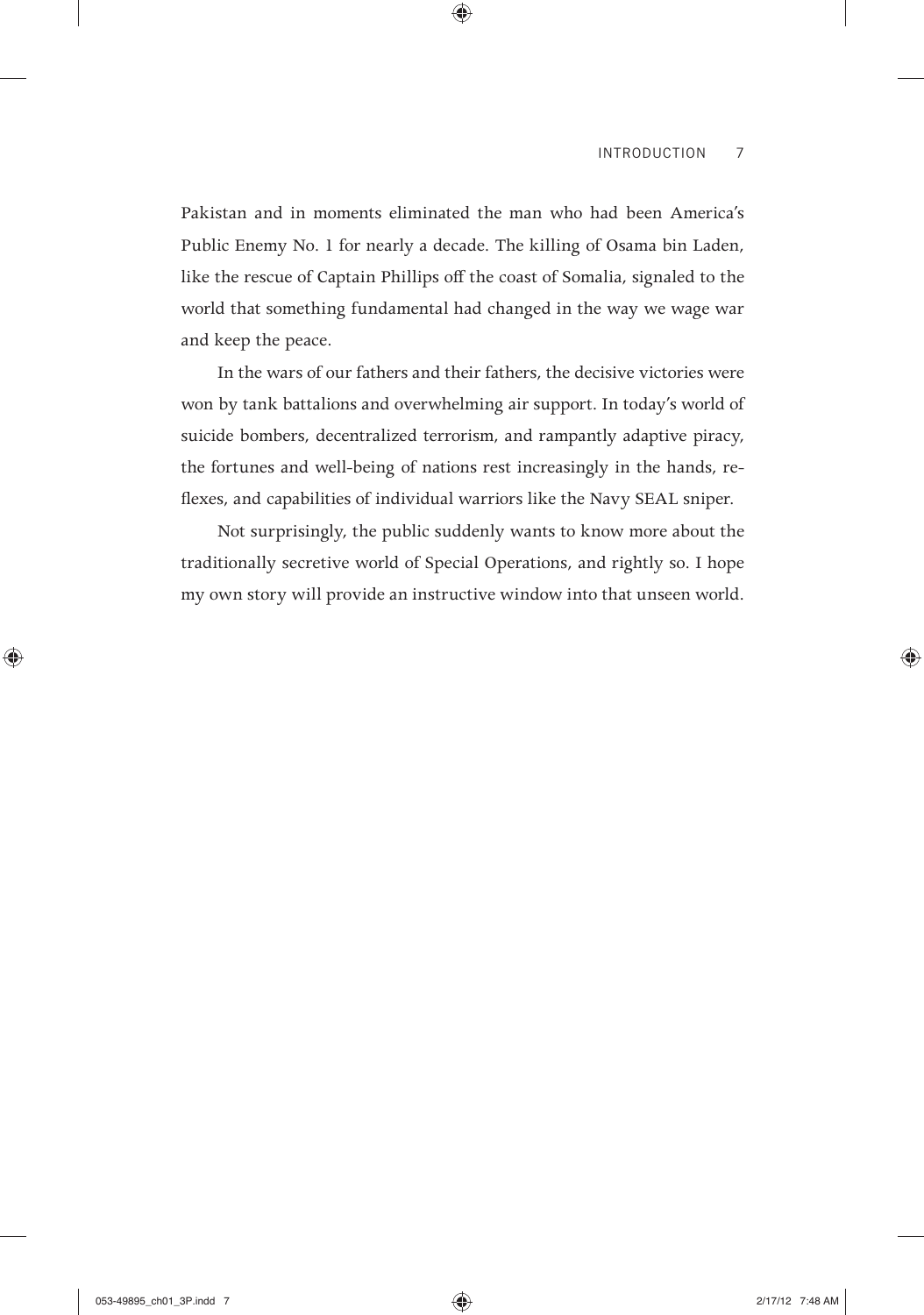### **ONE** RITE OF PASSAGE

Every culture has its rites of passage.

Native American adolescents journeyed into the wilderness for days on end in vision quests aimed at gaining life direction from an animal spirit, or totem, through a fast-induced dream. For Australian aborigines it was the walkabout, young males trekking the outback for as long as six months to trace the ceremonial paths, or dreaming tracks, taken by their ancestors. Mormon boys ages nineteen to twenty-five are sent around the world for two years to do full-time mission work.

For me, it was shorter and simpler. My rite of passage came when I was thrown off a boat in the middle of the Pacific Ocean by my dad, a few weeks past my sixteenth birthday. I had to find my own path home from that oceanic wilderness, and it turned out to be a path that ultimately led to the most elite sniper corps in the world.

I don't know if you'd call that a dreaming track, exactly,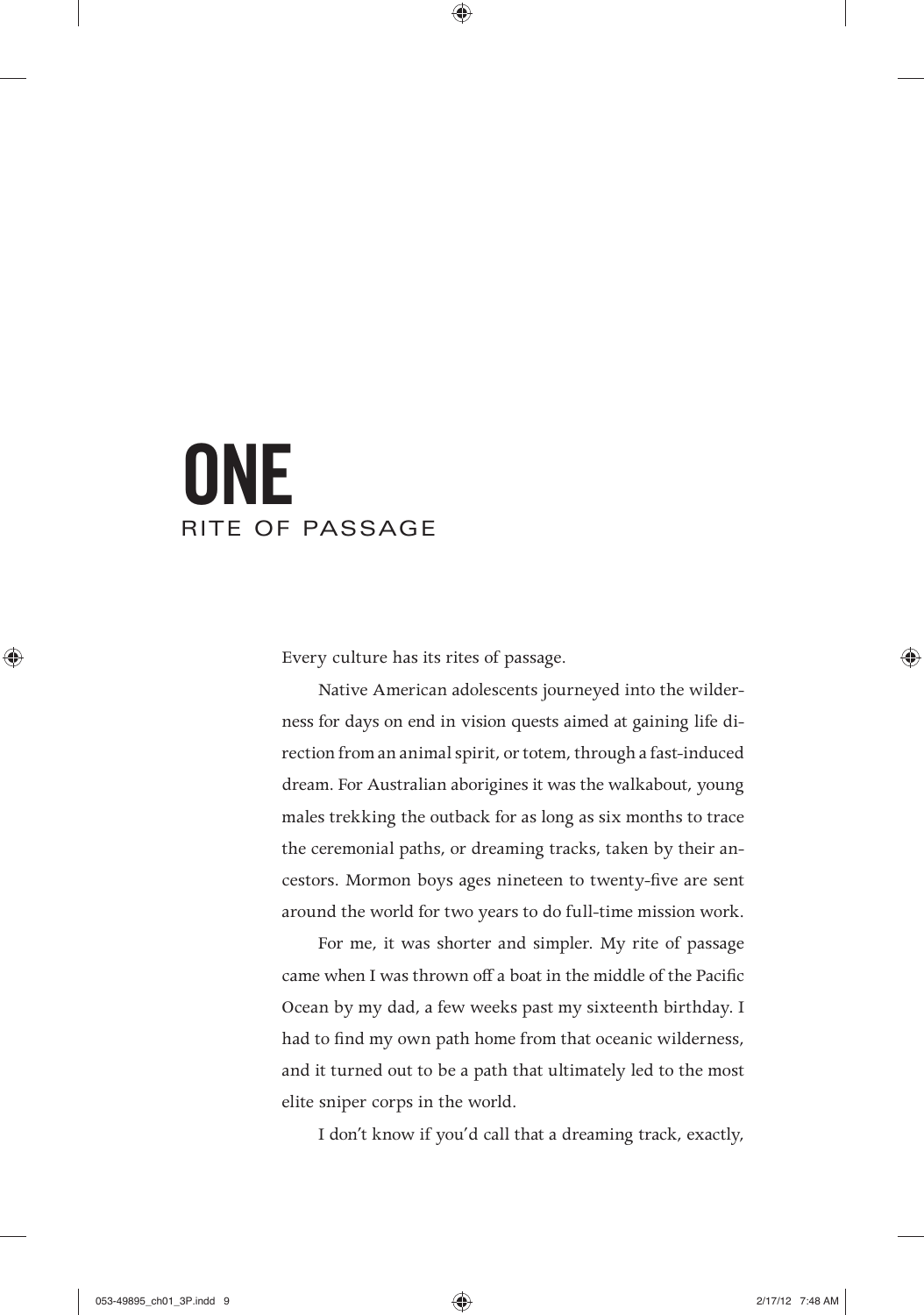but you *could* say it was a path taken by my ancestors, at least in one sense: My father was thrown out of the house at age sixteen by *his* father, too. And I suppose the only way to make sense out of my story is to start with him.

Jack Webb grew up in Toronto, short, strong, and stocky. A talented hockey player and avid drummer, he was always a bit of a wild man. A true child of the sixties, Jack grew out his full black beard as soon as his hormones would cooperate. His father hewed to old-fashioned values and threatened to kick Jack out if he didn't cut his beard and long hair. When my father refused, out he went.

My grandfather may have thrown his son out, but he didn't succeed in changing his mind. To this day my dad still sports a full beard, though its black is now flecked with gray.

Now on his own, Jack made his way from Toronto to Malibu, where he picked up landscaping jobs and soon had his own company. Driving home from a job one day, he picked up three young hippie girls hitchhiking. One of them, a free spirit named Lynn, became his wife.

After they married, my parents moved up to British Columbia to the little ski town of Kimberley, just north of Vancouver, where he took a job as a guide at a hunting lodge, despite the fact that he knew absolutely nothing about hunting. The guy who hired him said, "Look, don't worry about it. Stay on the trail, and you'll be fine." He was. His first time out, he took a small group into the Canadian Rockies, pointing out all sorts of wildlife along the way. When they got back, the group told my dad's boss he'd hired the greatest guide in the world. They didn't know he was flat-out winging it.

Soon Jack was working construction, and on the job he taught himself everything there was to know about building houses. In those days, if you were a builder you did it all— pouring the foundation, framing, wiring, drywall, plumbing, roofing, everything from *A* to *Z*. Jack had never grad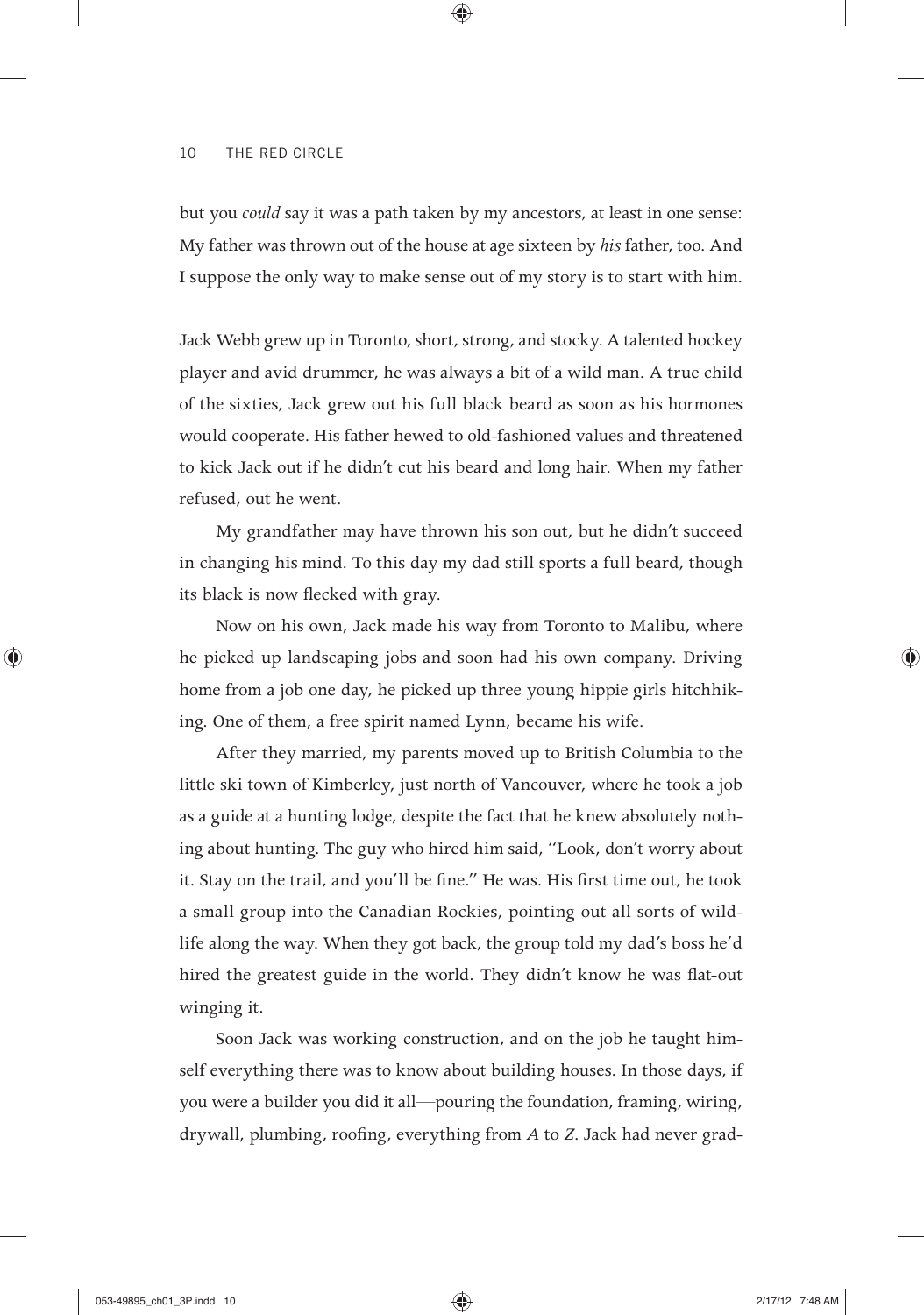uated high school, but he was a resourceful man with a big appetite for learning, and he soon became an accomplished builder with his own company, High Country Construction.

It was about this time that I came into the picture, followed a few years later by my sister, Rhiannon, and once I arrived on the scene my mother's life became considerably more complicated.

Free spirit though she may be, my mother has always been fiercely loyal to me and my sister, and to my dad, too, as far as that was possible. I always felt completely loved and supported by her, even through the difficulties to come.

My mother has also always been very entrepreneurial. She opened up a restaurant with my dad's sister, and later, when we lived in Washington for a while, she had her own boat maintenance business, sanding and varnishing the boats and keeping the woodwork in good condition. She wrote and published her own cookbook for boaters, *The Galley Companion.* Later still, when I worked on a California dive boat in my teens, she held a job there as head cook.

One more thing about my mom: She has always had a great sense of humor.

She would have had to, to cope with me.

I was born on June 12, 1974, screaming at the top of my tiny lungs, and I screamed for weeks. For the next ten months I stayed awake every night from ten till seven the next morning, yelling my head off, at which point I would sleep blissfully through the day while my mom recovered from the night's battle fatigue. My parents did everything they could to keep me awake during the day so they would have a shot at getting me to sleep at night. Didn't matter. It wasn't going to happen.

According to my mom, I was as wild as the Canadian landscape. I started crawling at six months and crawled *everywhere*. My mom talks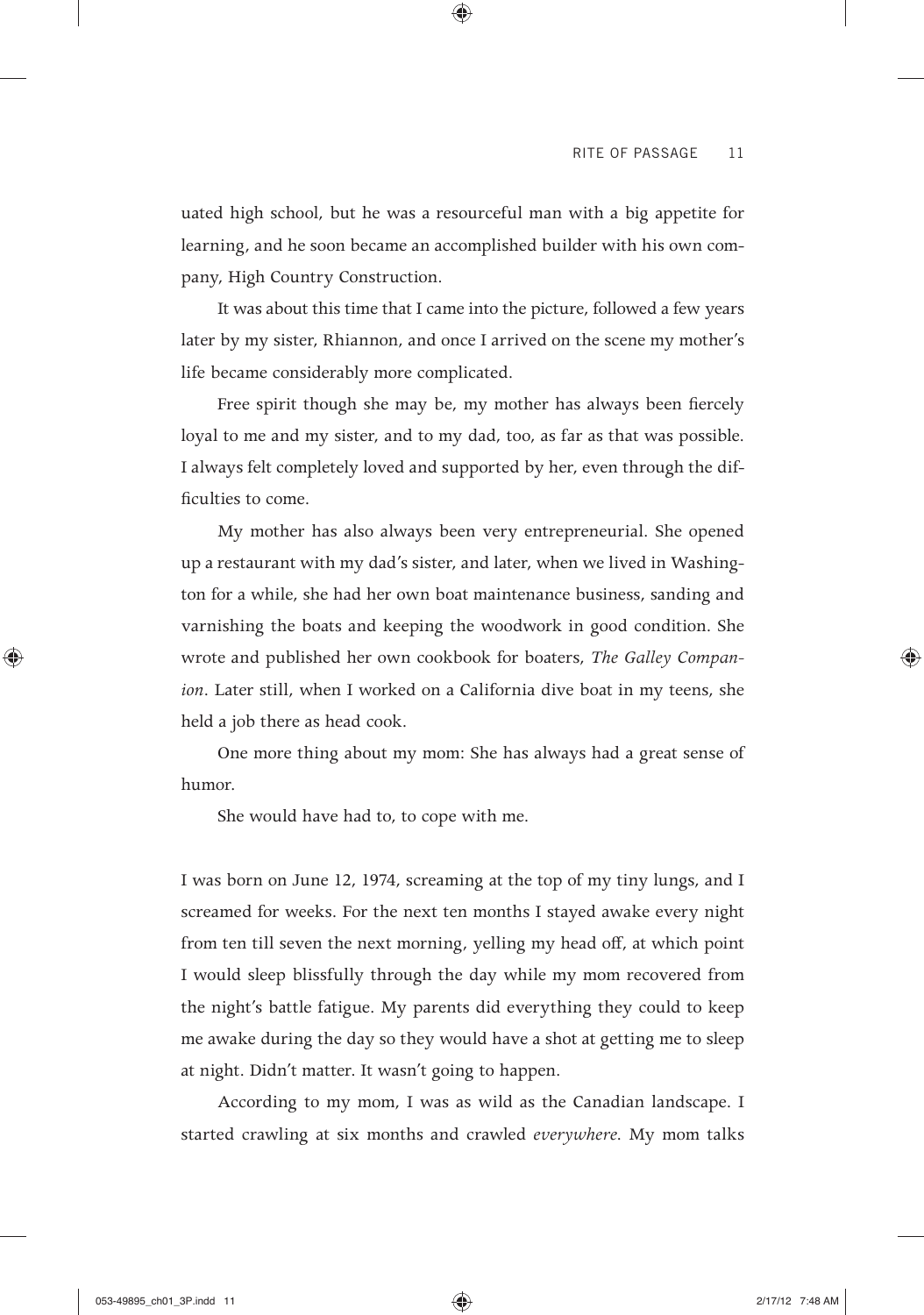about a study she heard about, where they put babies on a glass counter to see how far they would crawl. Nearly all the babies would stop when they got close to the edge— but the last 1 percent went crawling off into thin air every time.

"That 1 percent?" she says. "That was Brandon."

I started walking at nine months, and there was not a gate or door that could hold me. My mom bought every childproof lock she could find, but evidently "childproof" did not mean "Brandon-proof." She had doorknobs that even she couldn't open, but I always managed to get through them. She would lock me into my high chair, but if she stepped into the bathroom for even a moment, I'd be gone when she returned.

By eighteen months I discovered the joys of climbing and found I could climb up, over, and into pretty much anything. This ability, combined with my easy friendship with locks and predilection for drinking anything I could get my hands on, added up to quite a few visits to the emergency room to have my little toddler-sized stomach pumped. Among the beverages I sampled during those early years were kerosene, bleach, and Avon honeysuckle after-bath splash. I'm not saying this is a method I would endorse or recommend, but I am convinced that this is why I have always been able to hold my liquor and have never had a problem with addiction. By the time I was three, the hospital emergency room staff and my mom knew each other on a first-name basis.

When my mom was pregnant with my sister, my dad built an enclosure with a swing and what he thought was a Brandon-proof gate. (There's that term again: "Brandon-proof." Hadn't they learned?) My mom still doesn't know how I got out, since she was sitting right there reading a book— but she looked up and I was gone: I had crawled under a barbedwire fence, scooted down a steep hill, and was out of sight.

My mother was wild with fear. Seven months pregnant, she knew there was no way she could get under that barbed-wire fence, and she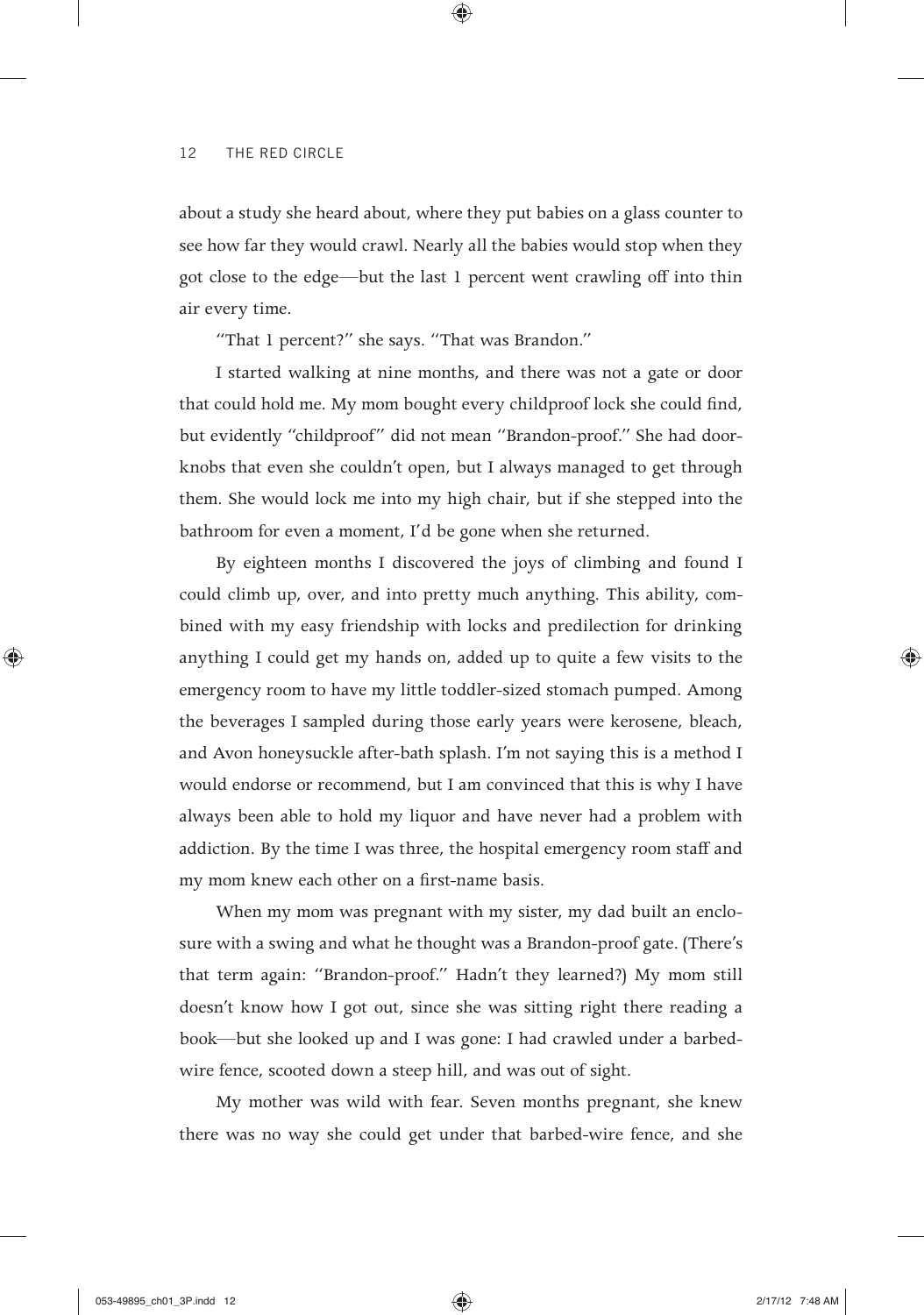didn't have any wire cutters. The night before, she and my father had seen a pack of coyotes ranging around, and now all she could think of was how her tiny son would make a tasty little coyote meal. The only reason she spotted me was that I was wearing a red sweatshirt. Somehow she managed to coax me back up the hill and under the fence so she could grab me, crying hysterically and at the same time wanting to beat me.

From my earliest years, I always had a penchant for danger and physical extremes, and it made my poor mother's life a living hell. She likes to say that when I was little, she was the victim of parent abuse. She once called Social Services on herself when I had driven her to the edge with my behavior. She explained to the poor lady on the phone that her twoyear- old son was driving her so crazy, she was about to hurt him. The social worker spent a week at our house observing, but I behaved like an angel for those seven days, and she left thinking my mom must *be* crazy.

It didn't take long for my parents to figure out that while they couldn't control my wild energy, they *could* channel it. Once they saw how madly in love I was with skiing, they knew they'd stumbled on the parenting strategy that would serve us all well for years to come: If they could get me involved in every sports activity possible, maybe it would keep me out of trouble. It did, too— at least for a while.

By age five I was on a ski team, and by age seven I had piled wrestling, football, baseball, swim, and track teams onto my athletic schedule. Later, as an adult, I found I have a love of extreme sports. The steeper the ski slope, the larger the wave, the higher the cliff, the more difficult the jump from the plane or helicopter— the more danger and adrenaline involved, the more I want to try to conquer it. In my thirties, I would channel that same impulse into a drive to conquer huge goals in the entrepreneurial world. At the age of five, my Mount Everest was a 2,500-foot hill called North Star Mountain.

My earliest memories are of the crisp cold in my face and the sibilant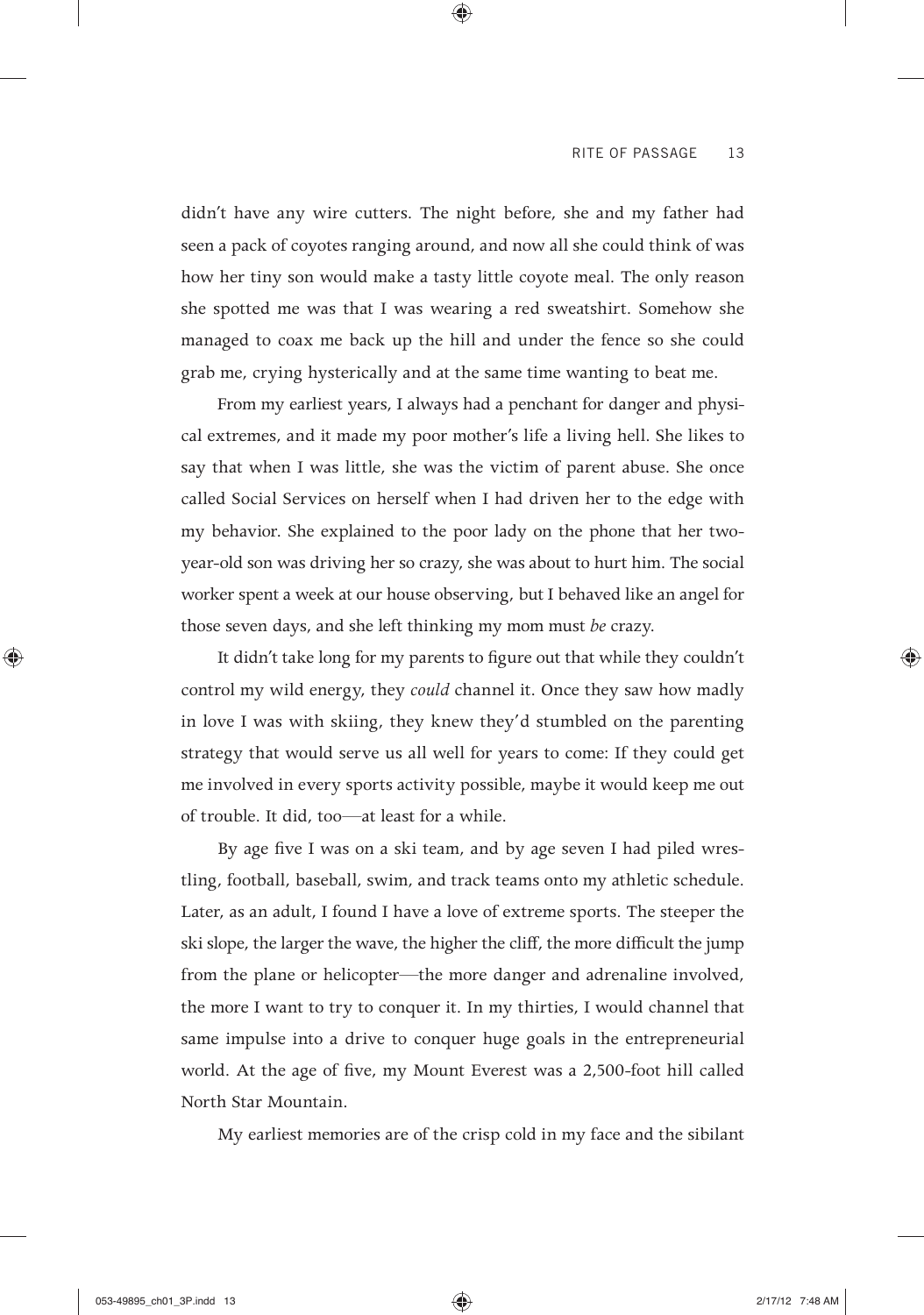*schusss* of the snow under my skis as I flew down the face of North Star. Every day, during the long months of ski season, my mom would pick me up from kindergarten and drive us straight out to the slopes. We had a season pass, and we used up every penny of it.

Less than half the height of its more famous neighbors, Whistler and Blackcomb, North Star is not really much of a mountain, but I didn't know that. To me, it seemed vast and inexhaustible. When I think back on my early childhood, what I remember most are the countless afternoons on my bright yellow Mickey Mouse K2 skis, exploring every trail and out-of-theway patch of what seemed to me an endless world of snow and adventure.

My best friend at the time was a kid named Justin, who was as devoted to skiing as I was. We would spend every afternoon we could exploring North Star together. Justin and I got into ski racing and joined a team. By the time we were in first grade, our team was competing in tournaments at Whistler, and I was winning those races. My mom still has some first-place ribbons I took at Whistler at the age of six.

I don't think my mom was joking when she called Social Services, but the truth is, she would never have hurt me, no matter how bad I got. With my father, it was a different story.

I was not exactly scared of my dad, but I knew he was in charge and not afraid to whip out his belt and get after me when he thought I needed it. Over the years, my backside and my dad's leather belt really got to know each other. Today, now that I'm a parent myself, I believe in discipline just as much as my dad did— although instead of a spanking, my kids' punishment is push-ups. My ten-year-old son can knock out more push-ups than most adults I know.

Although my dad was very strict, he was also not afraid to hug me and tell me he loved me. He was a good father, and I have a lot of happy memories of him from those early years.

When my dad went out on construction job site visits, he often took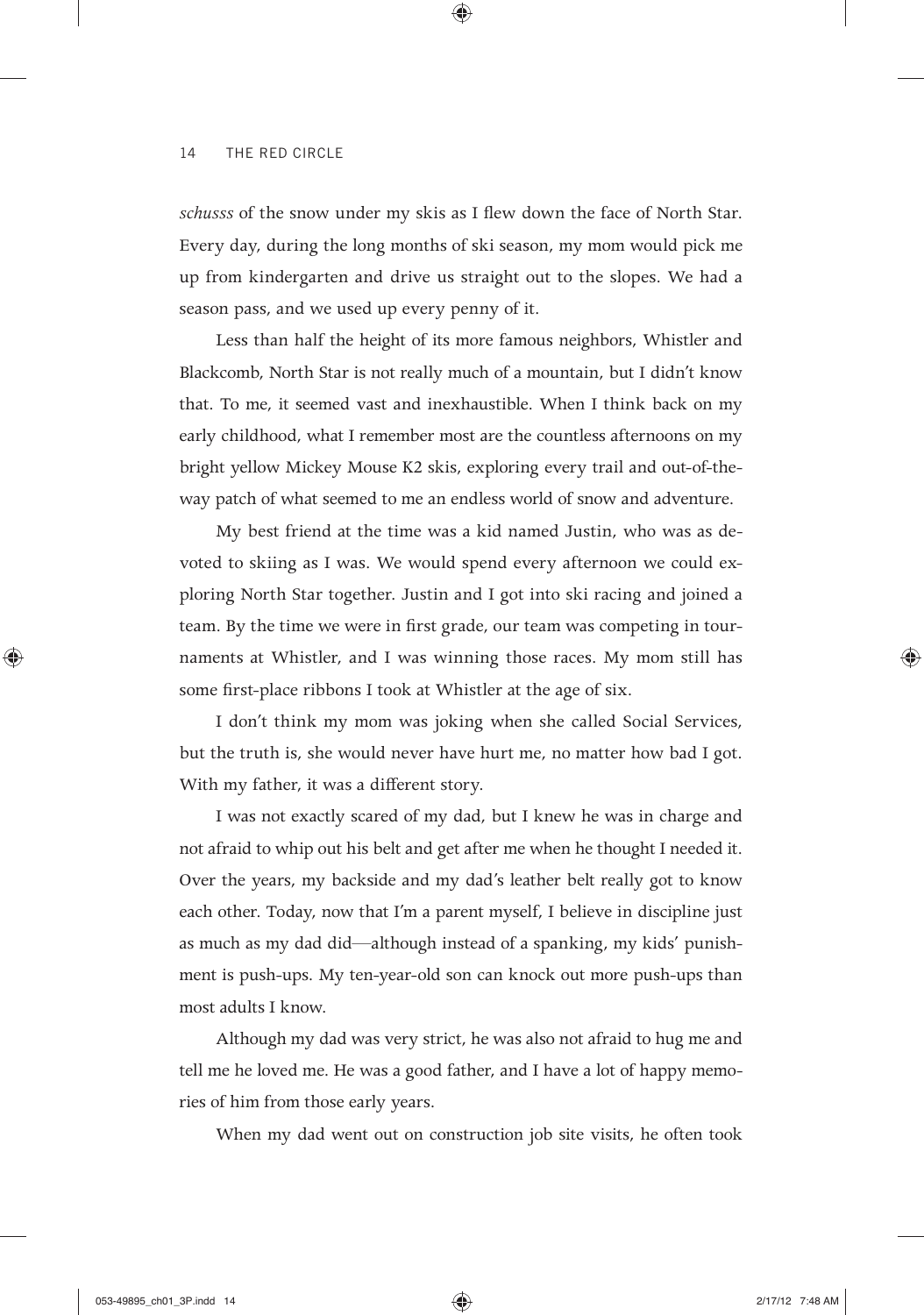me with him, and I loved it. It always felt like an adventure, just me and my dad going on trips to these serious grown-up work sites—and they were great places to pick up colorful new ways of using the English language. I also went along when he played gigs with his country rock band, Jack the Bear, of which he was the drummer and principal sponsor. Jack the Bear played to a pretty rough-and-tumble crowd in the rural backcountry taverns of the Canadian Rockies. By the age of five I had the mouth of a sailor. Typically I would stay in the bar for the first set, and then Dad would tuck me in for the night in our VW Westphalia van outside with the family dog, Shy, where I would lie awake listening to the music and voices until finally fading off into sleep.

Best of all, there was hockey.

My dad has always been an outstanding hockey player. During those early years he was captain of his hockey team, and I would go with him when they would play their games, which were typically pretty late at night. It was a working league and the players all had their full-time jobs, so that was the only time they could play.

I was only five, but no matter how late it was, I never got tired at my dad's hockey practice. I would go through the place looking for lost pucks or fish for quarters and play the big, brand-new Atari Asteroids video game console they had there. Crawling around, exploring every inch of the place, it felt a lot like being up on the mountain, only in a way this was even better, because I was there with my dad. After practice we would go hang out in the locker room, surrounded by sweaty hockey players who were cursing and laughing and cracking beers. I thought it was the coolest thing ever. It was just us, just the guys.

I could tell my dad really enjoyed having me there. I looked up to him, and in many ways, he was my hero.

Then, about the time I turned six, our lives changed.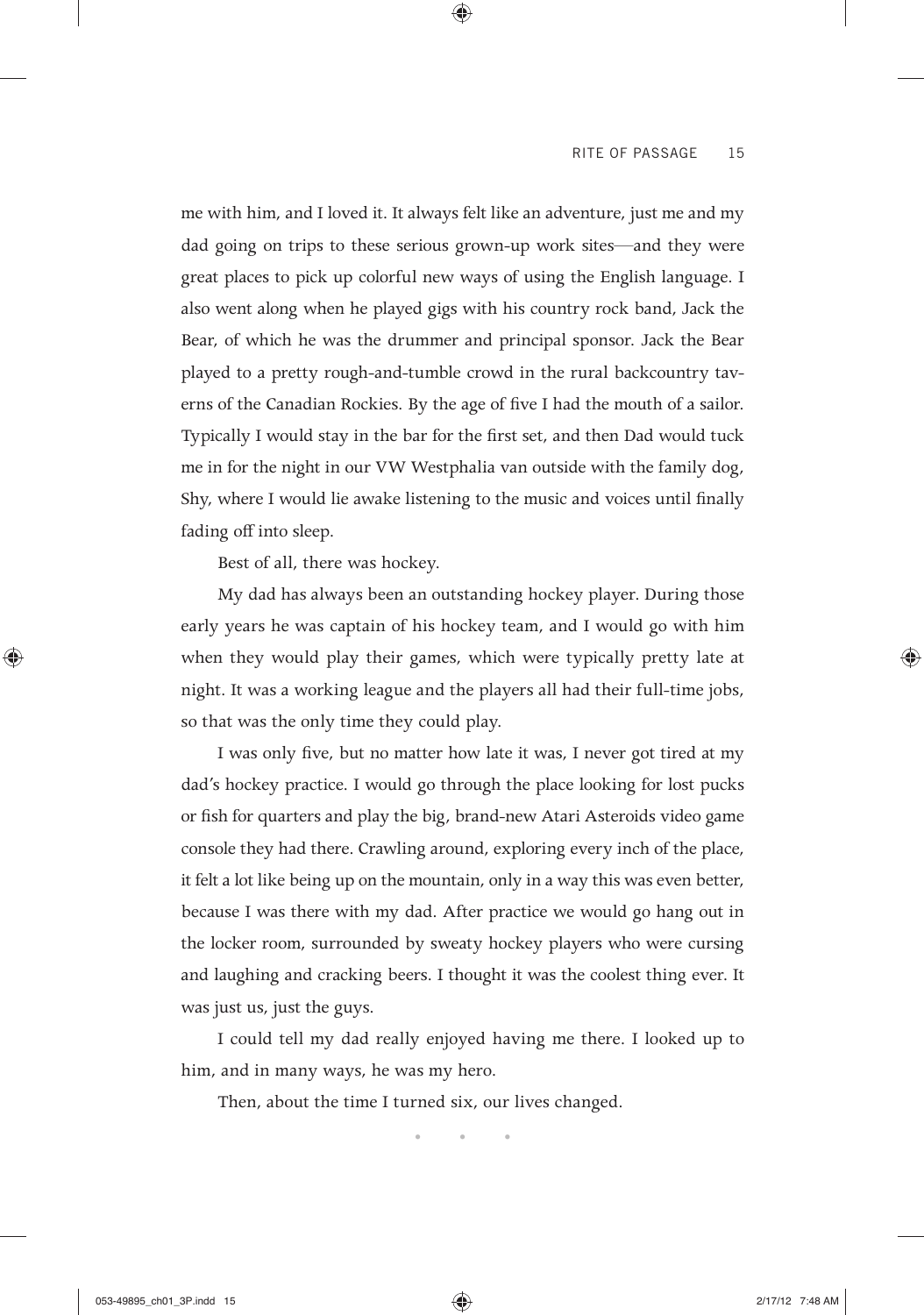My father had always been into sailing. My parents had a dream of sailing around the world, and business was now doing so well they decided it was time to take a few years off and hit the water, just the four of us, to make that dream into a reality. We owned a beautiful 60-foot Sparkman & Stephens ketch, which he kept moored on the California coast; why not let that become our new home as we circled the globe?

Just as we were getting ready to leave, my dad decided to do one more big project. My mother objected, but my dad prevailed: One last gig, he said, and that would really set us up. A group of investors was going to put up the money, so he took out a large construction loan and built the place. Then the recession of 1980 hit—and the project collapsed. My dad was left with the bill and no investors. He tried to negotiate with the bank. He kept trying for two years. They came and took our house. My dad declared bankruptcy and we lost everything.

Being so young at the time, I didn't quite grasp what was happening, and nobody ever sat me down and said, "Brandon, we're ruined, wiped out." Even so, there was an ominous undercurrent that I couldn't have missed.

I remember going into the bank one day with my dad to close our accounts— the same bank he'd been wrestling with for the past year because we were about to move away from Kimberley. One of these was a savings account he had opened for me some two years earlier.

This had been quite a big deal for both of us when we opened it. "Look, Brandon," I remember him telling me, "this is your first savings account. We're opening it in *your* name— this is going to be *your* money." He showed me the passbook and the first line, where he had entered the initial deposit. "Now you get to watch it grow." I was so excited about it, and I could tell he was, too.

Now, when we asked where it stood, my dad was informed it had a zero balance.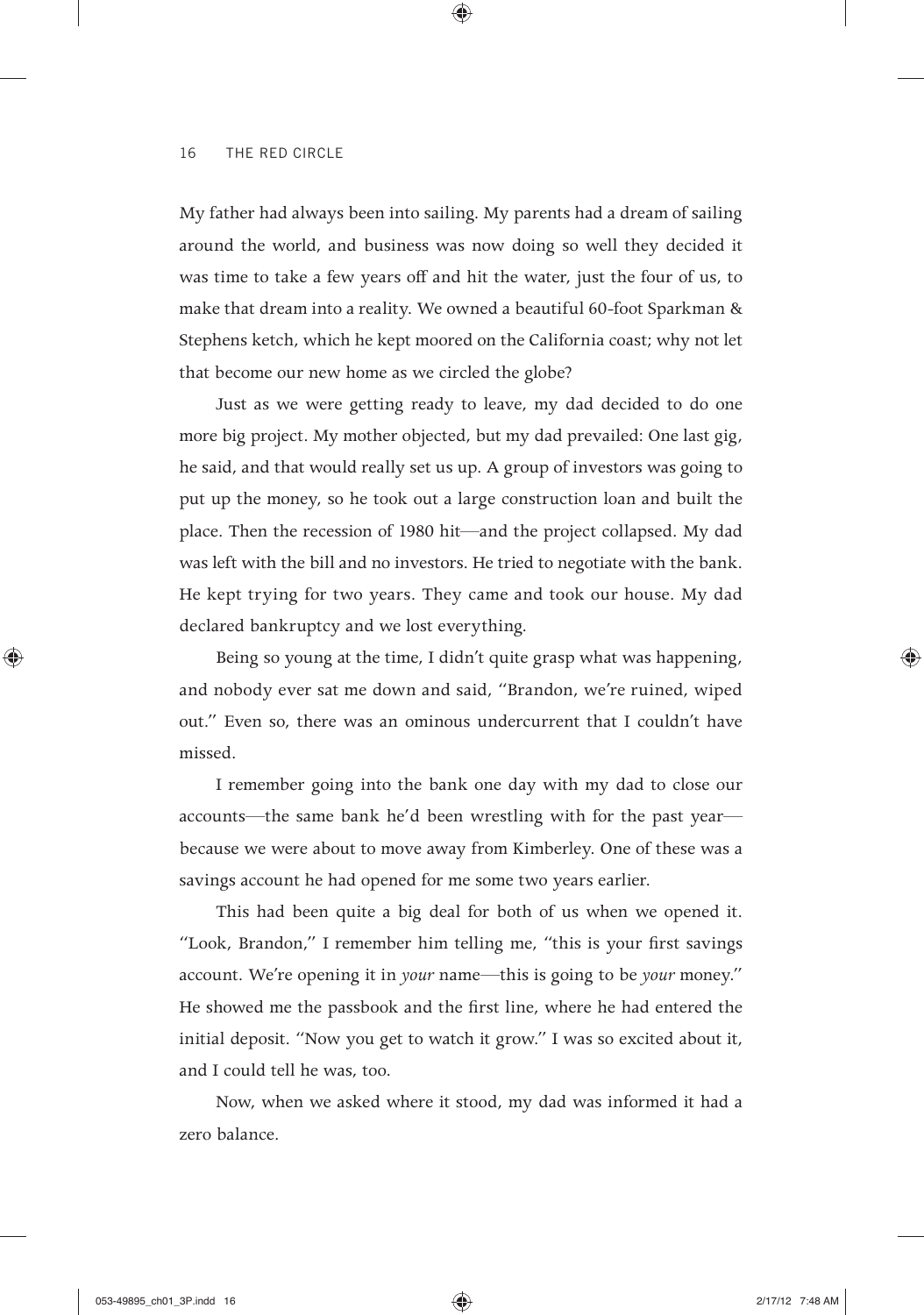*"What?"* he practically shouted at the teller. He was livid. "How is that possible?"

I don't remember how much he had put in there in the first place, but it wasn't much, and whatever it was had been wiped out by monthly fees, without my dad realizing it. He had wanted to teach me a life lesson about how you can invest and save— but the only lesson I learned that day was about how you can get wiped out without even realizing it.

When I was seven we left Canada for good, moving to a little town called Blaine, jammed right up into the northwest corner of Washington state, where we began the painful process of starting over.

As huge a change as this financial collapse was for my parents, it crept up on Rhiannon and me only gradually. It was only now, when we picked up and moved to Washington, that I began to realize that something pretty serious was going on here. No more Jack the Bear gigs or late-night hockey practices, and no more skiing the North Star face with my friend Justin. All of a sudden I was yanked out of the life I loved and we were living in a strange place in a smaller house. Now, when my mom took me shopping for new school clothes, we were hitting the thrift shops instead of going to the big department stores. It wasn't just that we were living in a different place. Our *lives* were different. I never saw Justin again.

My dad was different, too. He became moodier and angrier, and tougher on me. The whole thing had devastated him. Today, thirty years later, he is still getting over it, and I can't say I blame him. As a seven-year-old, though, I didn't understand any of that. All I knew was that before, I would go with him everywhere—and now I didn't see him all that much. I always loved my dad, but I think it was during these years that a wedge started quietly building between us, one that would have life- changing consequences in later years.

It was in Blaine that I started getting into trouble, getting into fights with other kids and raising hell. Fortunately, my parents already had a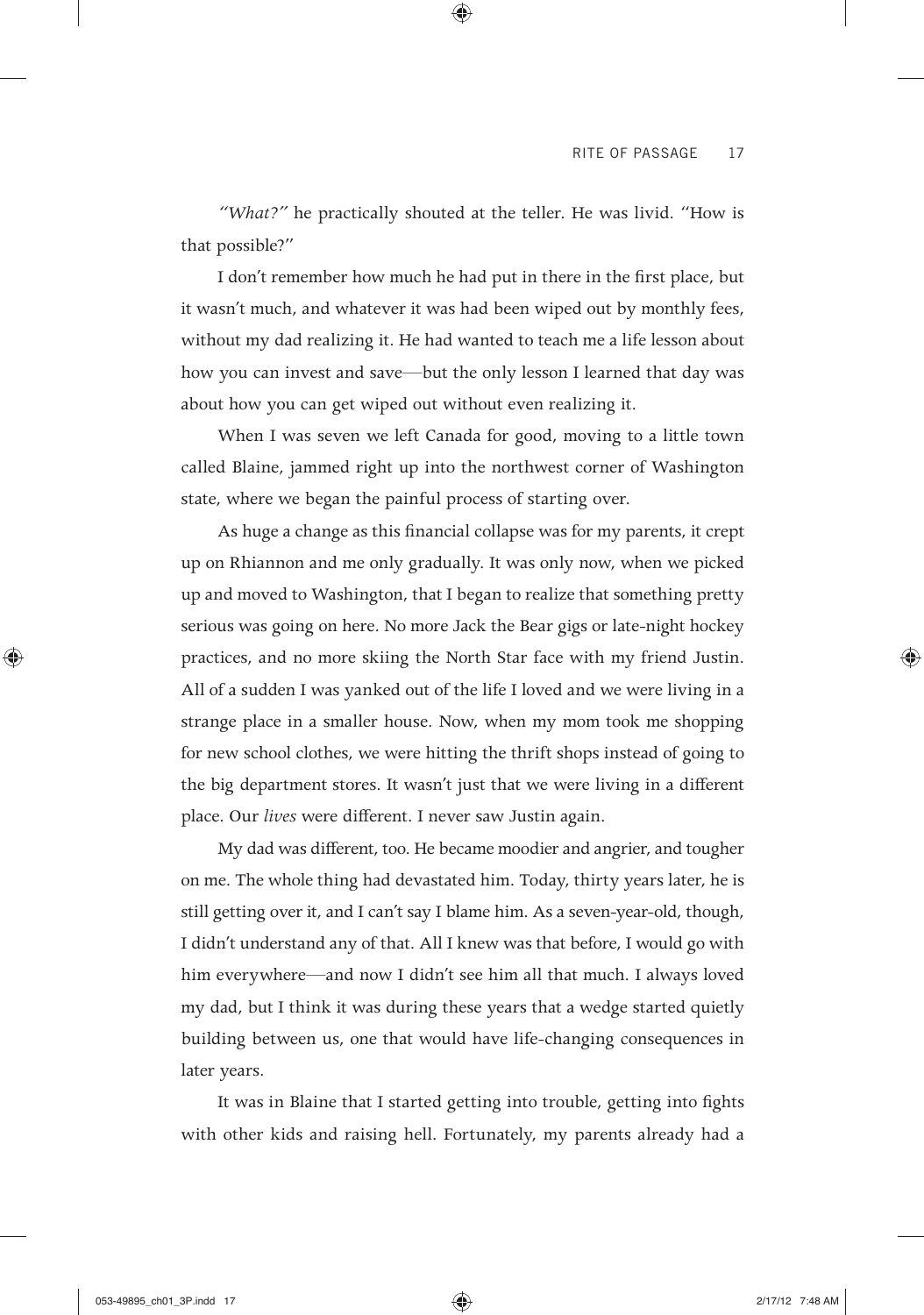formula for dealing with that, and they got me as involved in athletics as they could. Soon I was doing sports again year-round.

What I remember most about Blaine is baseball and wrestling. I was crazy about wrestling, and it was also one of the few places where I would still regularly connect with my dad. My mom was at all the baseball games, but at the wrestling matches it was always my dad cheering our team on. I could tell he was proud of me. I especially loved going on trips with our wrestling team to compete in matches. In fourth grade I placed second in the regionals and made it to the state championships.

Another thing that made life in Blaine better was that making new friends, even in tough circumstances, has always come pretty easy to me. I had three especially good buddies there, Chris Bysh, Gaytor Rasmussen, and Scott Dodd; we all stay in touch to this day. Chris became my best friend, and as with Justin back in Vancouver, we got into lots of athletics together— especially baseball.

On our Little League team, Chris played catcher and I was the pitcher. We did pretty well and made All-Stars. We even got invited to attend a special baseball camp being hosted by the Orioles. I was so excited about going. This was going to be a blast!

It never happened. Instead my parents shipped Rhiannon and me off to Toronto to stay with relatives for that whole summer. I was absolutely furious at my dad. What was wrong with him? I could not believe he was going to take away this incredible opportunity and ruin my summer, and for no good reason whatsoever!

He actually had a very good reason; it was just one he couldn't tell us. At the time, my parents' marriage was on rocky ground. I don't know the details of what happened, but I'm sure that whatever it was, the financial stress didn't help. They were making a serious effort to reconcile and put things back on an even keel and thought they would have a better shot at it if they didn't have to tiptoe around Rhiannon and me for a few months.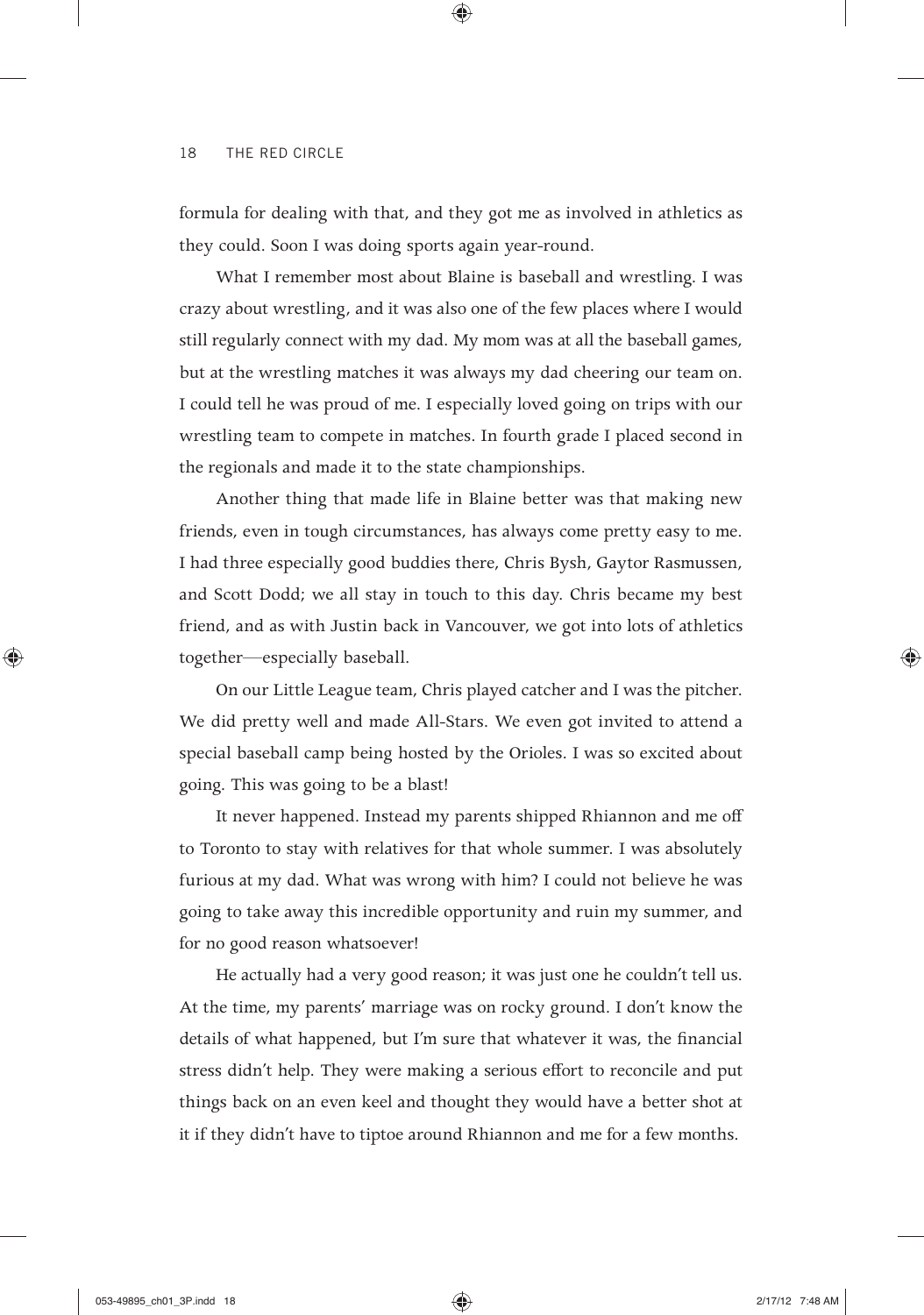But of course, I didn't know any of this until many years later, and it wasn't easy to find anyplace in me that could forgive him for taking this prize away from me.

While we were living in Blaine, my father started picking up the pieces of his career. He found a job as foreman for a large construction company and was soon building houses again. He and my mom had never given up on their dream of sailing around the world, and by the time I entered fifth grade we were able to purchase a 50-foot ketch.

Soon we were leaving Blaine behind and moving 100 miles or so south to Seattle, where we began living on our new boat, which we christened *Agio,* Italian for "ease." There were times when life on the *Agio* lived up to its name—and there would be times when it most definitely did not.

My parents were excited about the move and hopeful about the future. Me, I was pissed. This was the sixth time we had moved since I was a baby, and I was starting to seriously resent it. It seemed like as soon as I would make some new friends and start to settle into a social group, we'd be up and moving yet one more time, and I'd have to go through the whole process all over again. Even though I was pretty good at easing my way into new situations and making new friends, this was getting old. I was tired of being uprooted, tired of being picked on as the new kid. It probably served to build character and develop in both Rhiannon and me the ability to adapt to new circumstances, but at the time, it just felt hard. I was jealous of the kids who got to stay in one town and have friends they'd known since preschool. We never had that.

No matter how much we moved around and how difficult things sometimes got, one thing Rhiannon and I always did have was each other. Like any typical brother and sister, we'd fight sometimes and get on each other's nerves, but we were close all through these years. Sometimes we'd talk together about how we felt about it all. Typically, I would be angry, and she would cry.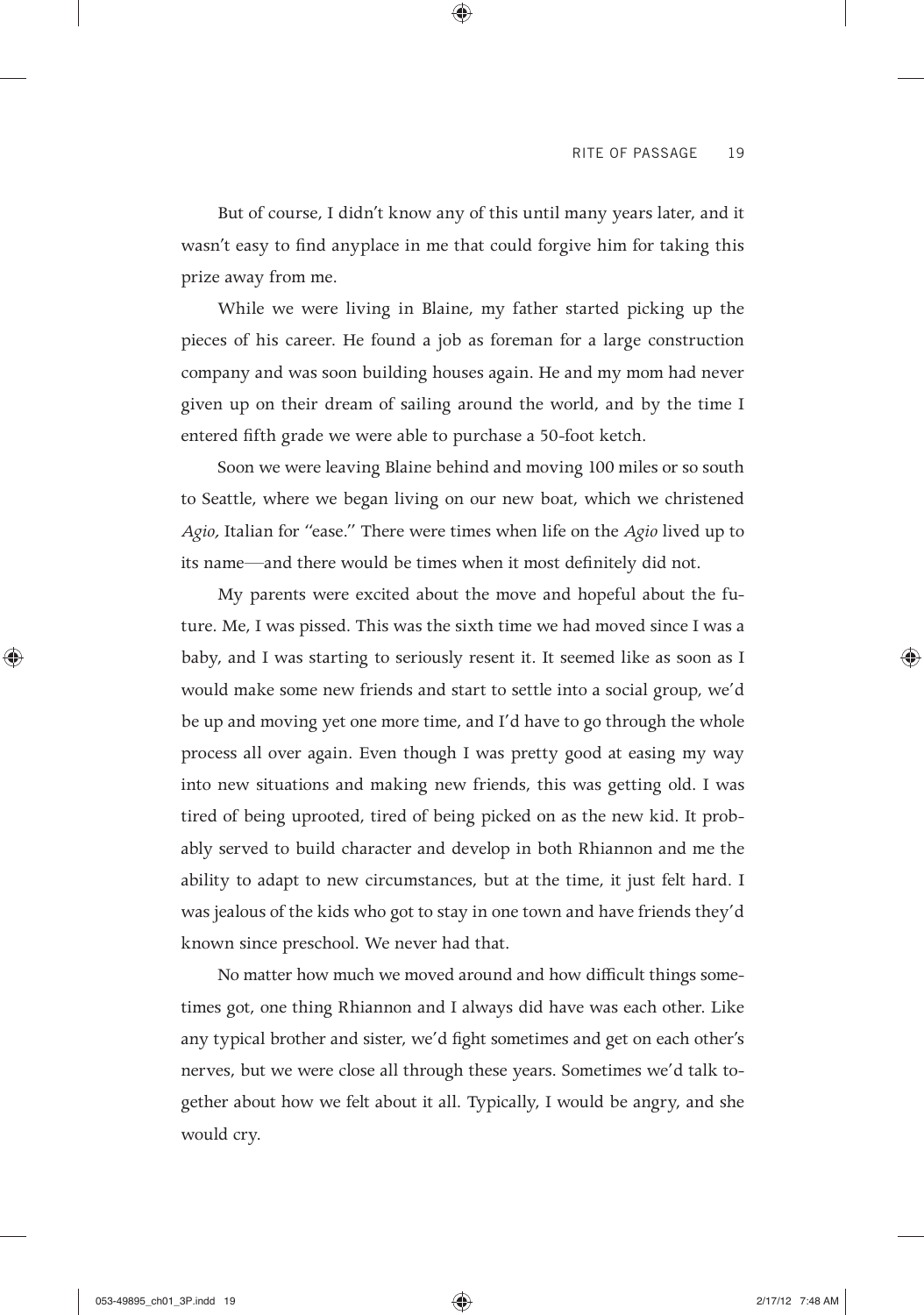After a few years in Seattle, we pulled up stakes and moved yet again, sailing down the coast to head for Ventura, California. The trip was not an easy one. To me, it felt like the weather pretty accurately reflected my mood: 100 miles off the coast of Oregon, we hit the tail end of a hurricane. For more than twenty-four hours we struggled with the full force of nature, beating into the gale-force winds, until my father finally dropped our sails and put out a sea anchor. We hove to and waited for the storm to pass.

The next few dozen hours left a deep impression. I remember my mother gripping Rhiannon and me close to her, life jackets donned and survival raft at the ready, wondering which would turn out to have more staying power— us or the hurricane. In the end, after nearly two days, the storm must have decided we were not worth it: It finally released its grip and moved on. We found we had been pushed almost 200 miles in the wrong direction.

When we finally pulled into Coos Bay, Oregon, a crowd of locals had gathered on the docks to hear about the family that had been out there on the ocean's angry face and survived the storm. Everyone loves a good sea story.

I was ten when we arrived in Ventura, and California has been my home ever since. My father's great passion in life was sailing, and the next few years involved plenty of it. We continued to live on the *Agio* for the better part of the next six years, and while we each had our own stateroom, it was still tight quarters and I looked for every opportunity to escape. A few times I tried to run away from home.

Life in California revolved around the water. All my new friends surfed, and I soon joined them. I also started getting into trouble again. My mom, who went to work for a few years on California's offshore oil platforms, never knew what to expect when she would come home. Once she found me and a few friends hunting down squirrels with homemade blowguns.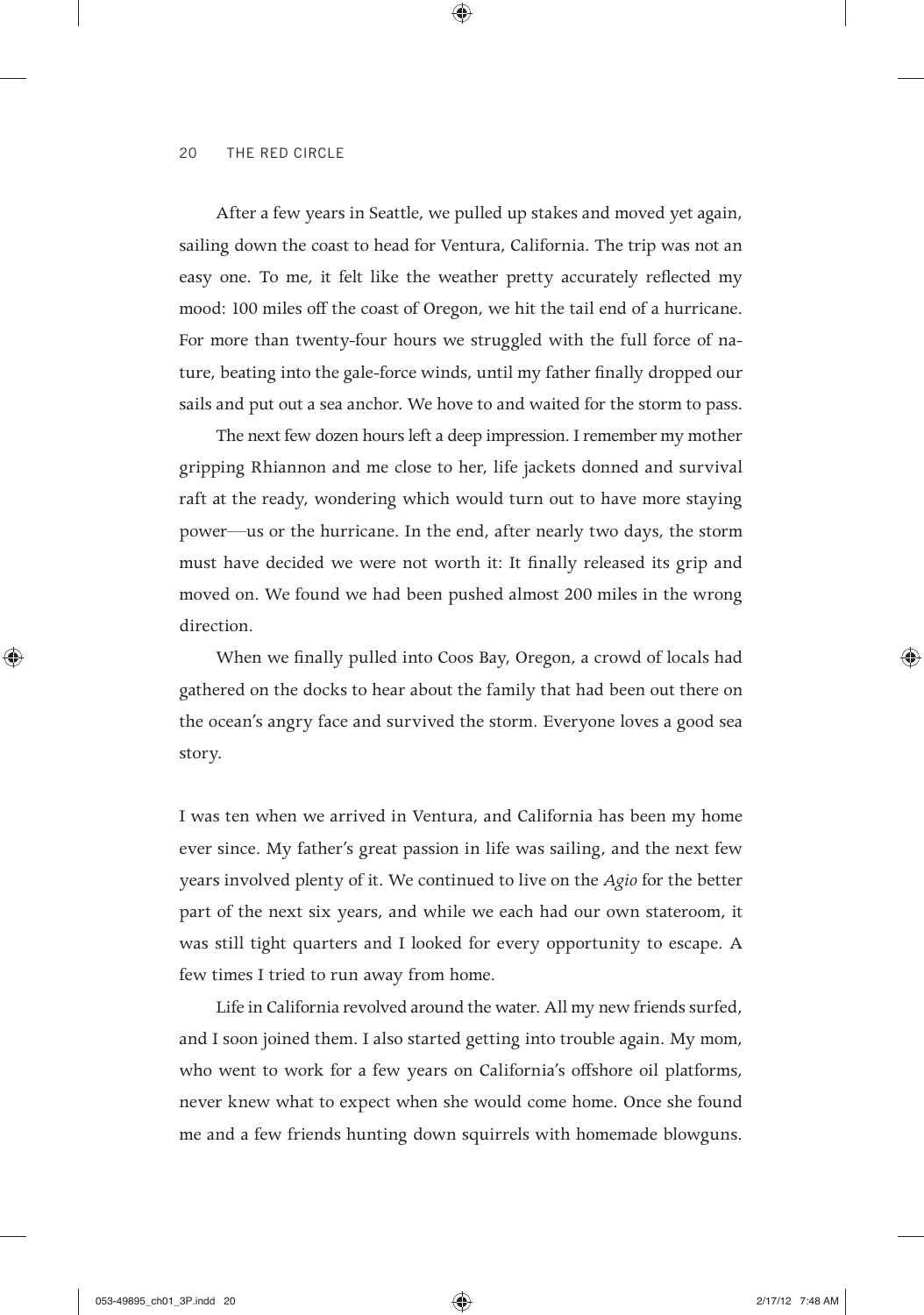Another time she saw the boat's mast swaying as she approached. She broke into a run, and when she reached the boat she saw that my friends and I were taking turns pushing off and swinging around the mast high above the deck on a harness I'd rigged.

During most of this time, my father and I might as well have been living on separate planets. He was working his tail off. He would leave early in the morning and come back at five o'clock—briefly—for dinner. My mom was pretty good about corralling us inside for family dinner together, but as soon as we pushed back our plates we would all head off to do our own thing.

There was a period there, in eighth grade, when my dad made an extra effort to get me into ice hockey. The closest rink was in Thousand Oaks, nearly an hour's drive away. During hockey season he would get up every Saturday at 5:30 a.m. to drive me out to Thousand Oaks for practice. He even helped coach our team. Throughout that hockey season the two of us had an opportunity to bond again, just as we had when we were back in Kimberley. That soon came abruptly to an end, and my sports career with it.

I'd noticed that my knees were starting to ache, and toward the end of that hockey season it got pretty severe. I could play through it, but after practice I would have two swollen bumps on my knees, and if you tapped it in just the right spot, it felt like someone was jamming an ice pick into my knee.

My folks took me to the doctor, and he knew what it was right away.

"Your boy has Osgood- Schlatter syndrome. He's been so involved in sports, so constantly and for so long, his knees haven't had the chance to develop properly."

In rare cases, he told us, surgery was indicated. He didn't think that would be necessary for me, but I would have to wear a brace for a while.

"Of course," he added, "he'll have to cut out the sports."

My mom nearly gasped. "What do you mean, *cut out the sports*?" She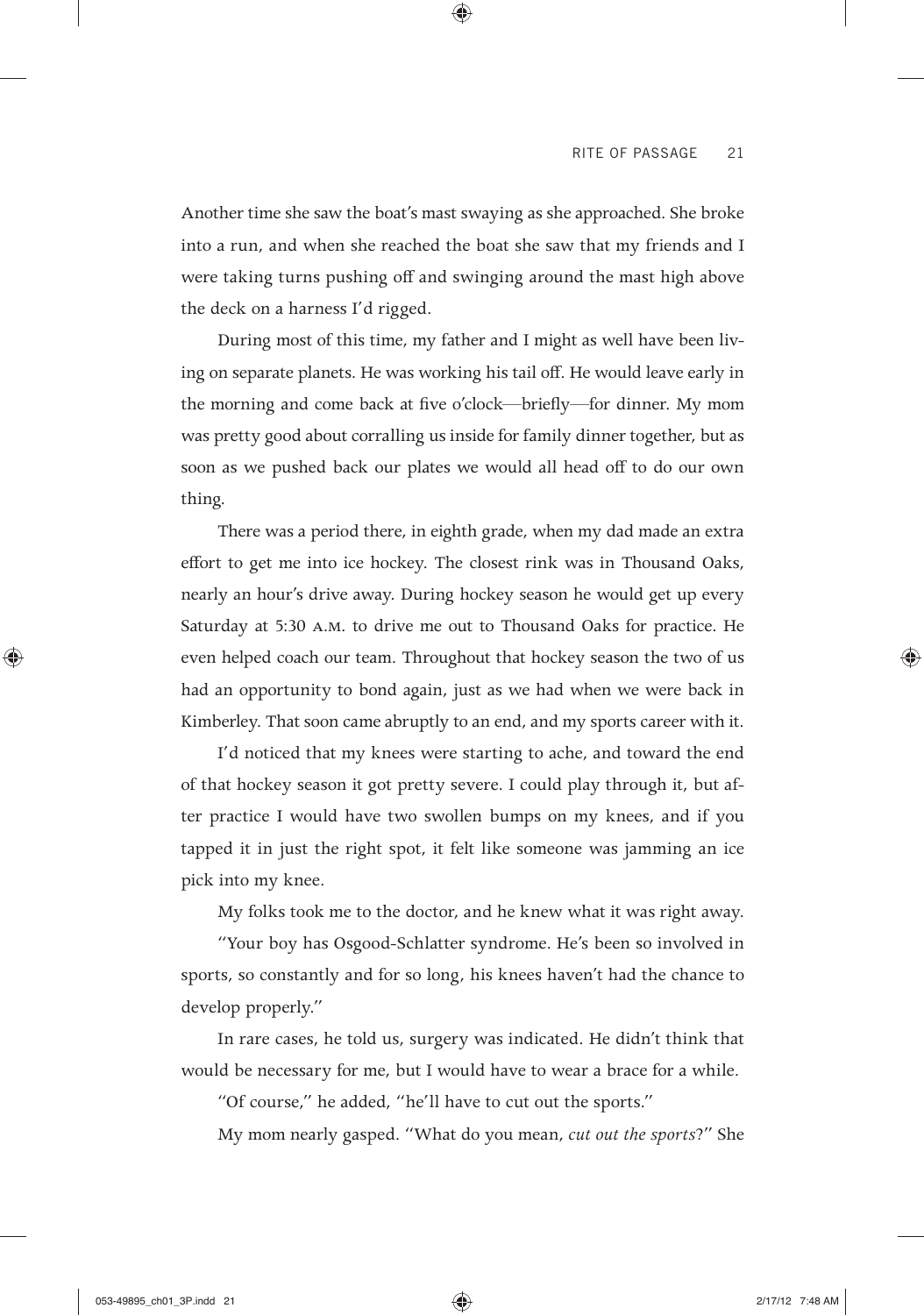was terrified: Without sports, she knew it would be no time at all before I was getting into worse and worse trouble.

They tried putting my legs in braces, but as soon as the braces were on I was off skateboarding around the harbor. Finally they realized they had no choice but to put me in casts. As much as I hated them, those casts probably saved my life, or at least my knees. Confined to plaster casts, my joints were finally able to grow properly, and I've never had any knee problems since.

At the time, it was also a catastrophe of sorts. I was a freshman in high school, and I desperately wanted to wrestle and play baseball. No dice. I spent my ninth-grade year with casts on my legs. As soon as they were off, so was I-off getting into trouble again.

Without athletics to absorb my time and energy, my mother hit on a new tack: getting me a job. Soon before my thirteenth birthday, she introduced me to a man named Bill Magee, who owned a charter dive boat in Ventura Harbor, the Peace. Bill offered to let me work on his boat.

I worked on the *Peace* all summer, every summer, for the next few years. Everything about being on that dive boat, with the tantalizing possibility of adventure outside the harbor and west to the Channel Islands, completely captivated me. It's no exaggeration to say that going to work on the *Peace* changed the course of my life.

Bill Magee was one of the nicest men I've ever known. He and the boat's captain, Michael Roach, were like second fathers to me. They watched out for me and entrusted me with a lot of responsibility. I had not really had that experience before. They showed me a whole new side to the concept of respect and instilled in me the belief that I could *be* somebody and do something special with my life.

Bill had made some money in construction and eventually sold a successful roofing company up in the Bay Area, which had allowed him to fulfill a dream I expect he'd held on to for some time. Sport diving was his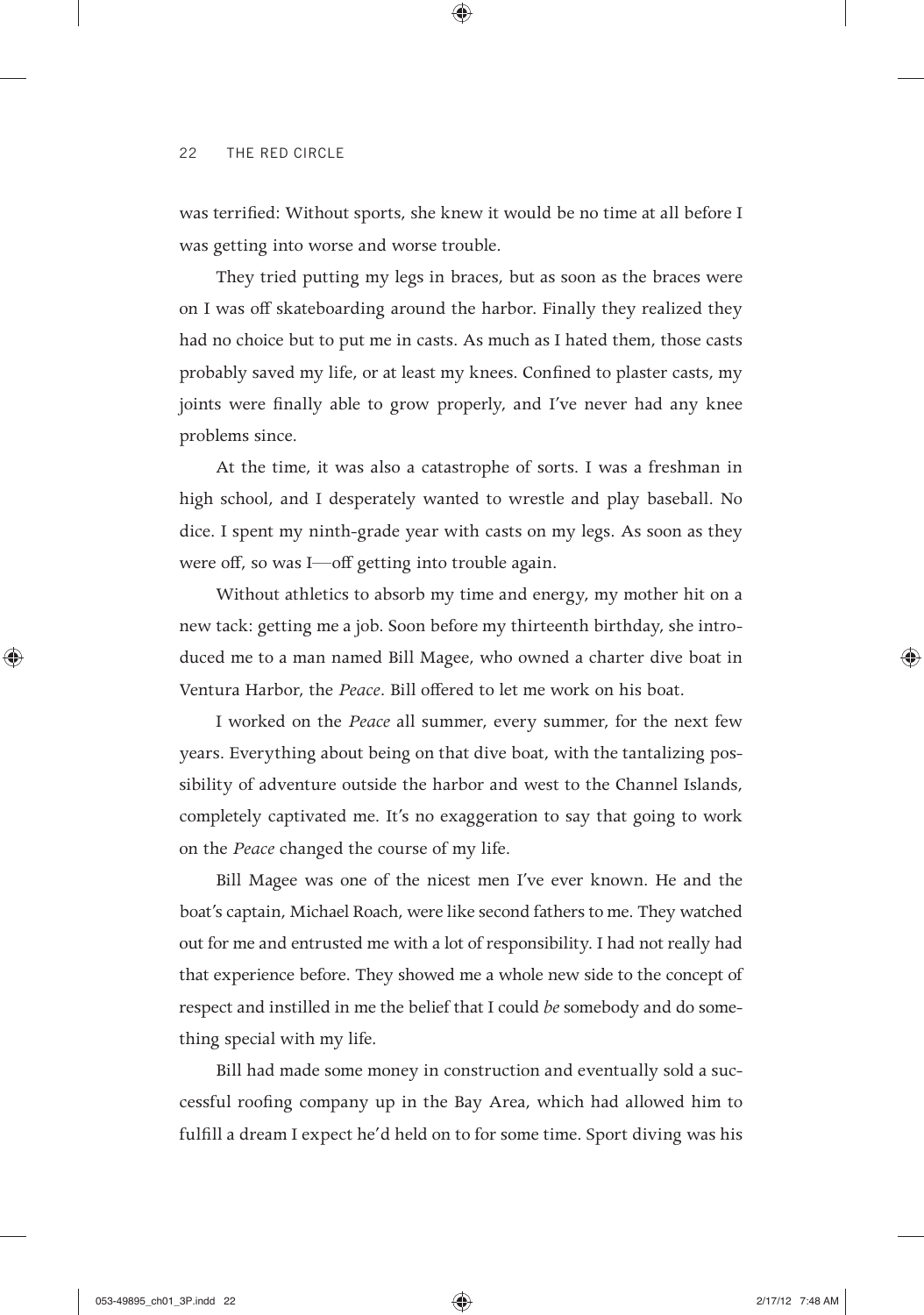hobby, and he had put a chunk of the proceeds from his sale into the *Peace*— cashed in his chips and taken to the sea.

Captain Roach was the perfect complement to Bill, the classic salty Irish sea captain. He taught me how to give a firm handshake and look a man straight in the eye when you are talking to him.

Bill Magee was also pretty wild— the Hugh Hefner of the high seas. Bill had a new girlfriend every week, usually about half his age, and he was always throwing hot tub parties (I believe the *Peace* was the first boat to feature a hot tub) with lots of women, alcohol, and God knew what else. Strictly speaking, the *Peace* was a *dive* boat, which meant that people were paying to be taken out scuba diving. Unofficially, it was also a hell of a party boat. We'd take our passengers on tours of the Channel Islands off Ventura, taking out groups of divers four at a time— and in between dives, when we were anchored up for the night, we would *party*. Bill would front me a few hundred dollars so I could sit down and join the interminable poker games. Here I was, at thirteen, drinking Scotch and playing poker with the guys.

At the same time, the diving was no joke. When you weren't on an anchor watch, it was fine to whoop it up and party, but when you were on, you had to be *on.* You had to know your limits and capacities. I didn't know it at the time, but it was great preparation for the Navy SEALs.

As low man on the totem pole, I often got the chores on the *Peace* nobody else wanted to do. One of these was diving down whenever the anchor got stuck to get in there and free it. This often happened in the middle of the night. Many were the times I was rousted out of a deep sleep to hear, "Wake up, Brandon! We have to move and the anchor is stuck. Get your wet suit on— you're going in."

I'd dive down there with a flashlight, scared shitless. It was a hell of a way to get over one's fear of sharks, let alone fear of the dark.

Sometimes I would get to depth to find the anchor wedged under a 1-ton ledge that was being rocked off the ocean floor by the weight of the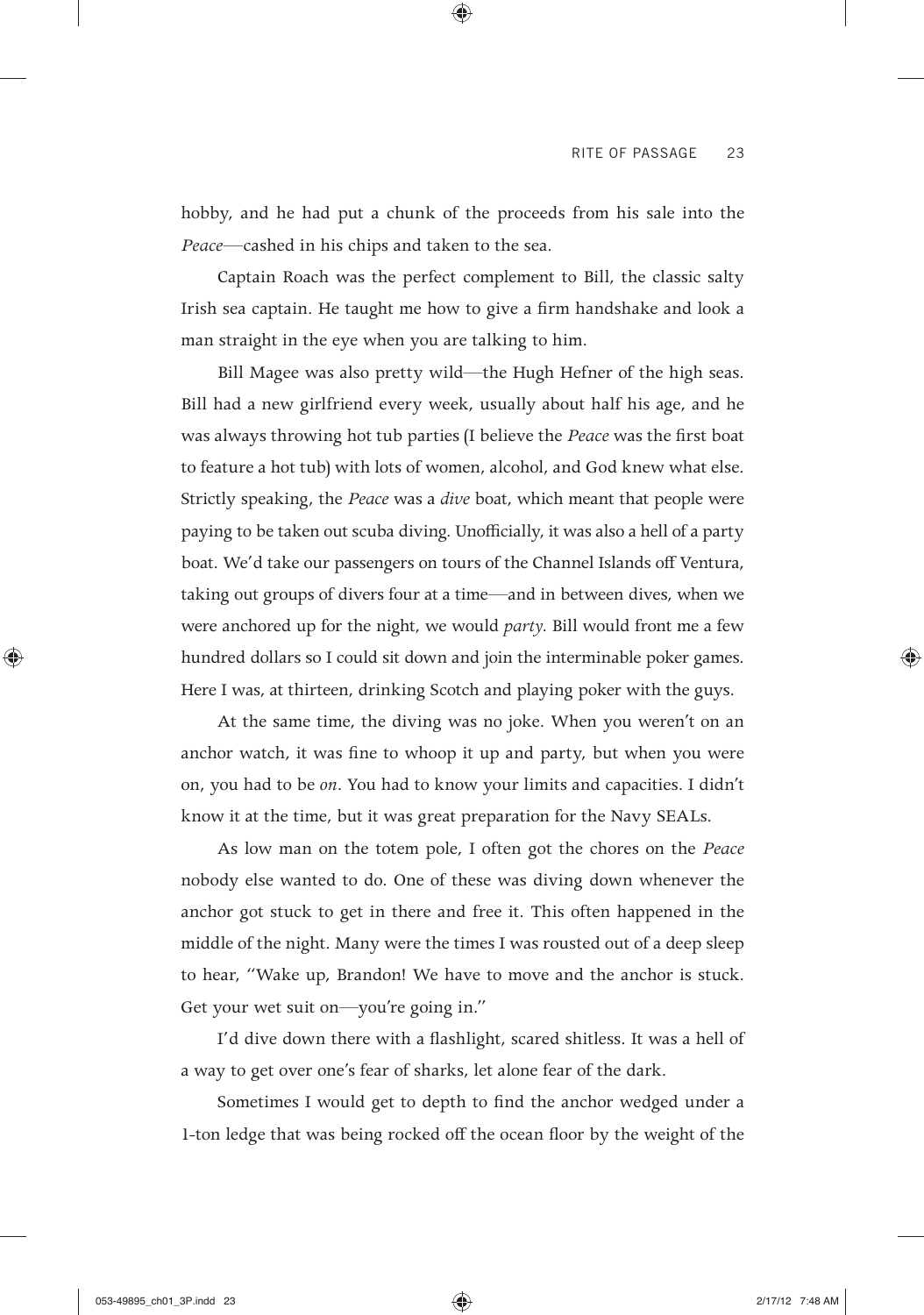boat it was attached to and the pull of sea swell on the surface. With a blast of air, I would signal the guy pulling the anchor to let out some slack in the chain, and then go to work untangling the mess. A second blast of air to the surface signaled that my work was done, and the crew would haul the anchor up while I stayed below, watching to make sure it had come fully clear of the bottom. Often it would stick again, and I'd have to repeat the entire routine. When it was finally clear, I would blast a final jet of air to signal where I was and alert them to my position and ascent. Once back on board, I would run through a fast hot shower and try to get in some hurried shut-eye before the break of the new day. It was terrifying, and I loved it.

I learned how to scuba dive without any pool sessions; it was all open-water Pacific Ocean dives from the start. Pretty soon I found I preferred diving without a buoyancy compensator, a kind of inflatable vest with an air hose plugged into it that most divers wear. I thought it was a crutch. To me, it was like the difference between swimming in a full suit of clothes and swimming in a Speedo. So I never used one. I also found I liked going down with two tanks, instead of the single tank most sport divers prefer. A second tank adds significant weight, so you have to be fit enough to handle it, but you get more bottom time and can swim serious distances. Sport divers typically just drop straight down and goof around for a while. Serious hunters mean business and wear two tanks.

By my second summer on the *Peace* I had logged over two hundred dives and was equipped with twin steel 72s (72-cubic-foot-capacity scuba tanks), no buoyancy compensator— just a single- and second- stage scuba regulator and a large speargun.

It was Captain Mike and James Hrabak, the alternate second captain, who taught me how to stalk and hunt in the reefs and open water— skills that would prove enormously useful later on. Soon I was an accomplished hunter on tanks or free diving ( just holding my breath). It didn't matter if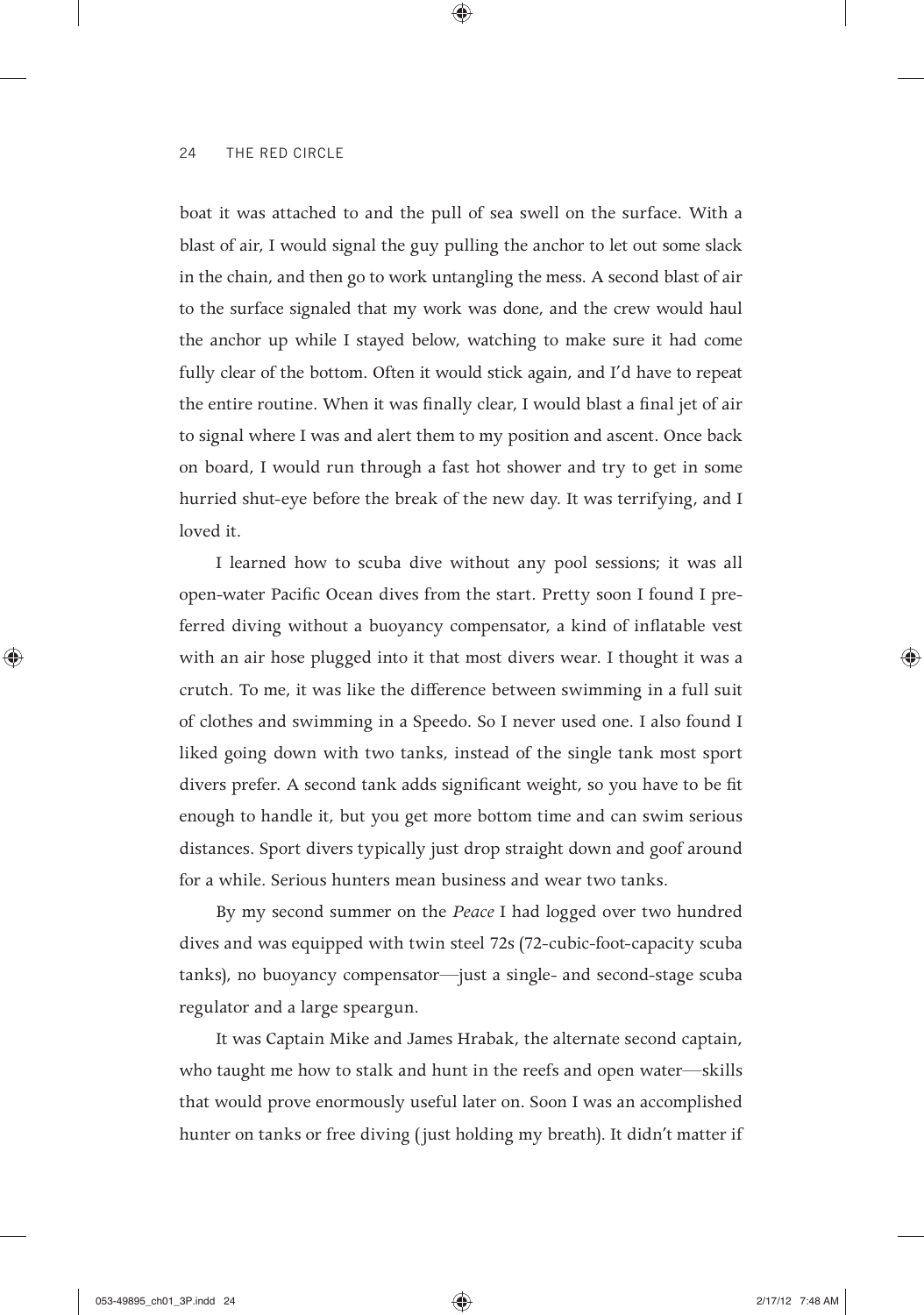it was yellowtail, calico bass, halibut, abalone, or lobster-I was all over it, and nothing was safe.

Usually when we took paying customers out on a dive it would be a pretty mellow thing. There was one group of hard-core divers, though, guys I thought of as the Animals, who would come out with us a few times a year. With the usual passengers, we might dive three times a day. With the Animals, we would do six serious dives every day, hunting for lobster in the winter, halibut or some other fish in the summer. These guys got the biggest kick out of seeing me surface with no buoyancy compensator, two steel tanks, and a 40-pound halibut in my bag.

Eventually I became a rescue diver and an accomplished deckhand. I was often trusted at the helm of the boat from midnight to 2:00 a.m. on a night transit to the islands. As a teenager, manning the helm of a 70-foot dive boat with thirty-two sleeping passengers while transiting through one of the busiest shipping lanes in the world, I knew this was a huge responsibility. I took it very seriously and never had an incident. By the time I approached my sixteenth birthday, I had made more than a thousand dives and had enough hours and knowledge to take the Coast Guard 100 ton Master Captain license.

As wild a lifestyle as Bill Magee lived, with his hot tub and girlfriends and poker parties, I believe it was Bill and Captain Mike who set my ethical rudder toward true north. The phrase "they ran a tight ship" was never more apt: Bill and Captain Mike set a standard of excellence that I would often be reminded of during my time with the Navy SEALs. The guys I worked with on that boat were really good at what they did and took their jobs seriously.

I wish that had been true of everyone we encountered; unfortunately, it wasn't.

There was one guy we especially hated because of his slipshod ways and sloppy attitude. George Borden owned a dive shop in the area. You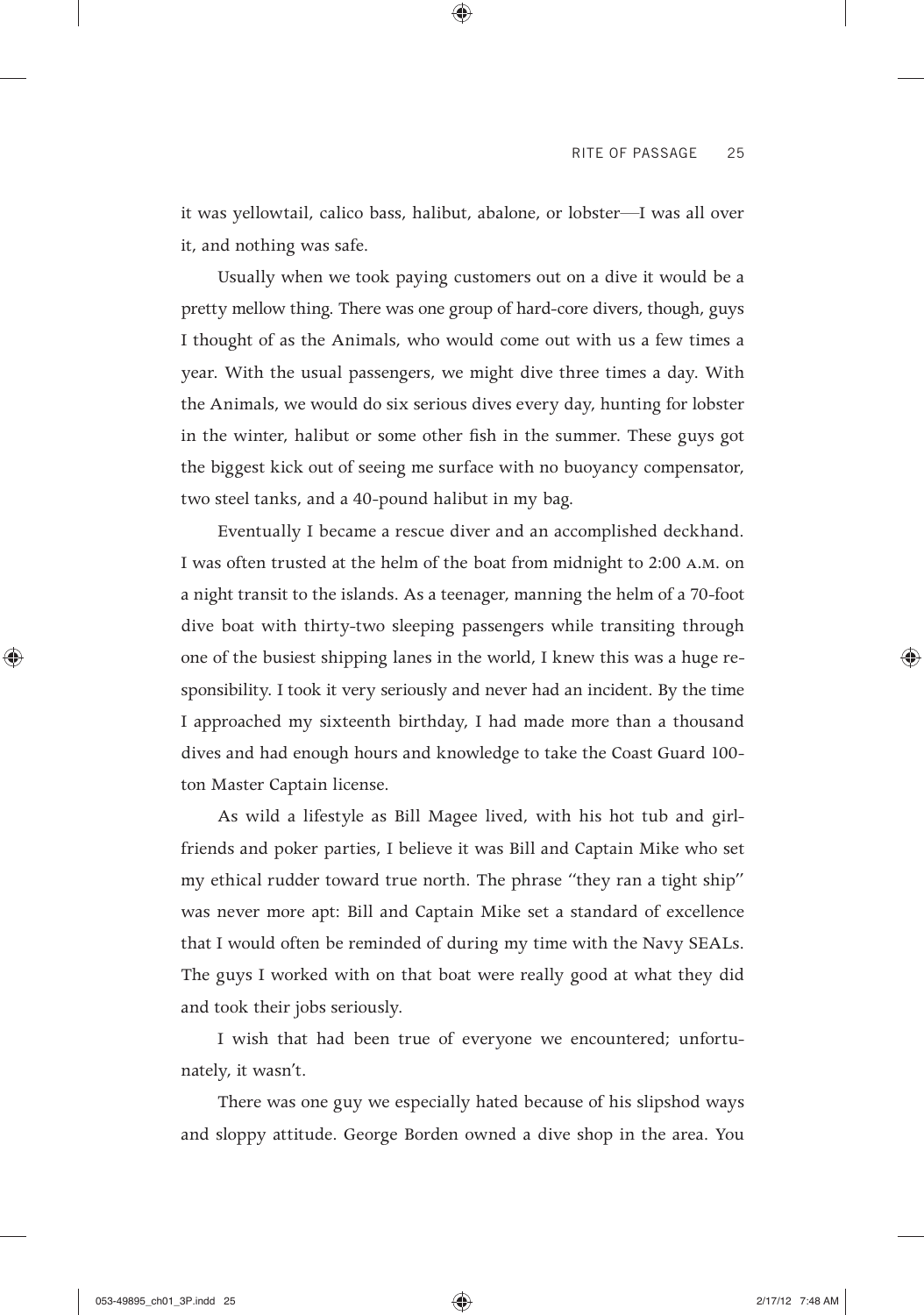could tell the dive shop owners and instructors who were genuinely professional, like my friend Mike Dahan, who ran a good class and really taught the fundamentals. Not George. To him, it was all a numbers game: Doesn't matter if these people really know how to dive or not, just push 'em through. Every time George chartered the *Peace,* it would be a mess and create more work for us.

One time he brought a group out to do an advanced certification class. One of the students was an Iranian girl named Mahvash, which means "beauty of the moon"— and she was indeed absolutely beautiful. I was completely smitten with her.

Mahvash was just eighteen and had done only six dives, which was the bare minimum to be certified. We couldn't believe George was allowing her in this advanced class, which included making a few deep dives, deep enough to require decompression stops on the way up. When they boarded the boat, her mother was clearly against it. "I don't know if you're ready for this," she argued, but Mahvash joined the class anyway.

We took the boat out to Catalina Island, a fantastic place with its own little resort town on the southern end. We left at night and anchored at Catalina, then dove all the next day. The following day we went out to a deep diving spot off the back side of Catalina. This area is a preserve; the reefs start at 100 feet out, and the visibility goes on forever. I was not on duty that morning, so I made a dive on my own, just for fun. It was amazing, as it always is.

As I came back up, pausing to do a decompression stop on the anchor chain, I looked down and noticed a whole cluster of George's students down there on a deep dive. *Oh, man,* I thought, *what a mess.* I went all the way up, got on the boat, and took off my gear, then started helping other people with theirs.

A few minutes later, George surfaced with his students and his "assistant." (By regulation, he was required to have a certified dive master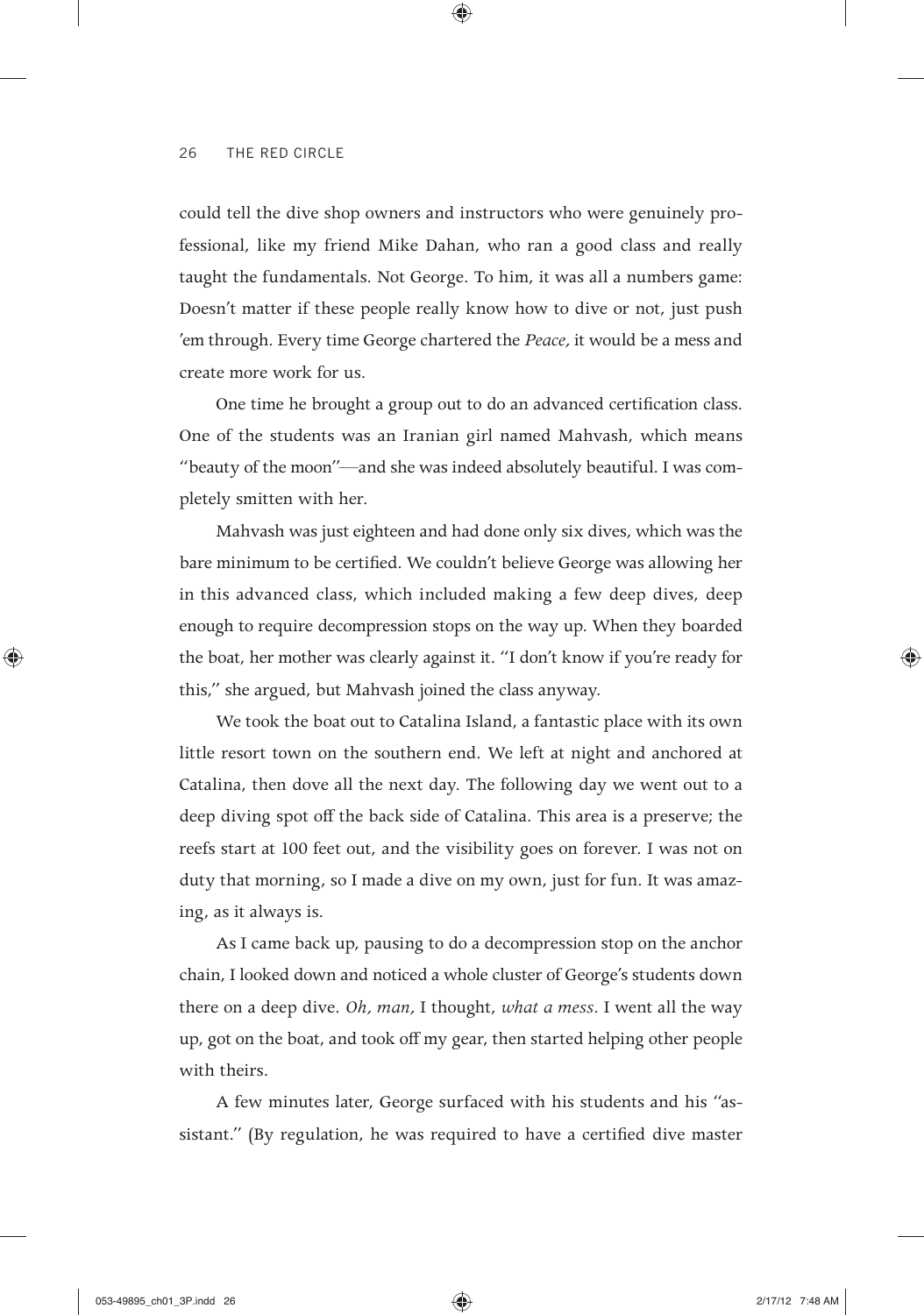with him, but this guy was only a dive master-in-training. As I said, George always cut corners.)

As they helped the students up onto the boat one by one, someone suddenly said, "Hey, where's Mahvash?"

George was only a few feet away from me, and when I saw the look in his eyes I said, "Oh, shit." Mahvash wasn't with them. None of them had a clue where she was. They panicked— but there was nothing they could do. None of them could go back down for her, because when you dive that deep, you can't go back down again for at least twelve hours.

I had just come up from my own dive, so I couldn't go either.

Our dive master, Ivan Fuentes, whipped on his tanks, jumped over the side of the boat, and went down. We waited. A very long five minutes later he surfaced, a couple hundred yards from the boat, and waved for me. I swam a rescue line out to him. When I got close, I saw that he had Mahvash with him. She wasn't moving. As I got even closer, I saw that the girl with the beauty of the moon was dead.

For a moment, my own heart stopped. It was the first time I had ever seen death up close. I wanted to cry and scream at the same time. I wanted to swim back and choke the life out of that idiot George. By his carelessness and disregard for safety, as far as I was concerned, he had caused this girl's death.

Ivan told me he had found Mahvash about 100 feet down, hovering 10 feet off the ocean floor. Apparently she had gotten separated from the group, panicked, spit her regulator out, and drowned. We tried doing rescue breathing with her, but it was too late. She had embolized coming up: That is, her lungs had burst.

That night I tried to cry, but the tears wouldn't come— they were choked off by fury. It was a lesson I've never forgotten: how precious life is, and at the same time, how fragile.

The family wanted to press charges, and I gave a deposition for them,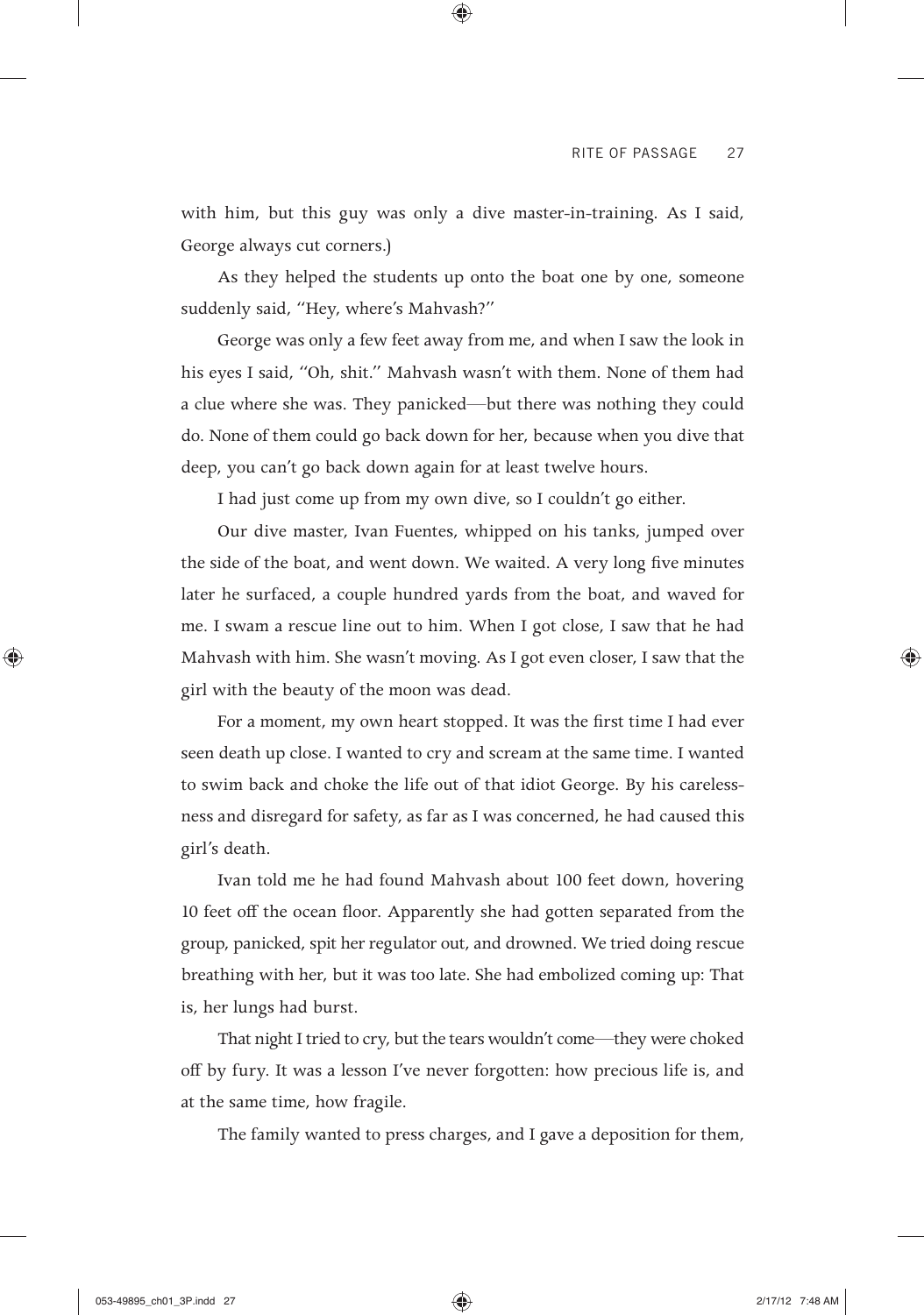but nothing came of it, and George was never prosecuted. It wasn't the last time I would see innocence and beauty crushed with impunity by what I considered to be arrogance and crass thoughtlessness.

At the close of my freshman year at Ventura High, my parents decided the time was finally right for us to embark on our world-encircling sailing trip on the *Agio.* They had saved enough money, and they knew that the longer they put it off, the older Rhiannon and I would be. They figured, better do it while we were still young enough to go along with the family's plans.

Whenever they would talk about this voyage, I would ignore it and hope the whole idea would go away. I was having a great time working on the *Peace* and enjoying the incredible freedom of my harbor lifestyle. Because of my position as deckhand, most of the shop owners assumed I was much older than I really was, and I was never carded for drinks when the boys and I went out for dinner. I was quite content in my own little world at the harbor. Sailing off to faraway places didn't sound thrilling to me. I had more important things to do—like diving, surfing, chasing girls, and getting my driver's license.

Unknown to me at the time, Captain Bill talked to my parents and offered to let me stay with him on the *Peace* if they wanted to leave me behind. They appreciated the offer, but no, they decided, the time had come, and we were going to make this trip all together as a family. They put Rhiannon and me on independent studies for a year, and we started packing up the boat to leave. The plan was to sail to New Zealand and see how things shook out. If things went well that far, we'd make the rest of the trip around the world, and if things weren't going as well as we hoped, well, we could always turn back at that point.

Just as we were getting ready to leave, we had an unexpected visit from friends we'd known back in Kimberley: Ken and Gail, parents of my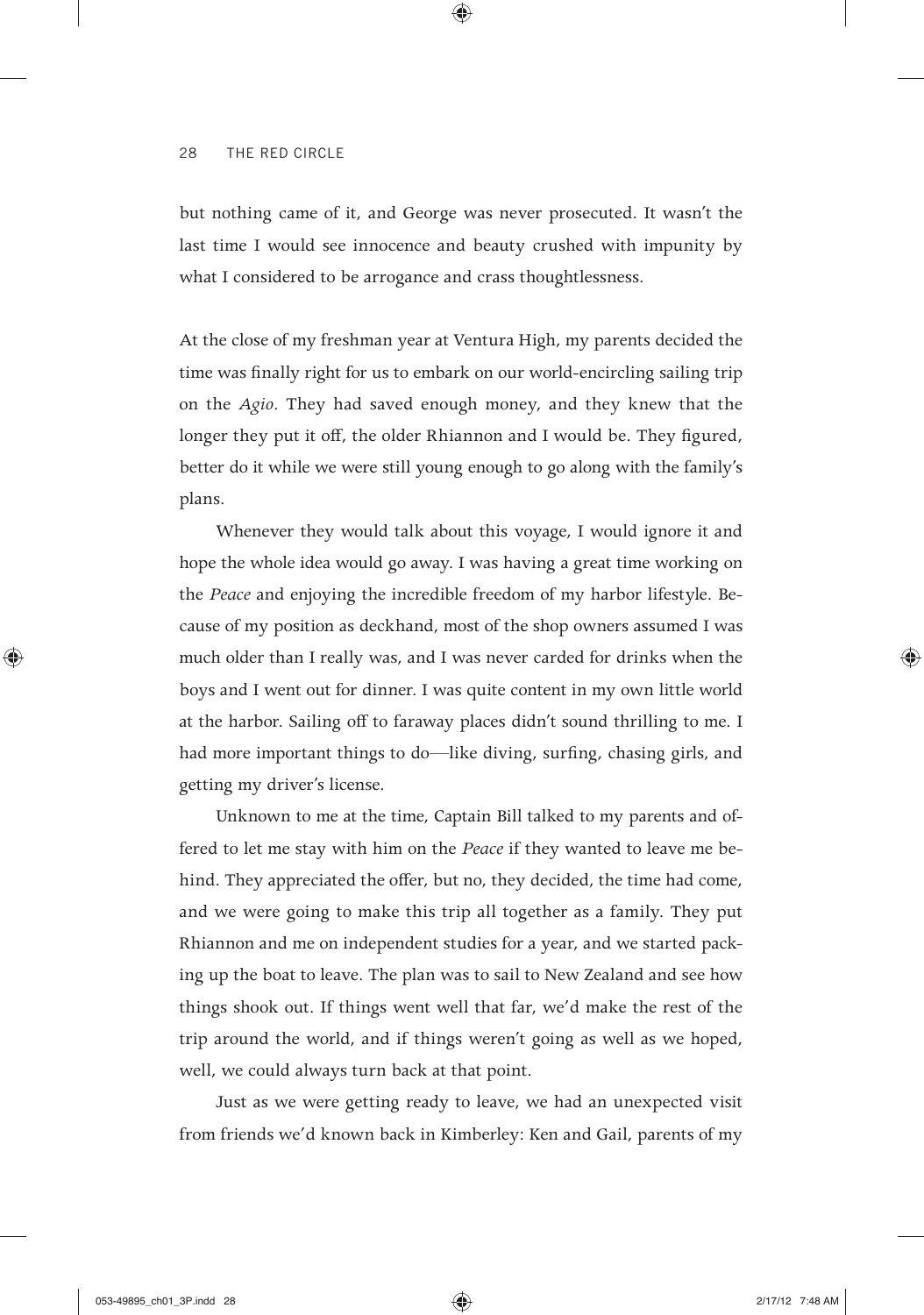childhood pal Justin. I was shocked when I saw them; we all were. They were both a complete mess, especially Gail, and we soon learned why.

In addition to being total ski animals, Justin and I had also been rabid hockey buffs even at the tender age of five. While my knee problems had later benched me, Justin had kept playing competitively right up through high school. Earlier that year, Ken told us, Justin had been in a freak hockey accident. He got body-checked by another player, went down, and hit his head on the ice pretty hard, hard enough to give him a concussion. They took him home, put him to bed.

He never woke up.

When I heard what happened, the bottom fell out of my stomach. I couldn't believe Justin was gone. It had been nearly ten years since I'd seen him, but I'd always known he was there, somewhere, probably doing a lot of the same things I was doing. Only now he wasn't.

Justin had been an only child; now his parents were alone in the world, and I felt awful for both of them, as well as heartbroken and freaked out that my friend was gone. I also felt something else I couldn't quite put my finger on. The words "lost innocence" didn't occur to me at the time, and it was only later on, at the climax of our ocean voyage, that I began to identify that sinking feeling: It was as if Justin's passing had marked the end of an era, a childhood I would never come back to.

Our first stop was San Diego Harbor to stock up on supplies, after which we headed down to Guadalupe Island and Cabo San Lucas. After a few weeks' stay in Cabo, we sailed around the tip of Baja into La Paz, then spent a few weeks in and around the surrounding islands before heading over to mainland Mexico. We hit Mazatlán, Puerto Vallarta, Manzanillo, and finally Acapulco, our last point to resupply before leaving the continent behind. Soon we headed southwest, traversing thousands of miles of open water into the heart of the South Pacific, bound for the sparsely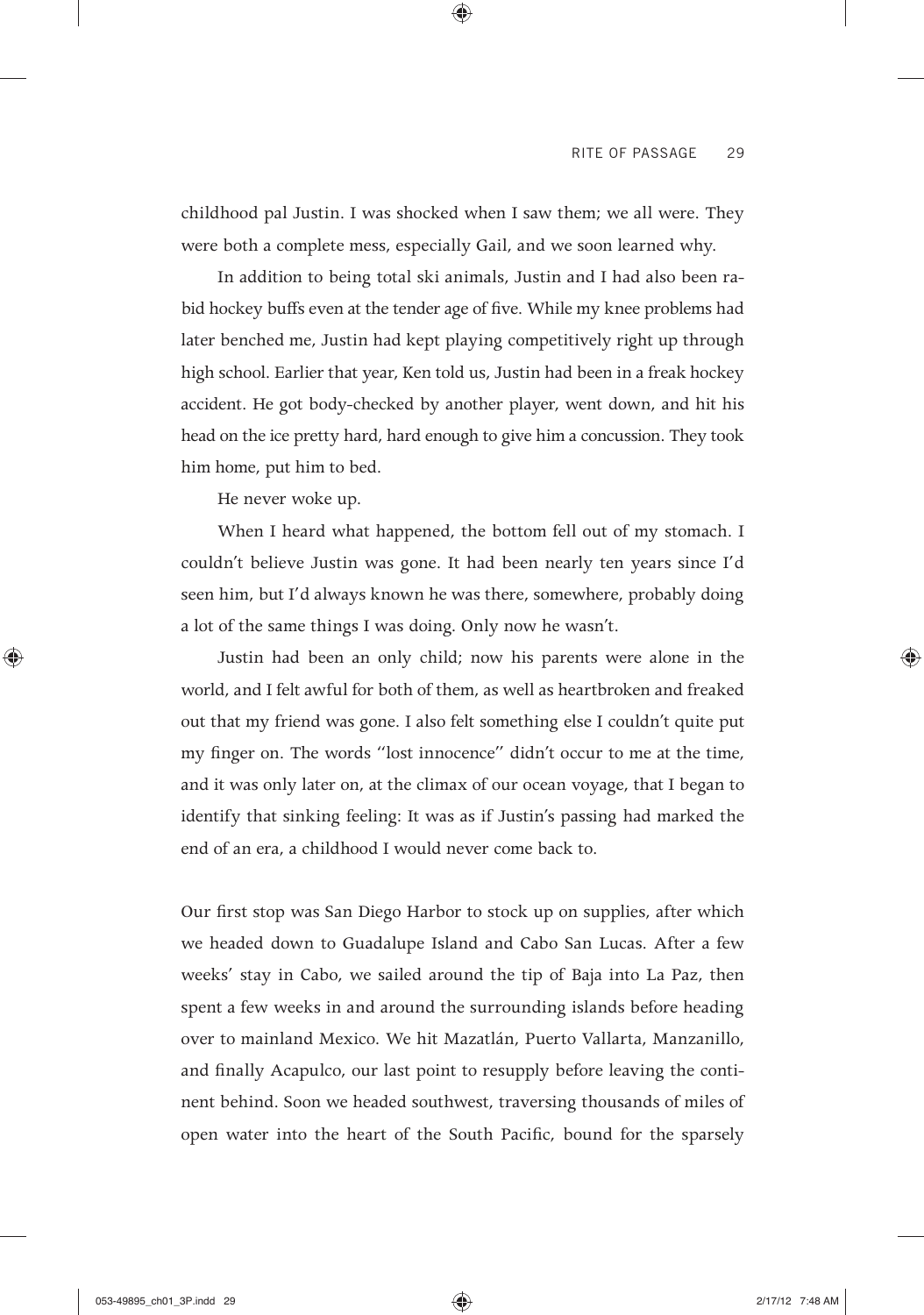populated Marquesas Islands, not far from Tahiti. It would take us a month to reach our destination.

Thirty days doesn't sound like a lot, but when you're out on the open sea with nothing but water stretching to every horizon, it is an eternity. My sister and I had some good times on that voyage. We would sit up on the bow watching the dolphins jumping and playing in our boat's bow wake. We always had a line out and caught quite a few fish.

A long stretch at sea is an excellent time to get to know yourself. My dad and I split the night watch between us. I would take over from my mom and sister at midnight, watch from then till 4:00 a.m., and then hand it off to my father, who took it till sunrise. The night sky over the South Pacific was amazing. There were times when the sky was so clear and filled with stars it felt like we were floating in space. Every ten minutes or so I would see a shooting star.

These interludes of solitude, with the heavens opened up like the pages of a book before me, began working on my mind. During those long hours I started reflecting on my life, on all the experiences I'd had, and could not help but think about the future and where it might be going.

I think this is something most kids never have the chance to experience, this kind of break in the day when there is nothing to think about but the expanse of time and the possibilities it holds. While my family and I were crossing the South Pacific, all my friends back home were back at school, running around, going to class, chasing girls, going to bed, and then waking up and doing it all over again the next day. Distractions and commotion, and little time for genuine introspection. As an adult, I have met people who grew up on ranches and found they had experiences similar to my ocean transit at sixteen.

I can't say I came to any startling new self-knowledge during that time, but in some way I couldn't have articulated, it felt like my thinking sank a little deeper, and maybe grew bigger. I began getting a sense that I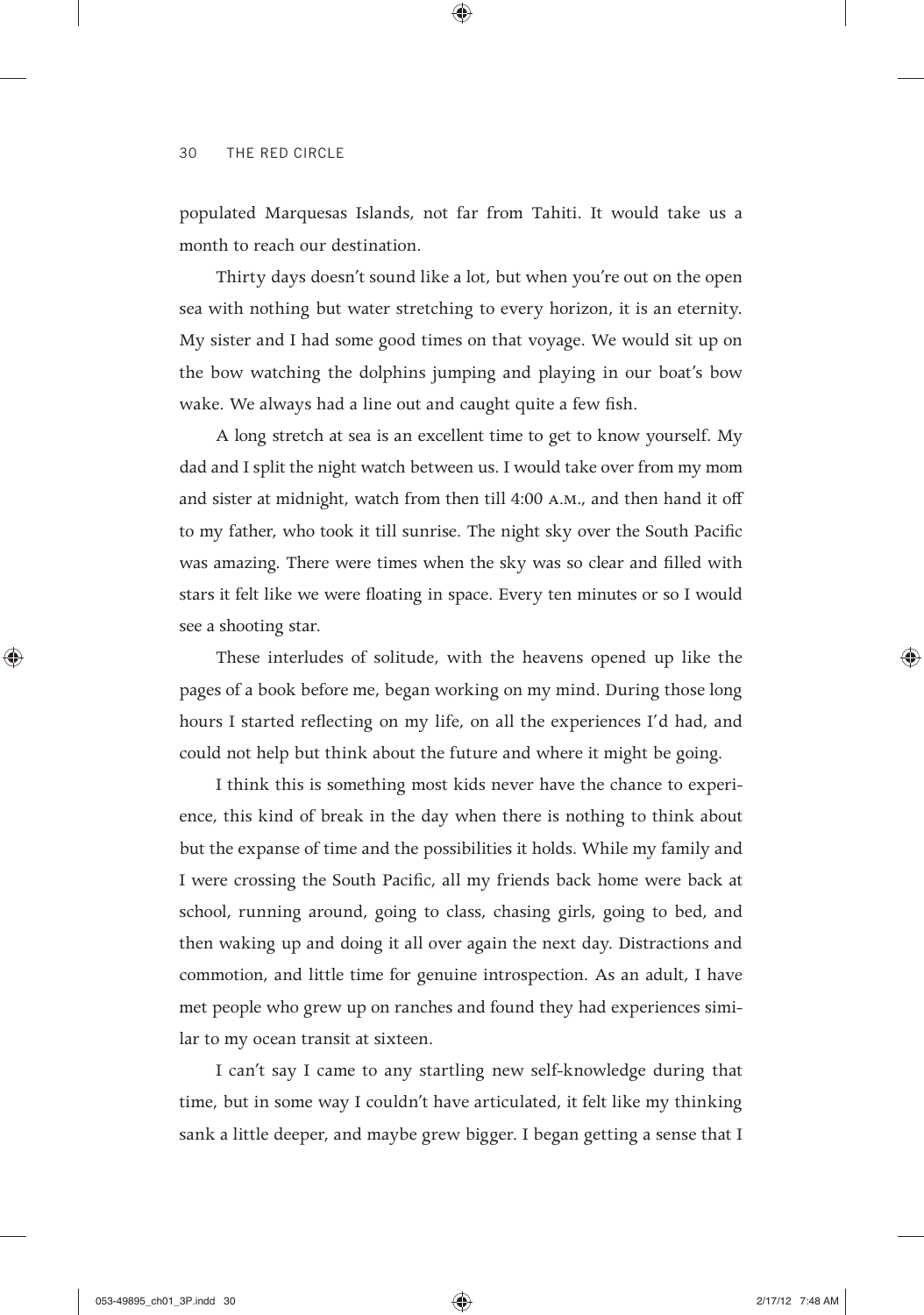wanted to do something different, something special, with my life. I didn't know exactly what that might be, but I knew that as much as I loved the life of a dive boat captain, which is what Bill Magee and Captain Mike had been grooming me for during the last few years, I would never be content with the harbor. Despite the incredible tranquility of the ocean, there was an impatience growing inside me, an urge that was starting to whisper, *Wherever my life is heading, let's get on with it!*

Those thirty days at sea also provided the time to accomplish a lot. I finished my entire school year (months ahead of schedule), taught myself how to juggle, and read a ton of books. I went through the entire Lord of the Rings series and a carton full of classic novels. Steinbeck was one of my favorites. I liked his direct, in-your-face style, and I identified with his strong connection to California.

I also practiced celestial navigation with my dad. This was in the days before GPS. We had a sat nav (satellite navigation) unit, a precursor to today's GPS devices, but it would take a wait of twelve hours for a satellite to get overhead for us to fix our position that way. So we did a lot of our navigation the old-fashioned way: celestial observation and dead reckoning.

After thirty days at sea we made landfall at Hiva Oa, one of the larger (that is, least tiny) of the remote Marquesas Islands. Shrouded in a nearly constant cloud cover, the Marquesas rise majestically out of the Pacific, with an appearance similar to the north shore of the Hawaiian chain. The local harbor was a thing of beauty with its gorgeous black sand beaches and, high up on the distant cliffs, a panorama of waterfalls. Gauguin spent his last years here, as did the Belgian singer- songwriter Jacques Brel. Both Herman Melville and Robert Louis Stevenson wrote books inspired by visits to Hiva Oa.

We anchored the *Agio* in a cove and took a small boat ashore. The lifestyle of the people we encountered was both amazing and hilarious to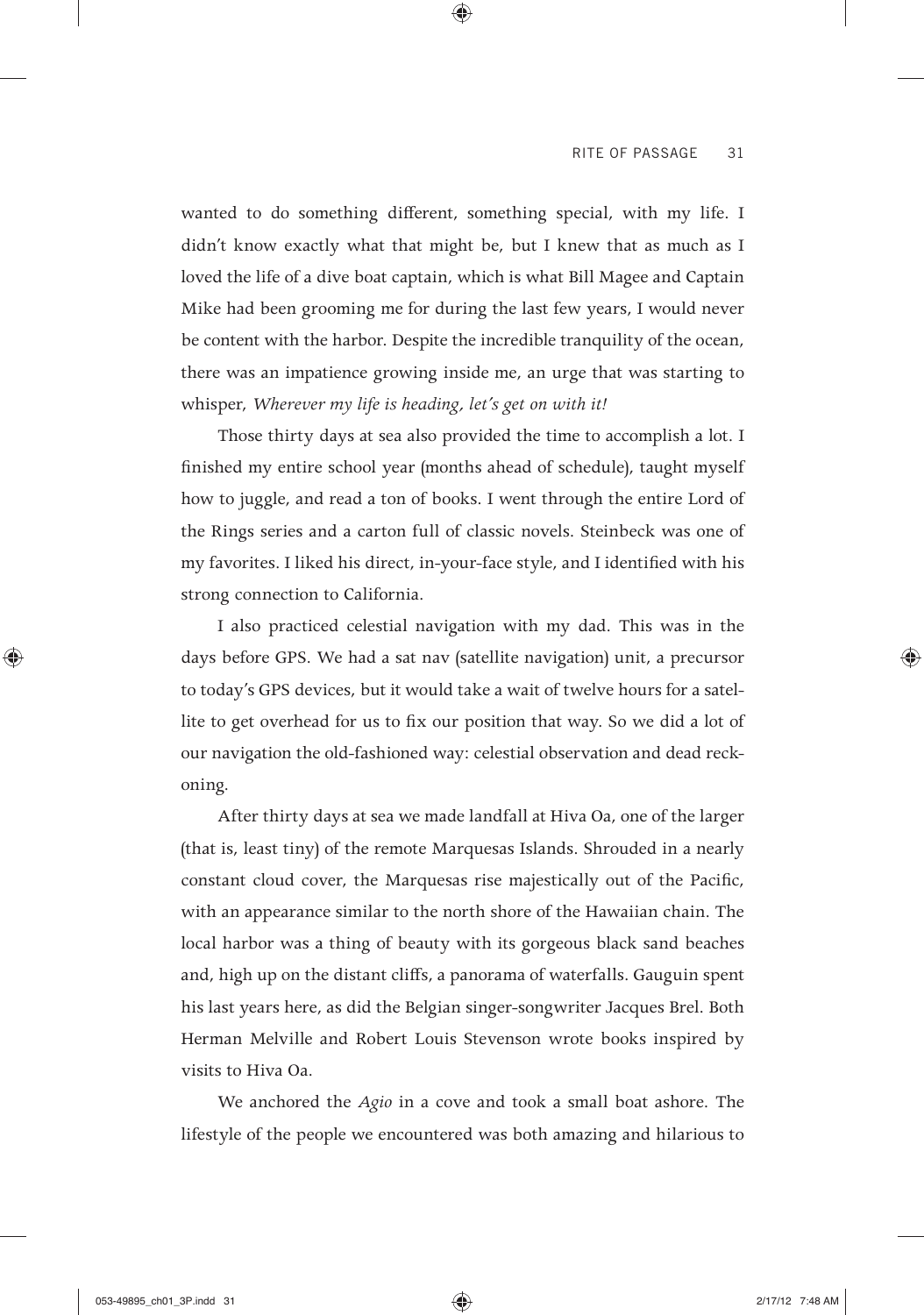me: They lived in fairly primitive, thatched-roof huts—and drove brandnew Toyota four-wheel drives, subsidized by the French government.

On Hiva Oa I met a girl I will never forget. I never knew her name; there was a complete language barrier between us. Somehow, though, we just clicked. We took long walks through the most stunning tropical scenery, past the most amazing waterfalls, and as beautiful as our surroundings were, she was even more so. She was something out of a dream. I never tried anything with her, never even kissed her, but after we left, I missed her badly. Of course, I knew we couldn't stay there and that it wasn't my dad's fault we had to leave, but still, I hated it, and this added fuel to the coals of resentment that were already burning.

Up to this point in our trip, my dad and I had been having a steadily escalating series of disagreements on points of seamanship. So far these had been fairly minor—but things were about to change.

On the open ocean it wasn't that bad. When you're sailing straight in one direction, all you're really doing is taking fixes and monitoring your course. Every time we'd get closer in to land, though, and especially when it came to navigating the coastal waterways, the two of us would start to butt heads. I wanted more of a say in how we managed the boat. I felt like I should be consulted. By this time I'd had a lot of experience in coastal waterway navigation. "Look," I'd say, "I'm no slouch, I know what I'm doing here."

In the South Pacific, because of the nature of the deepwater reefs, it's common to set two anchors. First you set a bow (front) hook, and then you throw a stern anchor off the back and snug the boat up tight. For both anchors, my father was using a type of anchor called a CQR he'd used for most of his cruising life in Seattle, California, and Mexico. A CQR is a plow type of anchor that does an excellent job of holding in sand, clay, or mud bottoms, but it's not the best choice to hold in rocks or coral reef.

We also had on board a multipurpose Bruce anchor I had salvaged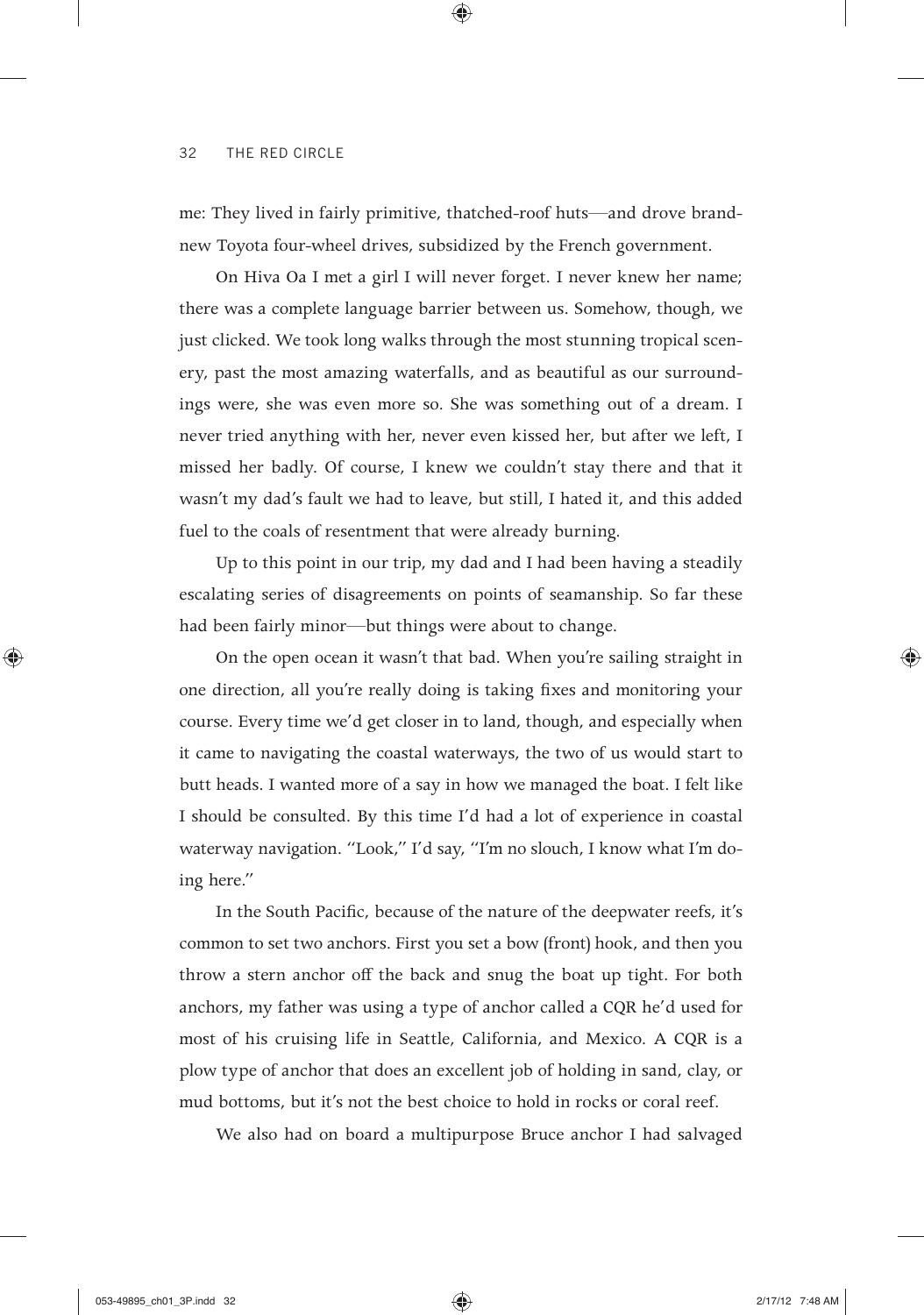from my time on the dive boat, and this was the anchor I favored. The Bruce is designed to function in a wide range of seafloor compositions. Because of its fierce reliability, it is the choice of most commercial boats. The Bruce and I knew each other well, going back to my early days working on the dive boat; in fact, it was the reason for many of those 2:00 A.M. wake-up calls. That frigging Bruce anchor would hold fast in *anything.*

"Look," I said, "we're in a coral reef. I get what the underwater topography looks like here, Dad, I'm a diver. Do you have any idea how many stuck anchors I've dealt with? Trust me, we need the Bruce on the bow."

My father didn't see it that way. "There's only one captain on this boat," was all he'd say, "and you know who that is."

I was so frustrated. At the same time, I was being a cocky smart-ass about the whole thing. I was well aware that my own attitude was not going a long way toward selling the idea, but my heels were dug in. My parents couldn't stop me from screaming my head off when I was two weeks old, and at sixteen I guess I hadn't gotten much easier to persuade.

That first night in port we set our bow and rear anchors, again both CQRs. Of the two, the bow is the more important— and when we awoke the next morning I was delighted to see that we had dragged the bow anchor right along the ocean floor and nearly grounded our boat. I couldn't wait to give my dad an earful about what a useless piece of crap that damn CQR was. Equally well spelled out was this ancillary point: what an obnoxious prick I was being.

Every time we argued, my sister would go to her room to get away from the tension, while my mom would try to be the peacemaker. Of course, she would side with my dad, but then later on she would come to my stateroom privately, sit down with me, and say, "Brandon, you have to chill out. I know you have a lot of experience, but this is your dad's boat." I would vent my frustration to her, and she would be understanding and try to keep the situation from spiraling out of control. For a while, she succeeded.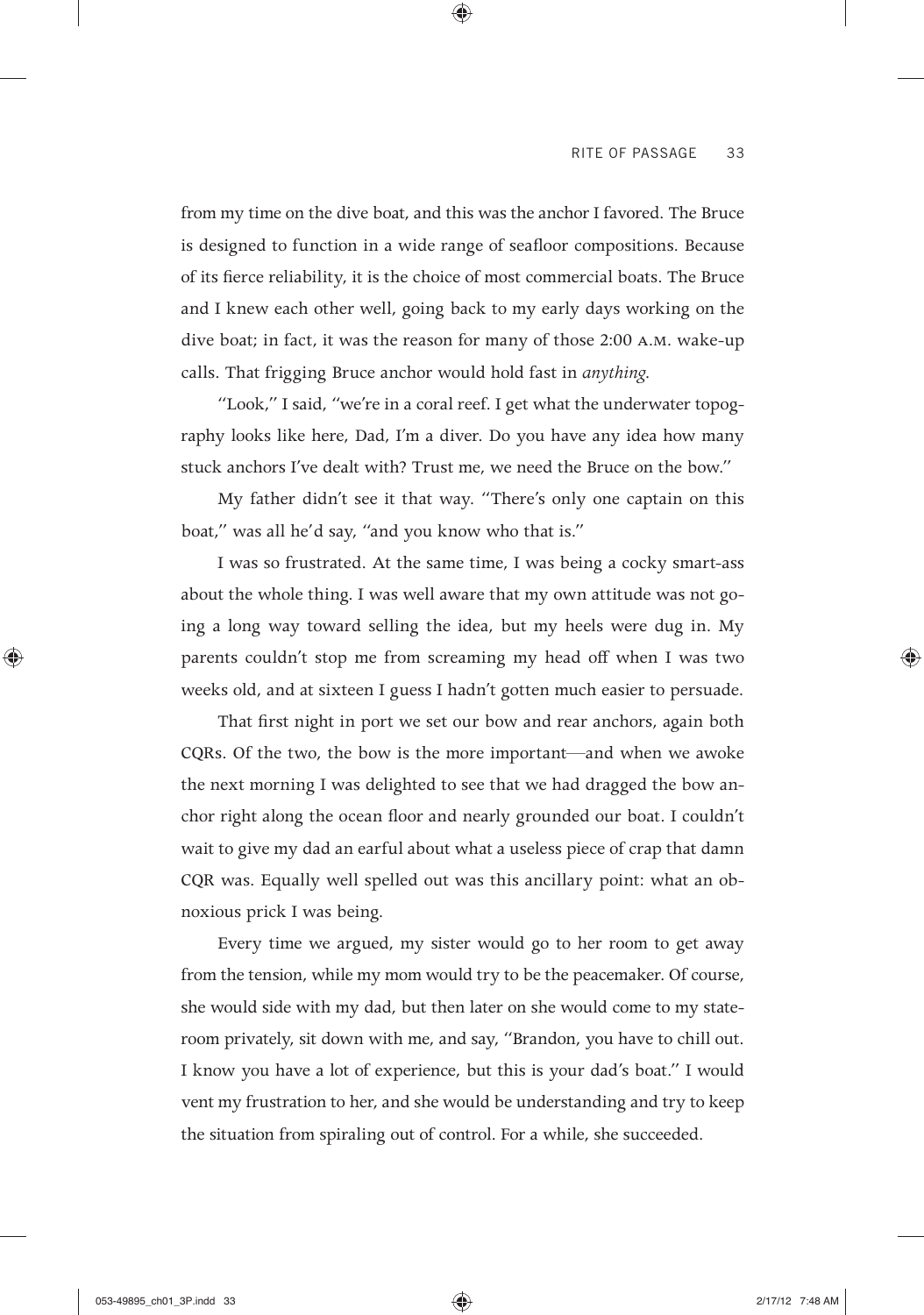Our trip continued on through the rest of the island chain to the Marquesas' main northern island, Nuka Hiva, and then on to the Tuamotu Archipelago, a series of coral atolls that comprise the largest atoll chain in the world. All the while, my father and I continued arguing. By the time we pulled into Papeete, the capital of Tahiti, the situation had badly deteriorated.

I don't remember what I said that finally set him off, but whatever it was, it brought to an end not only my trip with my family but also my life with my family. Suddenly my dad had me by the scruff of the neck, his fist curled and ready to lash out, both of us screaming at each other. My God, my mother thought, *he's going to kick the crap out of Brandon.* He didn't hit me, but we both knew we were going to a place that neither of us wanted to. We'd reached a point of no return. One of us had to go— and it wasn't going to be him. With my mom and sister wailing in grief and disbelief, my father threw me off the boat.

He didn't actually hurl me off physically. He just told me that I should take a pack with me and find passage aboard another boat to my destination of choice. He said it like he meant it.

Before I knew it I was off the *Agio* for good— and on my own in the middle of the South Pacific.

In a way, I was relieved. The tension between us had grown unbearable, and I knew that if we hadn't parted ways, something really bad would have happened, and it would have caused irreparable harm to both of us, and for sure to our relationship.

Still, I was somewhat in shock at what *had* happened. I was also scared.

In later years we would reconnect and rebuild our friendship, but for now my father wanted nothing to do with me. My mom knew there was no reconciling us at that point, but she did what she could to make sure I would be okay. She knew that if I could make my way home, Bill Magee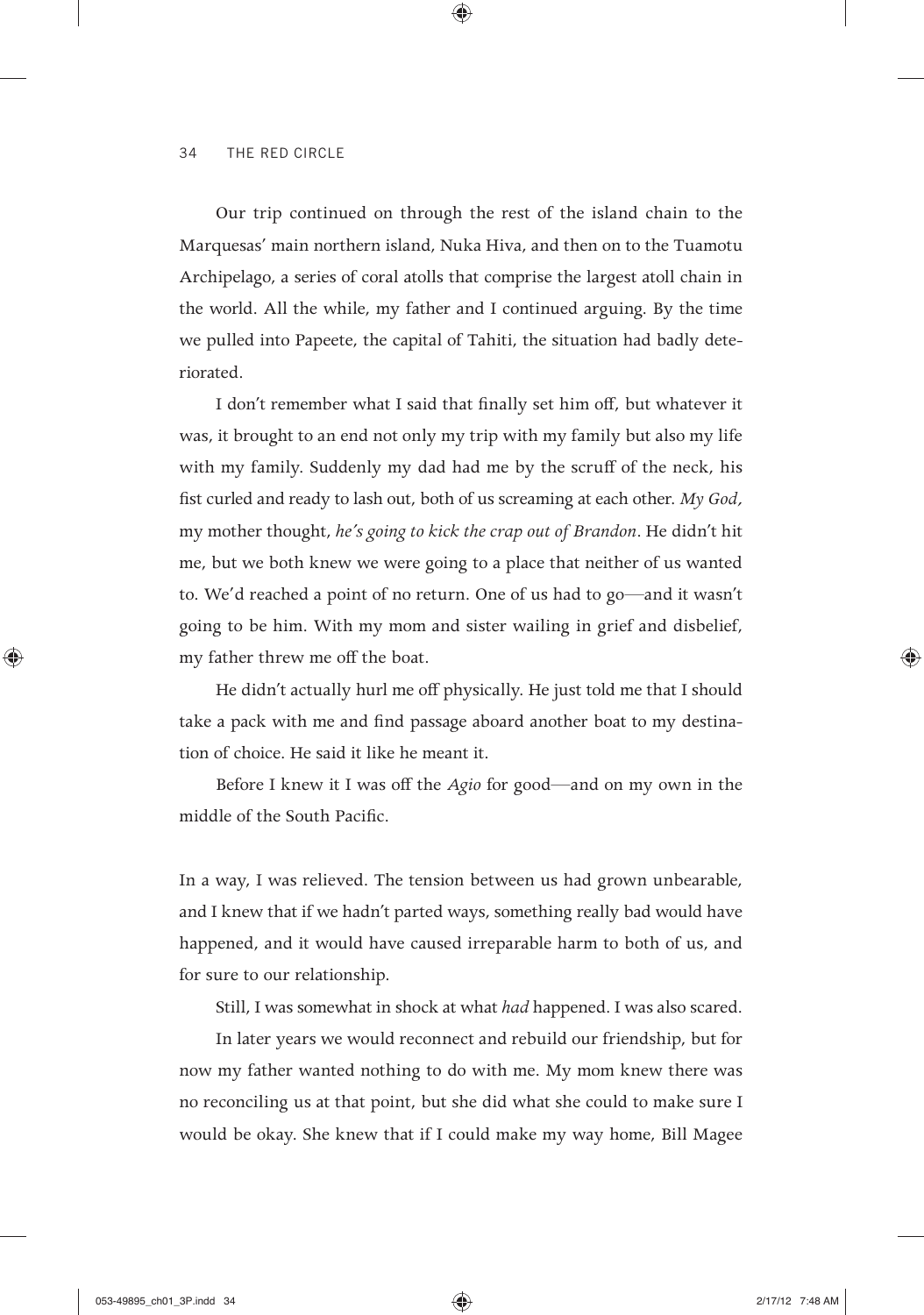would take me in and look after me, and before I left Tahiti she helped me get a radio call patched through to Ventura so we could fill him in on my situation. She also helped me secure passage on the *Shilo*, a 40-foot catamaran headed north for Hilo, Hawaii, a journey of nearly 3,000 miles. My boatmates were a family of three: a couple and their three-year-old boy. The mom's hands were pretty full taking care of their infant son, and they had been looking for crew. I stood the midnight shift, which left me plenty of time to think about the future.

In a way, I didn't blame my father for throwing me off the family boat. It felt like the only possible thing to do. My mom was completely torn up and had pleaded and pleaded with him to relent, and yet I think that she also realized that there was no going back.

During the day on the *Shilo,* I was either asleep or occupied with the practical matters of the boat. During the nights, I was alone with my thoughts. Those nights were rough. Rhiannon and I had been a lot less close since we'd both become California teenagers with our own sets of friends— but she was my sister and had been a part of my life since as early as I could remember. Now she was gone. My whole family was gone. I was alone. Those first few nights on that 40-foot cat, I cried myself to sleep.

As I said, I was scared, too, but I told myself I had to get past being scared, and when I did I found there was also a part of me that was excited about whatever lay ahead. I knew my life had hit a major turning point. I'd had experiences most other sixteen-year-olds had not. Still, I was far from an adult. I didn't even have my driver's license yet.

Often, during those lonely nights, I thought about what had happened with my dad and me back in the harbor off Papeete. On the one hand, it was a hard lesson in the demands of authority. My dad was right: There's only one captain on a ship, just like there's only one person in charge of a mission, or a department, or any venture. At the same time, he *was* making the wrong decision. I had learned how to take orders during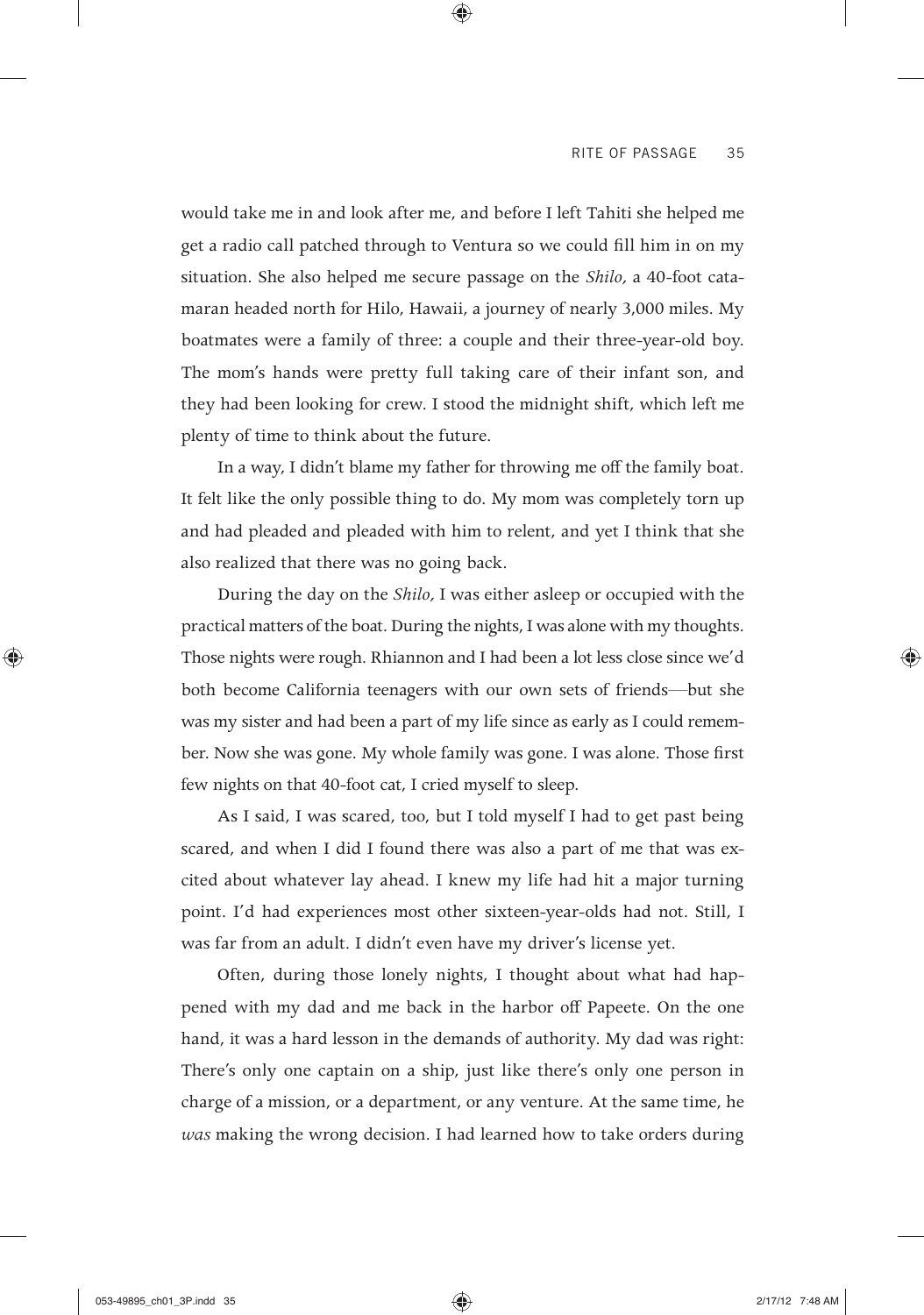my time on the *Peace,* and that sense of respect for the chain of command would become a crucial trait later on during my service in the military. Still, as we shall see, there would be quite a few other occasions when I would feel it was my duty to challenge authority, despite my training, when my gut told me the guy in charge was leading us down the wrong path.

That catamaran was *fast*—way faster than any single-hull boat I'd ever sailed. It took us less than two weeks to make Hilo.

A day before we reached our destination, I came up on deck from my stateroom on the port side of the boat. It was a gorgeous morning. As I stood on deck, something in the hull caught my eye. I bent down to look. Just above the waterline, a swordfish had rammed our boat during the night, spearing himself straight through the hull and breaking off the tip of his snout. That damn fish must have leapt clear out of the water to spear us. I grabbed my camera to take a picture of it. I still have that snapshot. The next day we breezed into the harbor at Hilo with a short length of swordfish beak jammed through our hull.

The image of that swordfish stuck in my mind as firmly as its beak stuck in the *Shilo's* flank. What the hell was going on for that fish? What made it leap up out of the water to attack this strange, unknown vessel? Did it know it was going up against something more than ten times larger and heavier than itself?

What future was *I* leaping out of the water to go up against?

Years later I would learn this odd factoid of biology: Although like all fish it is cold-blooded, the swordfish has special organs in its head that heat the eyes and brain as much as 60°F above ambient temperature, greatly enhancing the animal's vision and therefore its ability to nail its prey. The falcon or eagle would probably be most people's choice, but if you were looking for a totem to represent the idea of a sniper— especially a sniper who works in water—the swordfish would not be a bad pick.

Perhaps this *had* been a vision quest, after all.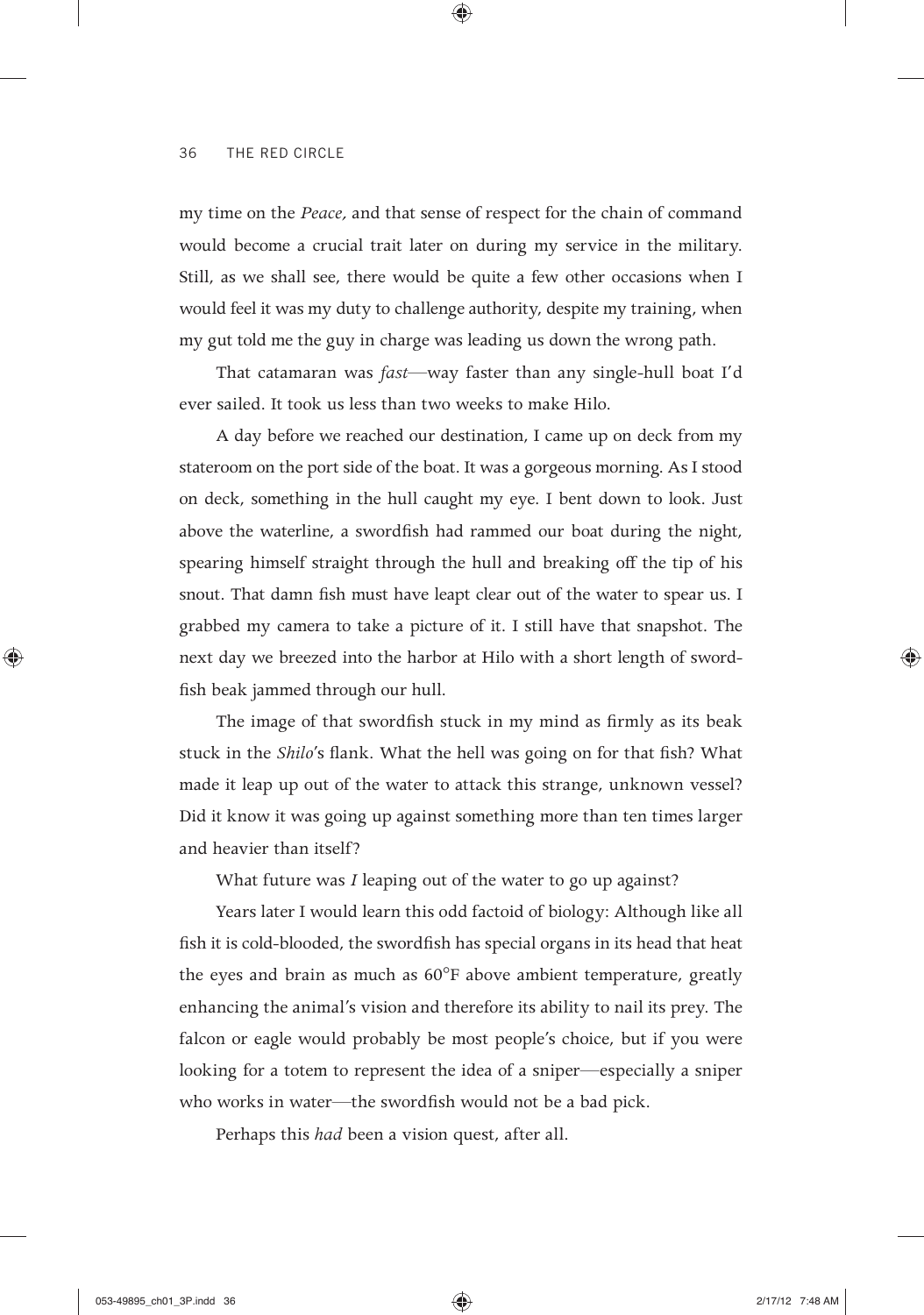Once we reached Hilo I made my way back to the mainland by plane and met up with my old boss, Bill Magee. As my mom had known would be the case, Bill was happy to see me and said I could go back to work for him and live on board. "Hey," he said, "you've already got your schoolwork out of the way for the rest of the year. Why don't you just settle into boat life?"

•••

I can't even imagine how my life might have turned out if he hadn't made this kind offer.

Soon after I rejoined Captain Bill and the *Peace,* the Animals showed up for a few days of diving. This time one of them, a younger guy, brought a few friends with him. These guys were rugged. I didn't know what they did, but you could see that whatever it was, they knew it inside and out. They weren't muscle-bound showoffs or tough guys with attitude; it was more subtle than that. Being around them, you could just sense that there was something special about the way these guys carried themselves. It felt like they could take on a shark on a bad day and come out smiling.

On our first dive, when these guys saw me, a sixteen-year-old kid diving with no buoyancy compensator and my twin steel 72s, they *noticed.* "Holy shit," said one of them, "who *is* this kid?"

The two of us got to talking. He wanted to know how I'd come to be a deckhand, and I told him a little bit about my background.

"You know," he said, "you should check out the seals."

At least that's what I thought he said. I had no idea what he was talking about. Seals? Was this guy seriously into seals, like whale watching and shit? Was he making a joke?

"No," he said, "not seals—*SEALs*."

I still didn't get it.

"Navy maritime Special Operations Forces," he explained. "SEALs. It stands for Sea, Air, and Land. SEALs."

I'd never heard of them before.